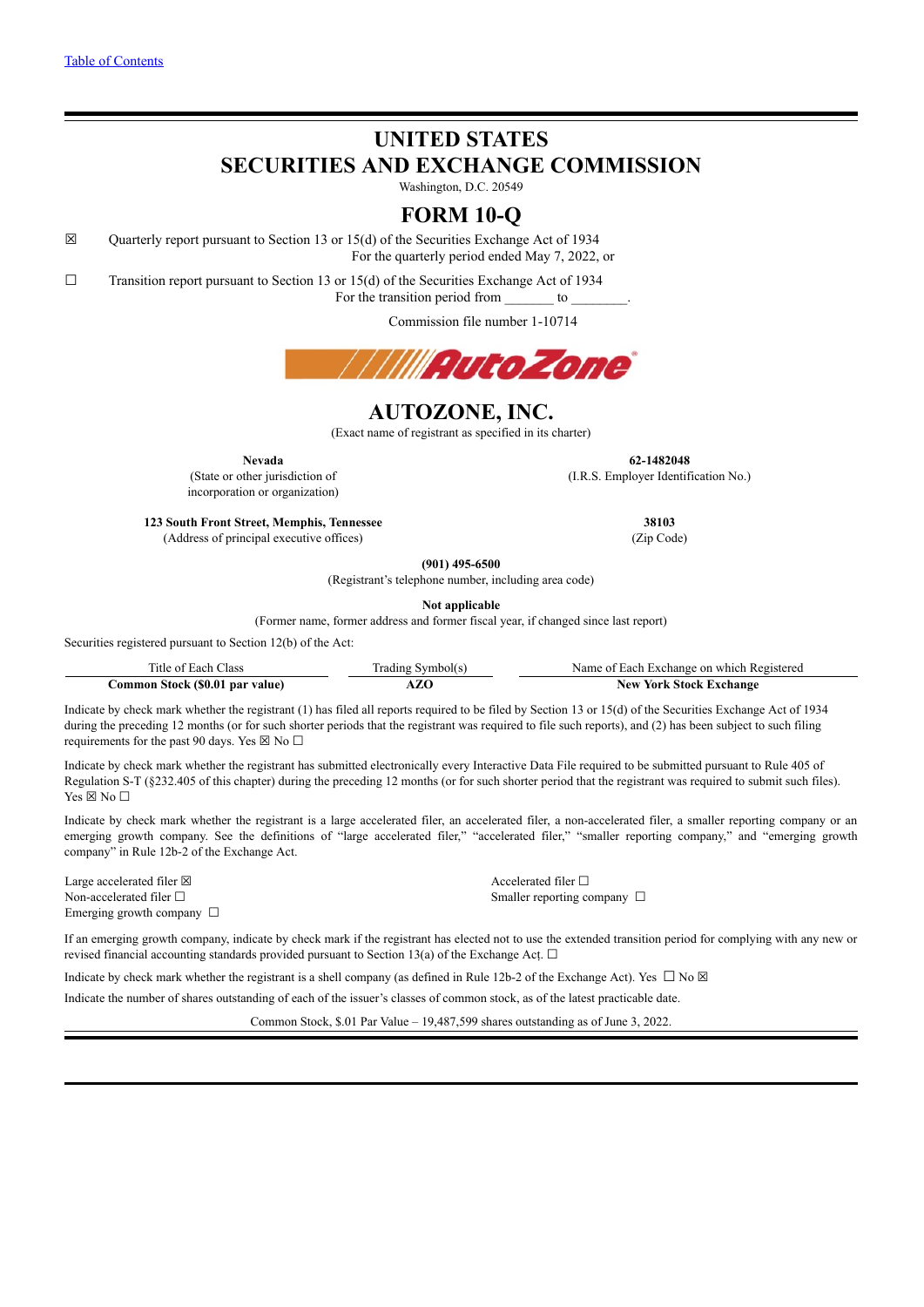# **TABLE OF CONTENTS**

<span id="page-1-0"></span>

| PART I.           | <b>FINANCIAL INFORMATION</b>                                                          | 3  |
|-------------------|---------------------------------------------------------------------------------------|----|
| Item 1.           | <b>Financial Statements</b>                                                           | 3  |
|                   | <b>CONDENSED CONSOLIDATED BALANCE SHEETS</b>                                          | 3  |
|                   | CONDENSED CONSOLIDATED STATEMENTS OF INCOME                                           | 4  |
|                   | CONDENSED CONSOLIDATED STATEMENTS OF COMPREHENSIVE INCOME                             | 4  |
|                   | CONDENSED CONSOLIDATED STATEMENTS OF CASH FLOWS                                       | 5  |
|                   | CONDENSED CONSOLIDATED STATEMENTS OF STOCKHOLDERS' DEFICIT                            | 6  |
|                   | NOTES TO CONDENSED CONSOLIDATED FINANCIAL STATEMENTS                                  | 7  |
|                   | REPORT OF INDEPENDENT REGISTERED PUBLIC ACCOUNTING FIRM                               | 15 |
| Item 2.           | Management's Discussion and Analysis of Financial Condition and Results of Operations | 16 |
| Item 3.           | <b>Quantitative and Qualitative Disclosures About Market Risk</b>                     | 25 |
| Item 4.           | <b>Controls and Procedures</b>                                                        | 25 |
| PART II.          | <b>OTHER INFORMATION</b>                                                              | 25 |
| Item 1.           | <b>Legal Proceedings</b>                                                              | 25 |
| Item 1A.          | <b>Risk Factors</b>                                                                   | 26 |
| Item 2.           | <b>Unregistered Sales of Equity Securities and Use of Proceeds</b>                    | 26 |
| Item 3.           | <b>Defaults Upon Senior Securities</b>                                                | 26 |
| Item 4.           | <b>Mine Safety Disclosures</b>                                                        | 26 |
| Item 5.           | Other Information                                                                     | 26 |
| Item 6.           | <b>Exhibits</b>                                                                       | 26 |
| <b>SIGNATURES</b> |                                                                                       | 28 |
|                   |                                                                                       |    |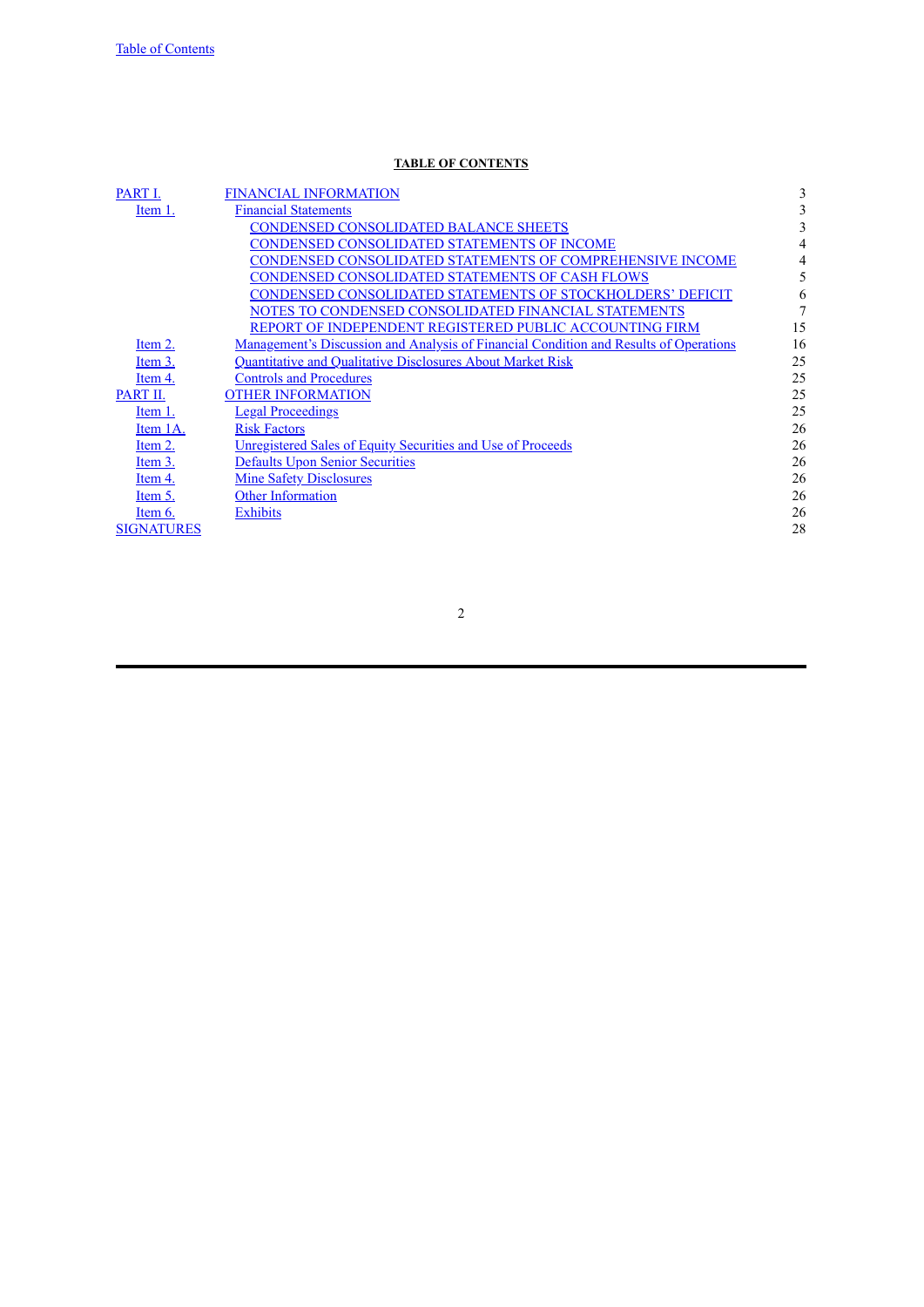# <span id="page-2-0"></span>**PART I. FINANCIAL INFORMATION**

# <span id="page-2-2"></span><span id="page-2-1"></span>**Item 1. Financial Statements.**

# **AUTOZONE, INC. CONDENSED CONSOLIDATED BALANCE SHEETS** (Unaudited)

| (in thousands)                                                                               |    | May 7,<br>2022 | August 28,<br>2021 |               |  |  |
|----------------------------------------------------------------------------------------------|----|----------------|--------------------|---------------|--|--|
| <b>Assets</b>                                                                                |    |                |                    |               |  |  |
| Current assets:                                                                              |    |                |                    |               |  |  |
| Cash and cash equivalents                                                                    | \$ | 263,044        | \$                 | 1,171,335     |  |  |
| Accounts receivable                                                                          |    | 439,820        |                    | 378,392       |  |  |
| Merchandise inventories                                                                      |    | 5,313,114      |                    | 4,639,813     |  |  |
| Other current assets                                                                         |    | 238,743        |                    | 225,763       |  |  |
| Total current assets                                                                         |    | 6,254,721      |                    | 6,415,303     |  |  |
| Property and equipment:                                                                      |    |                |                    |               |  |  |
| Property and equipment                                                                       |    | 9,139,576      |                    | 8,807,178     |  |  |
| Less: Accumulated depreciation and amortization                                              |    | (4,167,950)    |                    | (3,950,287)   |  |  |
|                                                                                              |    | 4,971,626      |                    | 4,856,891     |  |  |
| Operating lease right-of-use assets                                                          |    | 2,764,631      |                    | 2,718,712     |  |  |
| Goodwill                                                                                     |    | 302,645        |                    | 302,645       |  |  |
| Deferred income taxes                                                                        |    | 40,707         |                    | 41,043        |  |  |
| Other long-term assets                                                                       |    | 186,235        |                    | 181,605       |  |  |
|                                                                                              |    | 3,294,218      |                    | 3,244,005     |  |  |
|                                                                                              |    |                |                    |               |  |  |
| Total assets                                                                                 | \$ | 14,520,565     | $\mathbb{S}$       | 14,516,199    |  |  |
| <b>Liabilities and Stockholders' Deficit</b>                                                 |    |                |                    |               |  |  |
| Current liabilities:                                                                         |    |                |                    |               |  |  |
| Accounts payable                                                                             | \$ | 6,793,205      | \$                 | 6,013,924     |  |  |
| Current portion of operating lease liabilities                                               |    | 268,975        |                    | 236,568       |  |  |
| Accrued expenses and other                                                                   |    | 925,271        |                    | 1,039,788     |  |  |
| Income taxes payable                                                                         |    | 76,625         |                    | 79,474        |  |  |
| Total current liabilities                                                                    |    | 8,064,076      |                    | 7,369,754     |  |  |
| Long-term debt                                                                               |    | 6,057,444      |                    | 5,269,820     |  |  |
| Operating lease liabilities, less current portion                                            |    | 2,659,535      |                    | 2,632,842     |  |  |
| Deferred income taxes                                                                        |    | 418,869        |                    | 337,125       |  |  |
| Other long-term liabilities                                                                  |    | 707,871        |                    | 704,194       |  |  |
| Commitments and contingencies                                                                |    |                |                    |               |  |  |
|                                                                                              |    |                |                    |               |  |  |
| Stockholders' deficit:                                                                       |    |                |                    |               |  |  |
| Preferred stock, authorized 1,000 shares; no shares issued                                   |    |                |                    |               |  |  |
| Common stock, par value \$.01 per share, authorized 200,000 shares; 20,707 shares issued and |    |                |                    |               |  |  |
| 19,576 shares outstanding as of May 7, 2022; 23,007 shares issued and $21,138$ shares        |    |                |                    |               |  |  |
| outstanding as of August 28, 2021                                                            |    | 207            |                    | 230           |  |  |
| Additional paid-in capital                                                                   |    | 1,315,717      |                    | 1,465,669     |  |  |
| Retained deficit                                                                             |    | (2,138,160)    |                    | (419, 829)    |  |  |
| Accumulated other comprehensive loss                                                         |    | (302, 191)     |                    | (307,986)     |  |  |
| Treasury stock, at cost                                                                      |    | (2,262,803)    |                    | (2, 535, 620) |  |  |
| Total stockholders' deficit                                                                  |    | (3,387,230)    |                    | (1,797,536)   |  |  |
| Total liabilities and stockholders' deficit                                                  | \$ | 14,520,565     | \$                 | 14,516,199    |  |  |
|                                                                                              |    |                |                    |               |  |  |

**See Notes to Condensed Consolidated Financial Statements.**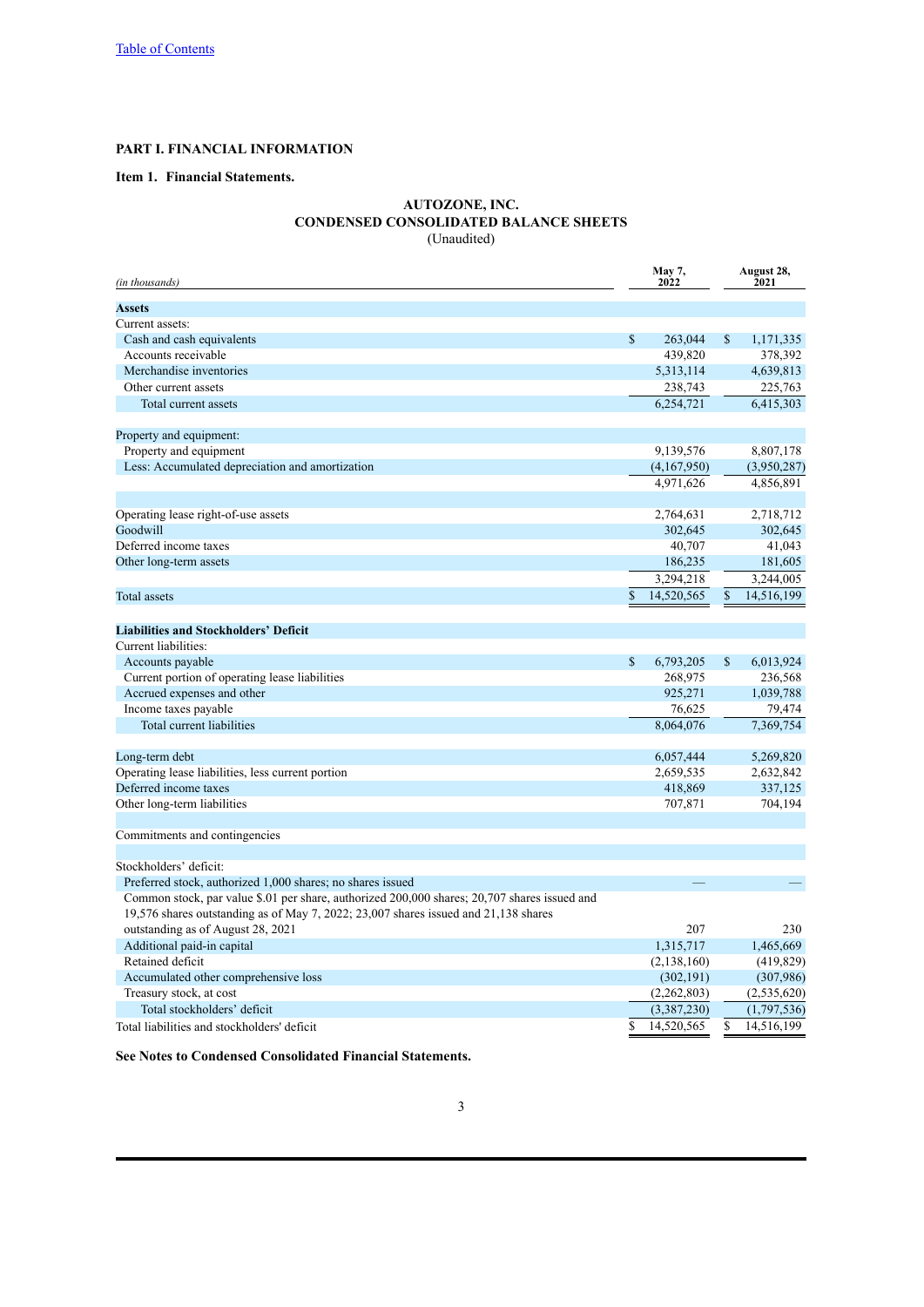# **AUTOZONE, INC. CONDENSED CONSOLIDATED STATEMENTS OF INCOME** (Unaudited)

<span id="page-3-0"></span>

|                                                          |                | <b>Twelve Weeks Ended</b> | <b>Thirty-Six Weeks Ended</b> |                       |  |  |  |
|----------------------------------------------------------|----------------|---------------------------|-------------------------------|-----------------------|--|--|--|
| (in thousands, except per share data)                    | May 7,<br>2022 | May 8,<br>2021            | May 7,<br>2022                | <b>May 8,</b><br>2021 |  |  |  |
|                                                          |                |                           |                               |                       |  |  |  |
| Net sales                                                | \$3,865,222    | \$3,651,023               | \$10,903,875                  | \$9,716,101           |  |  |  |
| Cost of sales, including warehouse and delivery expenses | 1,858,808      | 1,736,077                 | 5,187,075                     | 4,566,155             |  |  |  |
| Gross profit                                             | 2,006,414      | 1,914,946                 | 5,716,800                     | 5,149,946             |  |  |  |
| Operating, selling, general and administrative expenses  | 1,220,744      | 1,111,441                 | 3,549,885                     | 3,249,449             |  |  |  |
| Operating profit                                         | 785,670        | 803,505                   | 2,166,915                     | 1,900,497             |  |  |  |
| Interest expense, net                                    | 41,888         | 45,026                    | 127,642                       | 137,217               |  |  |  |
| Income before income taxes                               | 743,782        | 758,479                   | 2,039,273                     | 1,763,280             |  |  |  |
| Income tax expense                                       | 151,211        | 162,315                   | 419,712                       | 378,737               |  |  |  |
| Net income                                               | 592,571        | 596,164                   | 1,619,561<br>S.               | \$1,384,543           |  |  |  |
|                                                          |                |                           |                               |                       |  |  |  |
| Weighted average shares for basic earnings per share     | 19,798         | 21,956                    | 20,433                        | 22,609                |  |  |  |
| Effect of dilutive stock equivalents                     | 616            | 559                       | 627                           | 545                   |  |  |  |
| Weighted average shares for diluted earnings per share   | 20,414         | 22,515                    | 21,060                        | 23,154                |  |  |  |
|                                                          |                |                           |                               |                       |  |  |  |
| Basic earnings per share                                 | \$<br>29.93    | \$<br>27.15               | 79.26<br>\$                   | 61.24<br>\$           |  |  |  |
| Diluted earnings per share                               | \$<br>29.03    | \$<br>26.48               | 76.90                         | \$<br>59.80           |  |  |  |

**See Notes to Condensed Consolidated Financial Statements.**

# **AUTOZONE, INC. CONDENSED CONSOLIDATED STATEMENTS OF COMPREHENSIVE INCOME** (Unaudited)

<span id="page-3-1"></span>

|                                                               |                       | <b>Twelve Weeks Ended</b> | <b>Thirty-Six Weeks Ended</b> |                       |  |  |
|---------------------------------------------------------------|-----------------------|---------------------------|-------------------------------|-----------------------|--|--|
| (in thousands)                                                | <b>May 7,</b><br>2022 | May 8,<br>2021            | <b>May 7,</b><br>2022         | <b>May 8,</b><br>2021 |  |  |
| Net income                                                    | \$592,571             | 596.164<br>S.             | \$1,619,561                   | 1,384,543<br>S.       |  |  |
| Other comprehensive income (loss):                            |                       |                           |                               |                       |  |  |
| Foreign currency translation adjustments                      | 8,531                 | (3,865)                   | 6.280                         | 48,731                |  |  |
| Unrealized losses on marketable debt securities, net of taxes | (1,138)               | (337)                     | (2, 438)                      | (838)                 |  |  |
| Net derivative activities, net of taxes                       | 579                   | 659                       | 1,953                         | 1,977                 |  |  |
| Total other comprehensive income (loss)                       | 7,972                 | (3,543)                   | 5,795                         | 49,870                |  |  |
| Comprehensive income                                          | 600,543               | 592.621                   | \$1,625,356                   | .434,413              |  |  |

**See Notes to Condensed Consolidated Financial Statements.**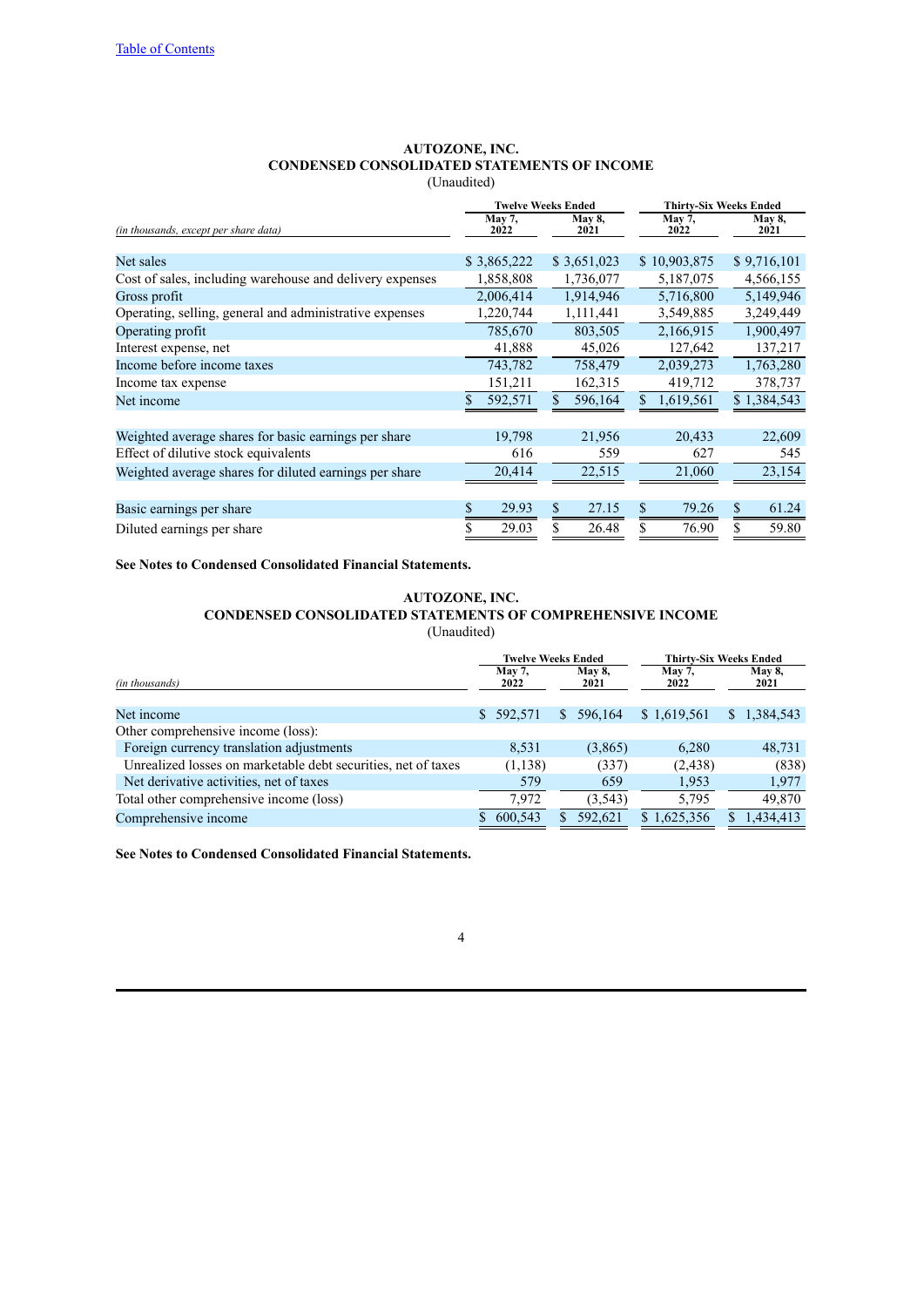#### **AUTOZONE, INC. CONDENSED CONSOLIDATED STATEMENTS OF CASH FLOWS** (Unaudited)

<span id="page-4-0"></span>

|                                                                                   | <b>Thirty-Six Weeks Ended</b> |                |             |                       |  |  |  |  |
|-----------------------------------------------------------------------------------|-------------------------------|----------------|-------------|-----------------------|--|--|--|--|
| (in thousands)                                                                    |                               | May 7,<br>2022 |             | <b>May 8,</b><br>2021 |  |  |  |  |
| Cash flows from operating activities:                                             |                               |                |             |                       |  |  |  |  |
| Net income                                                                        | $\mathbf S$                   | 1,619,561      | S           | 1,384,543             |  |  |  |  |
| Adjustments to reconcile net income to net cash provided by operating activities: |                               |                |             |                       |  |  |  |  |
| Depreciation and amortization of property and equipment and intangibles           |                               | 301,365        |             | 278,044               |  |  |  |  |
| Amortization of debt origination fees                                             |                               | 7,826          |             | 9,326                 |  |  |  |  |
| Deferred income taxes                                                             |                               | 80,778         |             | 6,047                 |  |  |  |  |
|                                                                                   |                               |                |             |                       |  |  |  |  |
| Share-based compensation expense                                                  |                               | 49,058         |             | 38,061                |  |  |  |  |
| Changes in operating assets and liabilities:                                      |                               |                |             |                       |  |  |  |  |
| Accounts receivable                                                               |                               | (61, 361)      |             | 8,335                 |  |  |  |  |
| Merchandise inventories                                                           |                               | (671,087)      |             | (162, 271)            |  |  |  |  |
| Accounts payable and accrued expenses                                             |                               | 655,227        |             | 635,058               |  |  |  |  |
| Income taxes payable                                                              |                               | 13,883         |             | 22,989                |  |  |  |  |
| Other, net                                                                        |                               | (12, 136)      |             | 10,215                |  |  |  |  |
| Net cash provided by operating activities                                         |                               | 1,983,114      |             | 2,230,347             |  |  |  |  |
| Cash flows from investing activities:                                             |                               |                |             |                       |  |  |  |  |
| Capital expenditures                                                              |                               | (369, 350)     |             | (375, 653)            |  |  |  |  |
| Purchase of marketable debt securities                                            |                               | (46, 540)      |             | (52, 553)             |  |  |  |  |
| Proceeds from sale of marketable debt securities                                  |                               | 37,918         |             | 72,268                |  |  |  |  |
| Investment in tax credit equity investments                                       |                               | (21, 398)      |             | (3,908)               |  |  |  |  |
| Proceeds from disposal of capital assets and other, net                           |                               | 38,651         |             | 1,183                 |  |  |  |  |
| Net cash used in investing activities                                             |                               | (360, 719)     |             | (358, 663)            |  |  |  |  |
| Cash flows from financing activities:                                             |                               |                |             |                       |  |  |  |  |
| Net proceeds from commercial paper                                                |                               | 1,283,310      |             |                       |  |  |  |  |
| Repayment of debt                                                                 |                               | (500,000)      |             | (250,000)             |  |  |  |  |
| Net proceeds from sale of common stock                                            |                               | 98,090         |             | 121,924               |  |  |  |  |
| Purchase of treasury stock                                                        |                               | (3,359,994)    |             | (2, 478, 322)         |  |  |  |  |
| Repayment of principal portion of finance lease liabilities                       |                               | (48, 867)      |             | (44, 844)             |  |  |  |  |
| Other, net                                                                        |                               | (3,362)        |             |                       |  |  |  |  |
| Net cash used in financing activities                                             |                               | (2,530,823)    |             | (2,651,242)           |  |  |  |  |
|                                                                                   |                               |                |             |                       |  |  |  |  |
| Effect of exchange rate changes on cash                                           |                               | 137            |             | 4,389                 |  |  |  |  |
| Net decrease in cash and cash equivalents                                         |                               | (908, 291)     |             | (775, 169)            |  |  |  |  |
| Cash and cash equivalents at beginning of period                                  |                               | 1,171,335      |             | 1,750,815             |  |  |  |  |
| Cash and cash equivalents at end of period                                        | $\mathbf S$                   | 263,044        | $\mathbf S$ | 975,646               |  |  |  |  |

**See Notes to Condensed Consolidated Financial Statements.**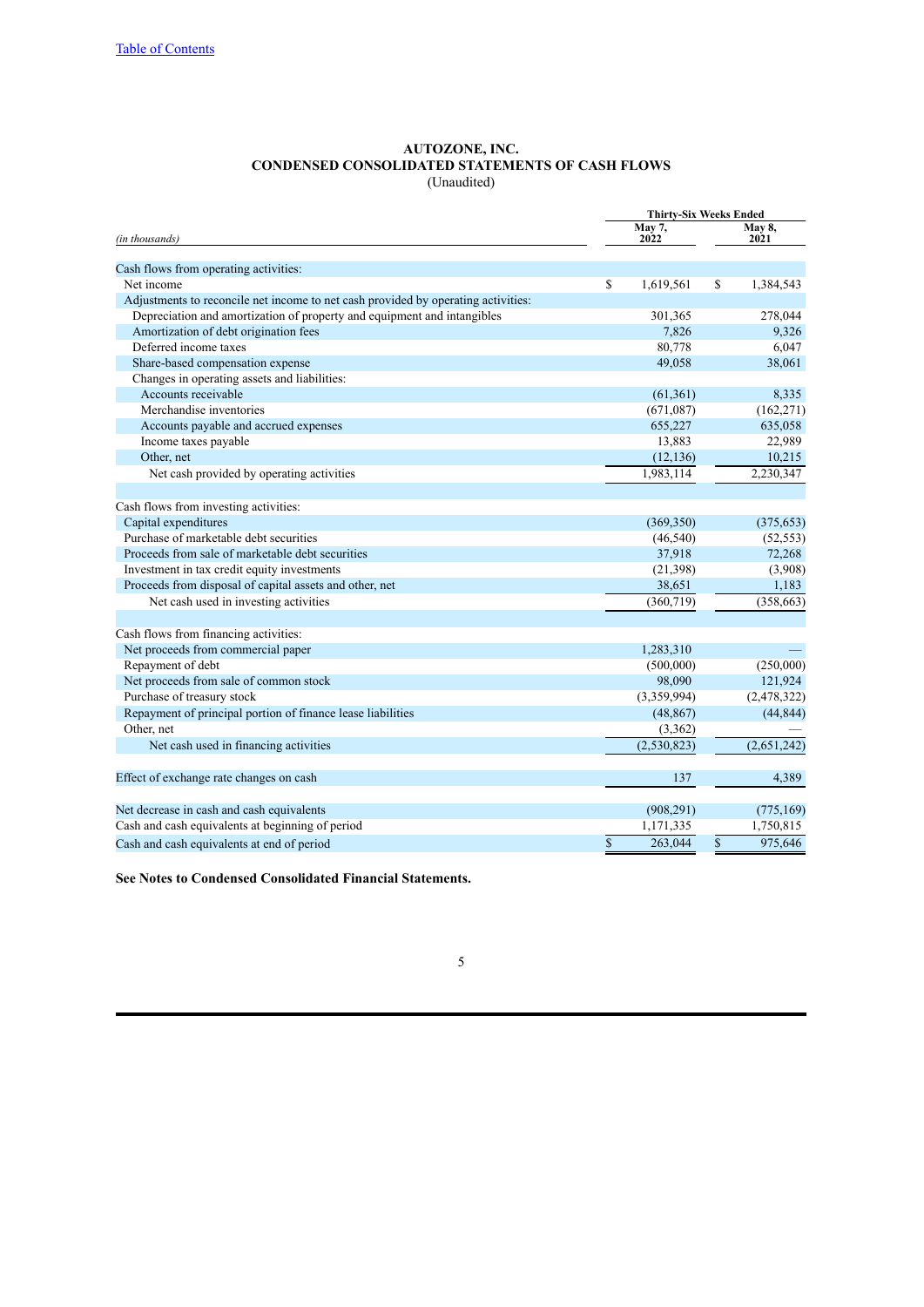# **AUTOZONE, INC. CONDENSED CONSOLIDATED STATEMENTS OF STOCKHOLDERS' DEFICIT** (Unaudited)

|  | Jnaudited) |  |
|--|------------|--|
|  |            |  |

<span id="page-5-0"></span>

|                                                                                              |                                    |    |                        |                              | Twelve Weeks Ended May 7, 2022     |              |                          |                                 |                           |  |  |  |  |  |
|----------------------------------------------------------------------------------------------|------------------------------------|----|------------------------|------------------------------|------------------------------------|--------------|--------------------------|---------------------------------|---------------------------|--|--|--|--|--|
|                                                                                              |                                    |    |                        |                              |                                    |              | Accumulated              |                                 |                           |  |  |  |  |  |
|                                                                                              | Common                             |    |                        | <b>Additional</b>            |                                    |              | Other                    |                                 |                           |  |  |  |  |  |
| (in thousands)                                                                               | <b>Shares</b><br><b>Issued</b>     |    | Common<br><b>Stock</b> | Paid-in<br>Capital           | Retained<br>Deficit                |              | Comprehensive<br>Loss    | Treasury<br><b>Stock</b>        | <b>Total</b>              |  |  |  |  |  |
| Balance at February 12, 2022<br>Net income                                                   | 20.650                             | \$ | 206                    | \$1,266,015                  | (2,730,731)<br>592,571             | $\mathbf{s}$ | (310, 163)               | \$(1,362,804)                   | \$ (3,137,477)<br>592.571 |  |  |  |  |  |
| Total other comprehensive income                                                             |                                    |    |                        |                              |                                    |              | 7,972                    |                                 | 7,972                     |  |  |  |  |  |
| Purchase of 449 shares of treasury stock                                                     |                                    |    |                        |                              |                                    |              |                          | (899, 999)                      | (899, 999)                |  |  |  |  |  |
| Issuance of common stock under stock options and                                             |                                    |    |                        |                              |                                    |              |                          |                                 |                           |  |  |  |  |  |
| stock purchase plans<br>Share-based compensation expense                                     | 57                                 |    | $\mathbf{1}$           | 31,628<br>18,074             |                                    |              |                          |                                 | 31,629<br>18,074          |  |  |  |  |  |
| Balance at May 7, 2022                                                                       | 20.707                             | \$ | 207                    | \$1,315,717                  | (2, 138, 160)<br>\$                | \$           | (302, 191)               | \$<br>(2,262,803)               | \$ (3,387,230)            |  |  |  |  |  |
|                                                                                              | Twelve Weeks Ended May 8, 2021     |    |                        |                              |                                    |              |                          |                                 |                           |  |  |  |  |  |
|                                                                                              | Common                             |    |                        | <b>Additional</b>            |                                    |              | Accumulated<br>Other     |                                 |                           |  |  |  |  |  |
|                                                                                              | <b>Shares</b>                      |    | Common                 | Paid-in                      | Retained                           |              | Comprehensive            | <b>Treasury</b>                 |                           |  |  |  |  |  |
| (in thousands)                                                                               | <b>Issued</b>                      |    | Stock                  | Capital                      | Deficit                            |              | Loss                     | <b>Stock</b>                    | Total                     |  |  |  |  |  |
|                                                                                              |                                    |    |                        |                              |                                    |              |                          |                                 |                           |  |  |  |  |  |
| Balance at February 13, 2021                                                                 | 22,796                             |    | 228                    | \$1,314,424                  | \$(1,801,764)                      | S            | (300, 839)               | (735, 622)                      | \$(1,523,573)             |  |  |  |  |  |
| Net income                                                                                   |                                    |    |                        |                              | 596,164                            |              |                          |                                 | 596,164                   |  |  |  |  |  |
| Total other comprehensive loss                                                               |                                    |    |                        |                              |                                    |              | (3, 543)                 |                                 | (3,543)                   |  |  |  |  |  |
| Purchase of 663 shares of treasury stock<br>Issuance of common stock under stock options and |                                    |    |                        |                              |                                    |              |                          | (899.999)                       | (899,999)                 |  |  |  |  |  |
| stock purchase plans                                                                         | 101                                |    | $\mathbf{1}$           | 55,413                       |                                    |              |                          |                                 | 55,414                    |  |  |  |  |  |
| Share-based compensation expense                                                             |                                    |    |                        | 12,145                       |                                    |              |                          |                                 | 12,145                    |  |  |  |  |  |
| Balance at May 8, 2021                                                                       | 897                                |    | 229                    | 381.982                      | (1,205)<br>\$<br>600               | \$           | (304, 382)               | \$<br>(1,635,621)               | \$<br>(763, 392)<br>(1)   |  |  |  |  |  |
|                                                                                              |                                    |    |                        |                              |                                    |              |                          |                                 |                           |  |  |  |  |  |
|                                                                                              | Thirty-Six Weeks Ended May 7, 2022 |    |                        |                              |                                    |              |                          |                                 |                           |  |  |  |  |  |
|                                                                                              |                                    |    |                        |                              |                                    |              | <b>Accumulated</b>       |                                 |                           |  |  |  |  |  |
|                                                                                              | Common<br><b>Shares</b>            |    | Common                 | <b>Additional</b><br>Paid-in | <b>Retained</b>                    |              | Other                    |                                 |                           |  |  |  |  |  |
| (in thousands)                                                                               | <b>Issued</b>                      |    | <b>Stock</b>           | Capital                      | Deficit                            |              | Comprehensive<br>Loss    | <b>Treasury</b><br><b>Stock</b> | Total                     |  |  |  |  |  |
| Balance at August 28, 2021                                                                   | 23,007                             | \$ | 230                    | \$1,465,669                  | \$<br>(419, 829)                   | S            | (307, 986)               | \$(2,535,620)                   | \$(1,797,536)             |  |  |  |  |  |
| Net income                                                                                   |                                    |    |                        |                              | 1,619,561                          |              |                          |                                 | 1,619,561                 |  |  |  |  |  |
| Total other comprehensive income                                                             |                                    |    |                        |                              |                                    |              | 5,795                    |                                 | 5,795                     |  |  |  |  |  |
| Retirement of treasury shares                                                                | (2,484)                            |    | (25)                   | (294, 894)                   | (3,337,892)                        |              | $\overline{\phantom{0}}$ | 3,632,811                       |                           |  |  |  |  |  |
| Purchase of 1,746 shares of treasury stock                                                   |                                    |    |                        |                              |                                    |              |                          | (3,359,994)                     | (3,359,994)               |  |  |  |  |  |
| Issuance of common stock under stock options and                                             |                                    |    |                        |                              |                                    |              |                          |                                 |                           |  |  |  |  |  |
| stock purchase plans                                                                         | 184                                |    | $\overline{c}$         | 98.084                       |                                    |              |                          |                                 | 98.086                    |  |  |  |  |  |
| Share-based compensation expense                                                             |                                    |    |                        | 46,858                       |                                    |              |                          |                                 | 46.858                    |  |  |  |  |  |
| Balance at May 7, 2022                                                                       | 20,707                             |    | 207                    | \$1,315,717                  | (2,138,160)<br>\$                  |              | (302, 191)               | (2,262,803)<br>S                | (3,387,230)<br>\$         |  |  |  |  |  |
|                                                                                              |                                    |    |                        |                              | Thirty-Six Weeks Ended May 8, 2021 |              |                          |                                 |                           |  |  |  |  |  |
|                                                                                              |                                    |    |                        |                              |                                    |              | <b>Accumulated</b>       |                                 |                           |  |  |  |  |  |
|                                                                                              | Common                             |    |                        | <b>Additional</b>            |                                    |              | Other                    |                                 |                           |  |  |  |  |  |
| (in thousands)                                                                               | <b>Shares</b><br><b>Issued</b>     |    | Common<br><b>Stock</b> | Paid-in<br>Capital           | <b>Retained</b><br>Deficit         |              | Comprehensive<br>Loss    | Treasurv<br><b>Stock</b>        | <b>Total</b>              |  |  |  |  |  |
|                                                                                              |                                    |    |                        |                              |                                    |              |                          |                                 |                           |  |  |  |  |  |
| Balance at August 29, 2020                                                                   | 23.697                             | S  | 237                    | \$1.283.495                  | \$(1,450,970)                      | \$.          | (354, 252)               | (356, 487)                      | (877, 977)<br>\$.         |  |  |  |  |  |
| Net income                                                                                   |                                    |    |                        |                              | 1,384,543                          |              |                          |                                 | 1,384,543                 |  |  |  |  |  |
| Total other comprehensive income                                                             |                                    |    |                        |                              |                                    |              | 49,870                   |                                 | 49,870                    |  |  |  |  |  |
| Retirement of treasury shares                                                                | (1,044)                            |    | (10)                   | (60,005)                     | (1, 139, 173)                      |              |                          | 1,199,188                       |                           |  |  |  |  |  |
| Purchase of 1,999 shares of treasury stock                                                   |                                    |    |                        |                              |                                    |              |                          | (2,478,322)                     | (2,478,322)               |  |  |  |  |  |
| Issuance of common stock under stock options and                                             |                                    |    |                        |                              |                                    |              |                          |                                 |                           |  |  |  |  |  |
| stock purchase plans                                                                         | 244                                |    | $\overline{2}$         | 121.922                      |                                    |              |                          |                                 | 121,924                   |  |  |  |  |  |
| Share-based compensation expense                                                             |                                    |    |                        | 36,570                       |                                    |              |                          |                                 | 36,570                    |  |  |  |  |  |
| Balance at May 8, 2021                                                                       | 22.897                             |    | 229                    | 381.982                      | (1.205.600)<br>\$                  |              | 382)<br>(304)            | \$(1,635,621)                   | .763.392<br>\$            |  |  |  |  |  |

**See Notes to Condensed Consolidated Financial Statements.**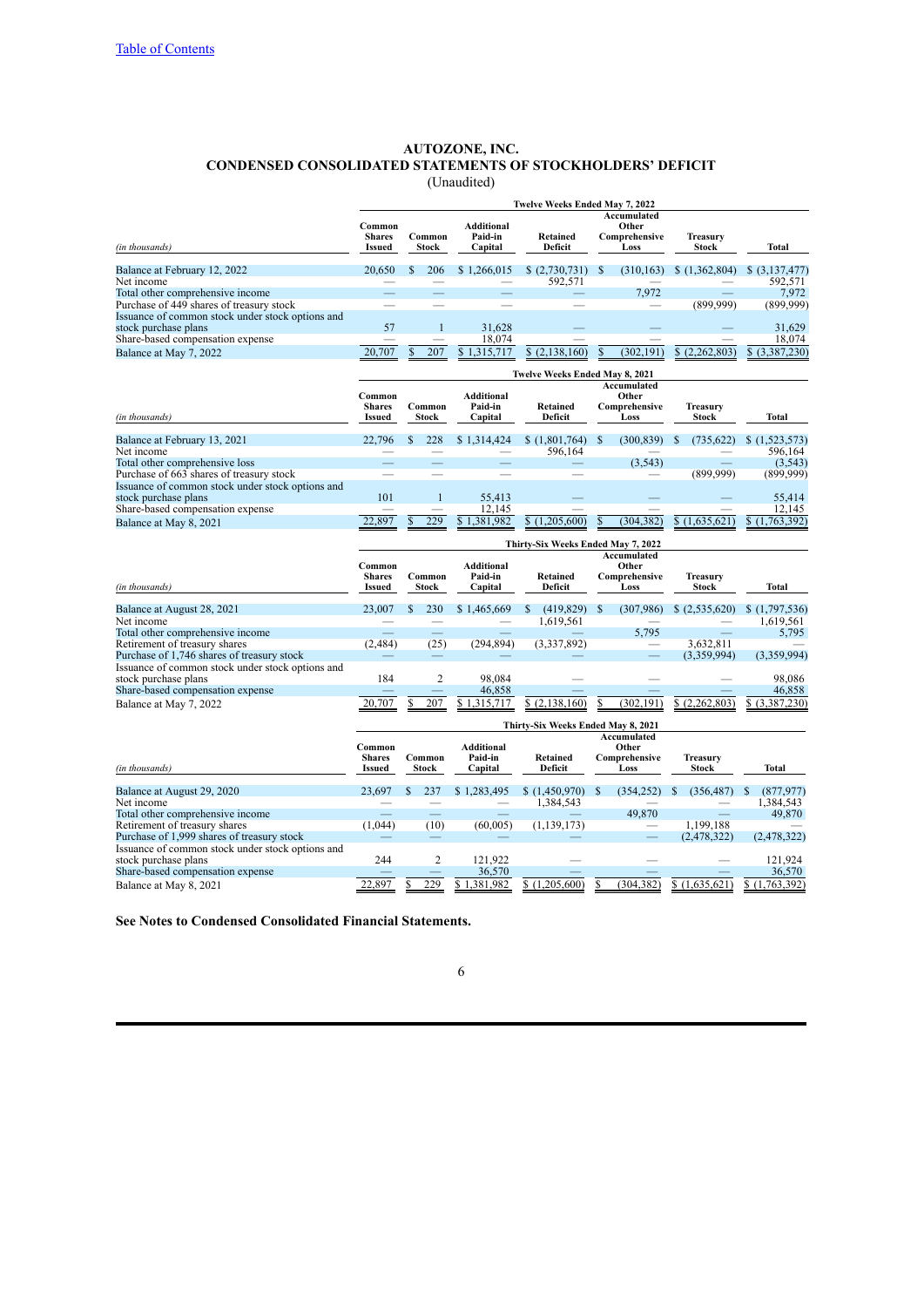#### **AUTOZONE, INC. NOTES TO CONDENSED CONSOLIDATED FINANCIAL STATEMENTS** (Unaudited)

#### <span id="page-6-0"></span>**Note A – General**

The accompanying unaudited Condensed Consolidated Financial Statements have been prepared in accordance with United States ("U.S.") generally accepted accounting principles ("U.S. GAAP") for interim financial information and are presented in accordance with the requirements of Form 10-Q and Article 10 of Regulation S-X of the Securities and Exchange Commission's (the "SEC") rules and regulations. Accordingly, they do not include all of the information and footnotes required by U.S. GAAP for complete financial statements. In the opinion of management, all adjustments, including normal recurring accruals, considered necessary for a fair presentation have been included. For further information, refer to the consolidated financial statements and related notes included in the AutoZone, Inc. ("AutoZone" or the "Company") Annual Report on Form 10-K for the year ended August 28, 2021.

Operating results for the twelve and thirty-six weeks ended May 7, 2022 are not necessarily indicative of the results that may be expected for the full fiscal year ending August 27, 2022. Each of the first three quarters of AutoZone's fiscal year consists of 12 weeks, and the fourth quarter consists of 16 or 17 weeks. The fourth quarters of fiscal 2022 and 2021 each have 16 weeks.

### **Recently Issued Accounting Pronouncements**

In November 2021, the Financial Accounting Standards Board issued Accounting Standards Update ("ASU") 2021-10, *Government Assistance (Topic 832) – Disclosures by Business Entities about Government Assistance*. The update increases the disclosures for entities receiving governmental assistance for more transparency. ASU 2021-10 is effective for fiscal years beginning after December 15, 2021. Early adoption is permitted. The Company will adopt this standard beginning with its first quarter ending November 19, 2022. The Company is currently evaluating the new guidance to determine the impact the adoption will have on the Company's consolidated financial statements and related disclosures.

#### **Note B – Share-Based Payments**

AutoZone maintains several equity incentive plans, which provide equity-based compensation to non-employee directors and eligible employees for their service to AutoZone, its subsidiaries or affiliates. The Company recognizes compensation expense for share-based payments based on the fair value of the awards at the grant date. Share-based payments include stock option grants, restricted stock grants, restricted stock unit grants, stock appreciation rights, discounts on shares sold to employees under share purchase plans and other awards. Additionally, directors' fees are paid in restricted stock units with value equivalent to the value of shares of common stock as of the grant date. The change in fair value of liabilitybased stock awards is also recognized in share-based compensation expense.

#### Stock Options:

The Company made stock option grants of 164,262 shares during the thirty-six week period ended May 7, 2022 and granted options to purchase 196,520 shares during the comparable prior year period. The Company grants options to purchase common stock to certain of its employees under its equity incentive plans at prices equal to the market value of the stock on the date of grant. The fair value of each option is amortized into compensation expense on a straight-line basis between the grant date for the award and each vesting date.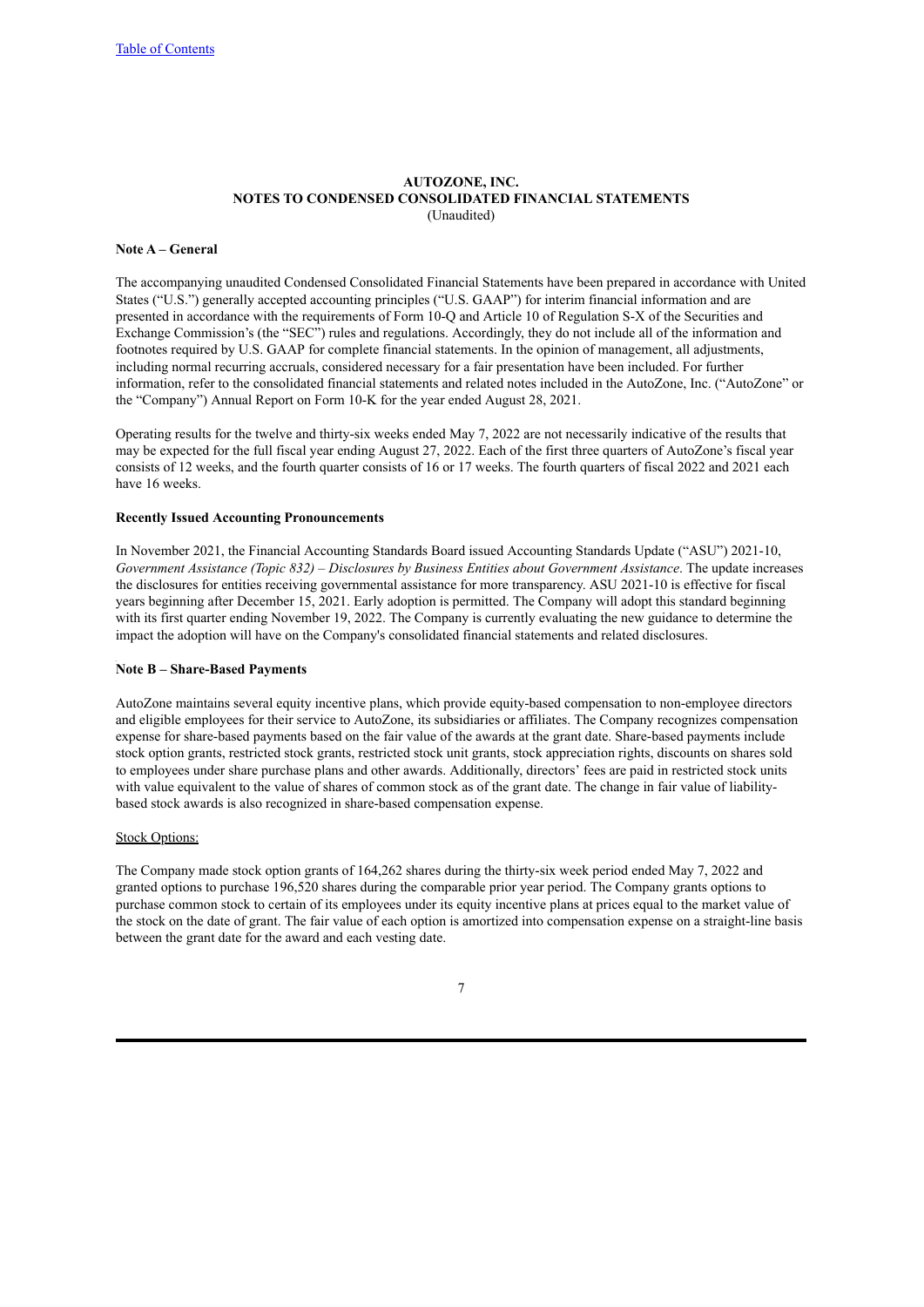The weighted average fair value of the stock option awards granted during the thirty-six week periods ended May 7, 2022 and May 8, 2021, using the Black-Scholes-Merton multiple-option pricing valuation model, was \$463.09 and \$299.99 per share, respectively, using the following weighted average key assumptions:

|                                            | <b>Thirty-Six Weeks Ended</b> |               |
|--------------------------------------------|-------------------------------|---------------|
|                                            | <b>May 7,</b>                 | <b>May 8,</b> |
|                                            | 2022                          | 2021          |
|                                            |                               |               |
| Expected price volatility                  | $28\%$                        | 28 %          |
| Risk-free interest rate                    | $1.1 \%$                      | $0.4\%$       |
| Weighted average expected lives (in years) | 5.6                           | 5.6           |
| Forfeiture rate                            | $10\%$                        | $10\%$        |
| Dividend yield                             | $0\%$                         | $0\%$         |

During the thirty-six week period ended May 7, 2022, 179,440 stock options were exercised at a weighted average exercise price of \$574.79. In the comparable prior year period, 239,177 stock options were exercised at a weighted average exercise price of \$513.51.

As of May 7, 2022, total unrecognized share-based expense related to stock options, net of estimated forfeitures, was approximately \$77.3 million, before income taxes, which we expect to recognize over an estimated weighted average period of 3.3 years.

#### Restricted Stock Units:

Restricted stock unit awards are valued at the market price of a share of the Company's stock on the date of grant. Grants of employee restricted stock units vest ratably on an annual basis over a four-year service period and are payable in shares of common stock on the vesting date. Compensation expense for grants of employee restricted stock units is recognized on a straight-line basis over the four-year service period, less estimated forfeitures, which are consistent with stock option forfeiture assumptions. Grants of non-employee director restricted stock units are made and expensed on January 1 of each year, as they vest immediately.

As of May 7, 2022, total unrecognized stock-based compensation expense related to nonvested restricted stock unit awards, net of estimated forfeitures, was approximately \$12.3 million, before income taxes, which we expect to recognize over an estimated weighted average period of 2.9 years.

Transactions related to restricted stock units for the thirty-six weeks ended May 7, 2022 were as follows:

|                              | <b>Number</b><br>of Shares |    | Weighted-<br><b>Average Grant</b><br>Date Fair Value |
|------------------------------|----------------------------|----|------------------------------------------------------|
| Nonvested at August 28, 2021 | 15,751                     | \$ | 1,005.41                                             |
| Granted                      | 5,551                      |    | 1,740.19                                             |
| Vested                       | (6,572)                    |    | 1,159.53                                             |
| Canceled or forfeited        | (1,698)                    |    | 1,145.06                                             |
| Nonvested at May 7, 2022     | 13,032                     | ъ  | 1.222.55                                             |

Total share-based compensation expense (a component of Operating, selling, general and administrative expenses) was \$18.3 million for the twelve week period ended May 7, 2022, and \$13.9 million for the comparable prior year period. Total share-based compensation expense was \$49.1 million for the thirty-six week period ended May 7, 2022, and \$38.1 million for the comparable prior year period.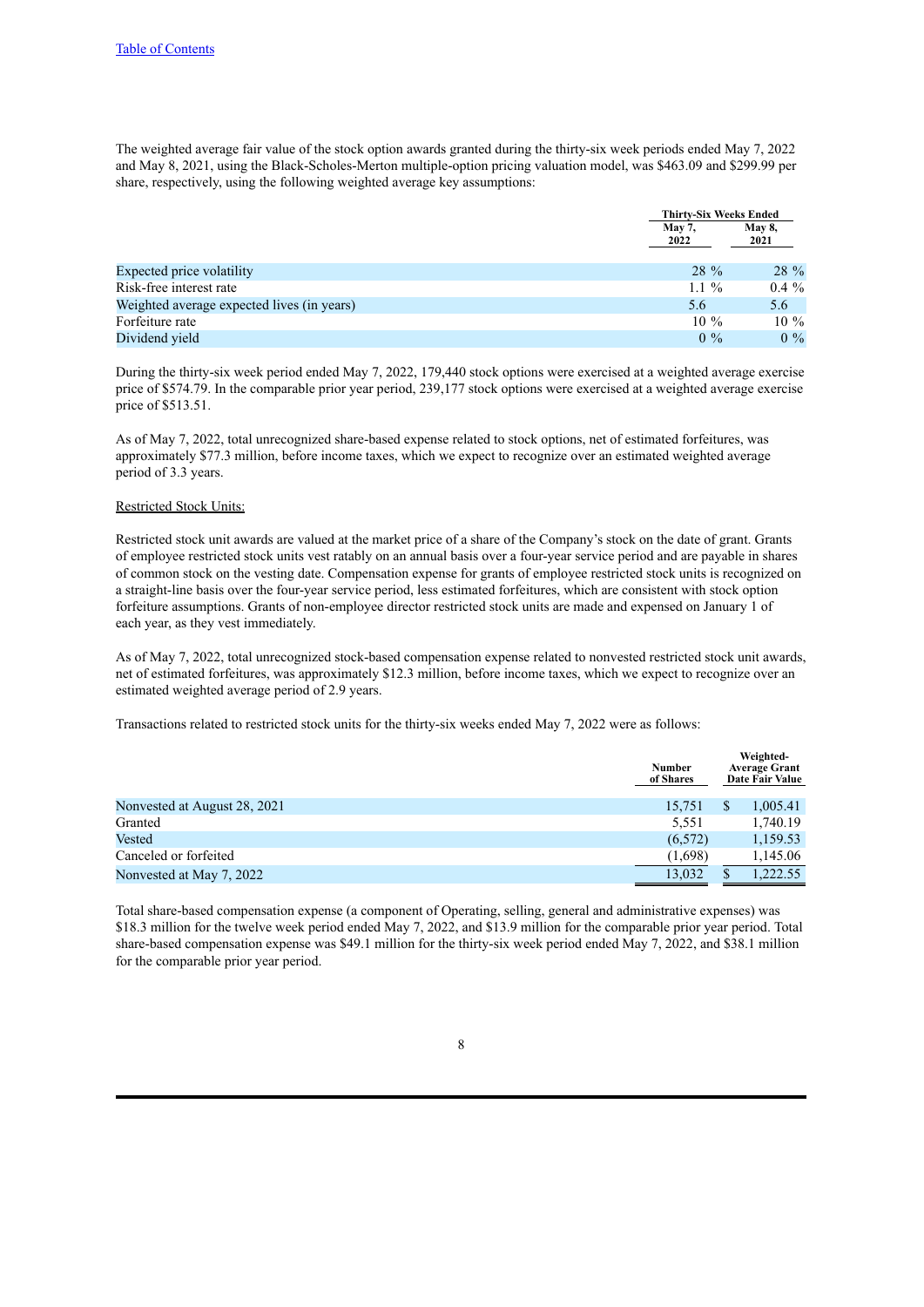For the twelve and thirty-six week periods ended May 7, 2022, 120,515 and 136,994, respectively, stock options were excluded from the diluted earnings per share computation because they would have been anti-dilutive. For the comparable prior year periods, 142,660 and 166,456 anti-dilutive stock options were excluded from the dilutive earnings per share computation.

See AutoZone's Annual Report on Form 10-K for the year ended August 28, 2021 and other filings with the SEC, for a discussion regarding the methodology used in developing AutoZone's assumptions to determine the fair value of the option awards and a description of AutoZone's Amended and Restated 2011 Equity Incentive Award Plan, the AutoZone, Inc. 2020 Omnibus Incentive Award Plan and the 2020 Director Compensation Program.

#### **Note C – Fair Value Measurements**

The Company defines fair value as the price received to transfer an asset or paid to transfer a liability in an orderly transaction between market participants at the measurement date. In accordance with ASC 820, *Fair Value Measurements and Disclosures*, the Company uses the fair value hierarchy, which prioritizes the inputs used to measure fair value. The hierarchy, as defined below, gives the highest priority to unadjusted quoted prices in active markets for identical assets or liabilities and the lowest priority to unobservable inputs. The three levels of the fair value hierarchy are set forth below:

**Level 1 inputs**—unadjusted quoted prices in active markets for identical assets or liabilities that the Company can access at the measurement date.

**Level 2 inputs**—inputs other than quoted market prices included within Level 1 that are observable, either directly or indirectly, for the asset or liability.

**Level 3 inputs**—unobservable inputs for the asset or liability, which are based on the Company's own assumptions as there is little, if any, observable activity in identical assets or liabilities.

#### *Marketable Debt Securities Measured at Fair Value on a Recurring Basis*

The Company's marketable debt securities measured at fair value on a recurring basis were as follows:

|                        | May 7, 2022 |                |               |         |                        |         |             |                   |  |  |  |
|------------------------|-------------|----------------|---------------|---------|------------------------|---------|-------------|-------------------|--|--|--|
| (in thousands)         |             | Level 1        | Level 2       |         | Level 3                |         |             | <b>Fair Value</b> |  |  |  |
|                        |             |                |               |         |                        |         |             |                   |  |  |  |
| Other current assets   | \$          | 57,927         | \$            | 335     | \$                     |         | $\mathbf S$ | 58,262            |  |  |  |
| Other long-term assets |             | 49,213         |               | 11,934  |                        |         |             | 61,147            |  |  |  |
|                        |             | 107,140        | \$            | 12,269  | \$                     |         | S           | 119,409           |  |  |  |
|                        |             |                |               |         |                        |         |             |                   |  |  |  |
|                        |             |                |               |         | <b>August 28, 2021</b> |         |             |                   |  |  |  |
| (in thousands)         |             | <b>Level 1</b> |               | Level 2 |                        | Level 3 |             | <b>Fair Value</b> |  |  |  |
| Other current assets   | \$          | 46,007         | <sup>\$</sup> |         | \$                     |         | \$          | 46,007            |  |  |  |
| Other long-term assets |             | 54,105         |               | 13,806  |                        |         |             | 67,911            |  |  |  |
|                        |             | 100,112        | \$            | 13,806  | \$                     |         | \$          | 113,918           |  |  |  |

At May 7, 2022, the fair value measurement amounts for assets and liabilities recorded in the accompanying Condensed Consolidated Balance Sheets consisted of short-term marketable debt securities, which are included within Other current assets, and long-term marketable debt securities, which are included in Other long-term assets. The Company's marketable debt securities are typically valued at the closing price in the principal active market as of the last business day of the quarter or through the use of other market inputs relating to the securities, including benchmark yields and reported trades. The fair values of the marketable debt securities, by asset class, are described in "Note D – Marketable Debt Securities."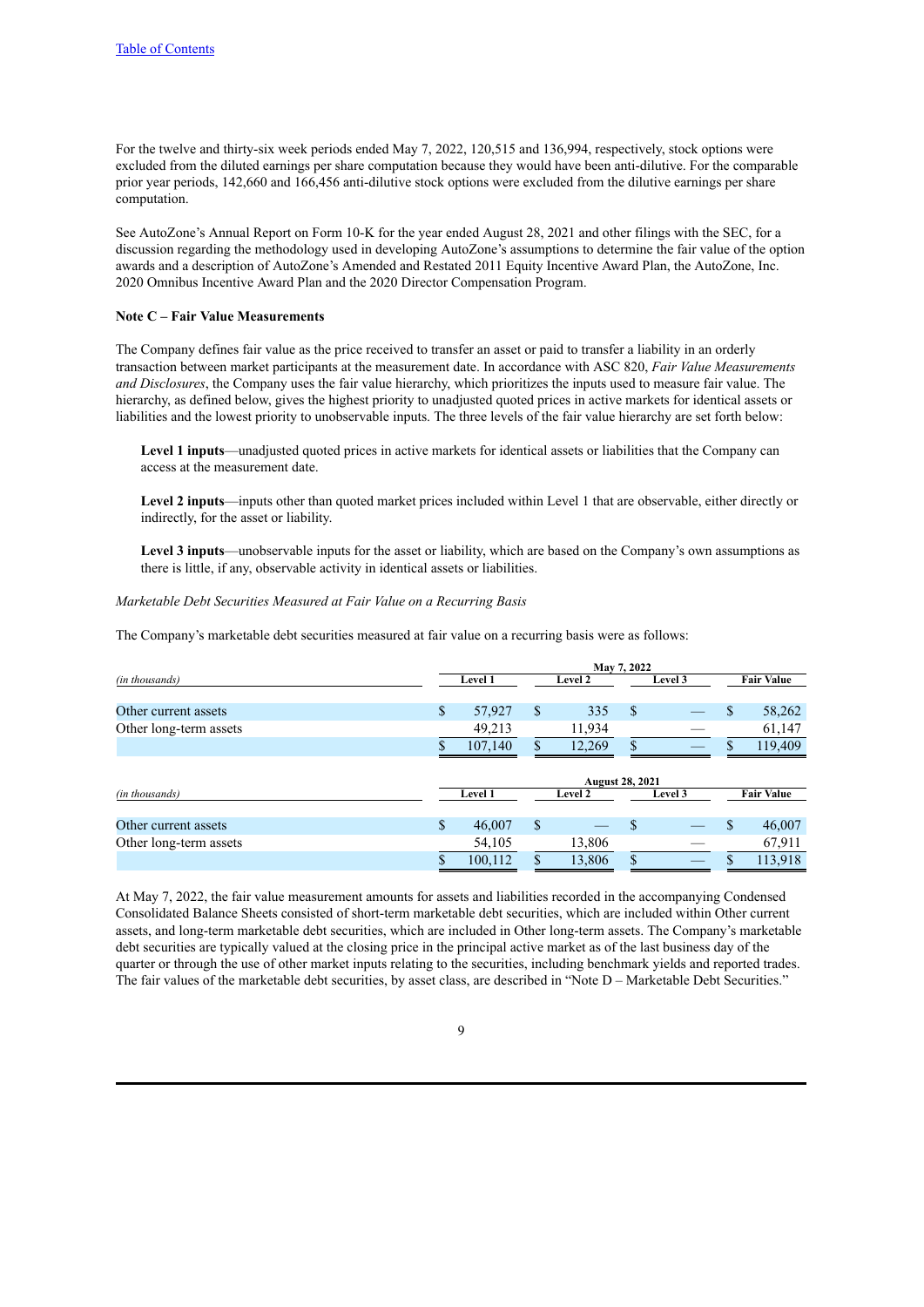#### *Financial Instruments not Recognized at Fair Value*

The Company has financial instruments, including cash and cash equivalents, accounts receivable, other current assets and accounts payable. The carrying amounts of these financial instruments approximate fair value because of their short maturities. A discussion of the carrying values and fair values of the Company's debt is included in "Note F – Financing."

# **Note D – Marketable Debt Securities**

Marketable debt securities are carried at fair value, with unrealized gains and losses, net of income taxes, recorded in Accumulated other comprehensive loss until realized, and any credit risk related losses are recognized in net income in the period incurred. The Company's basis for determining the cost of a security sold is the "Specific Identification Model."

The Company's available-for-sale marketable debt securities consisted of the following:

|                                   |                                   | May 7, 2022            |                                     |                               |   |               |  |  |
|-----------------------------------|-----------------------------------|------------------------|-------------------------------------|-------------------------------|---|---------------|--|--|
| (in thousands)                    | Amortized<br>Cost<br><b>Basis</b> |                        | <b>Gross</b><br>Unrealized<br>Gains | Gross<br>Unrealized<br>Losses |   | Fair<br>Value |  |  |
|                                   |                                   |                        |                                     |                               |   |               |  |  |
| Corporate debt securities         | $\mathbb{S}$<br>16,724            | <sup>S</sup>           | 11                                  | (264)<br>S                    | S | 16,471        |  |  |
| Government bonds                  | 82,988                            |                        | 12                                  | (1,672)                       |   | 81,328        |  |  |
| Mortgage-backed securities        | 5,120                             |                        | 18                                  | (227)                         |   | 4,911         |  |  |
| Asset-backed securities and other | 16,958                            |                        |                                     | (260)                         |   | 16,699        |  |  |
|                                   | \$121,790                         | S.                     | 42                                  | (2, 423)<br><sup>S</sup>      |   | \$119,409     |  |  |
|                                   |                                   |                        |                                     |                               |   |               |  |  |
|                                   |                                   | <b>August 28, 2021</b> |                                     |                               |   |               |  |  |

|                                   |                                   |                                     |     | August 28, 2021                             |               |
|-----------------------------------|-----------------------------------|-------------------------------------|-----|---------------------------------------------|---------------|
| (in thousands)                    | Amortized<br>Cost<br><b>Basis</b> | Gross<br><b>Unrealized</b><br>Gains |     | Gross<br><b>Unrealized</b><br><b>Losses</b> | Fair<br>Value |
|                                   |                                   |                                     |     |                                             |               |
| Corporate debt securities         | \$23,650                          |                                     | 329 | (2)                                         | 23,977        |
| Government bonds                  | 65.416                            |                                     | 338 | (2)                                         | 65,752        |
| Mortgage-backed securities        | 6,552                             |                                     | 58  | (8)                                         | 6,602         |
| Asset-backed securities and other | 17,551                            |                                     | 43  |                                             | 17,587        |
|                                   | \$113,169                         |                                     | 768 | (19)                                        | \$113,918     |

The debt securities held at May 7, 2022, had effective maturities ranging from less than one year to approximately three years. At May 7, 2022, the Company held 65 securities that are in an unrealized loss position of approximately \$2.4 million. In evaluating whether a credit loss exists for the securities, the Company considers factors such as the severity of the loss position, the credit worthiness of the investee, the term to maturity and the intent and ability to hold the investments until maturity or until recovery of fair value. An allowance for credit losses was deemed unnecessary given consideration of the factors above.

Included above in total available-for-sale marketable debt securities are \$91.2 million of marketable debt securities transferred by the Company's insurance captive to a trust account to secure its obligations to an insurance company related to future workers' compensation and casualty losses.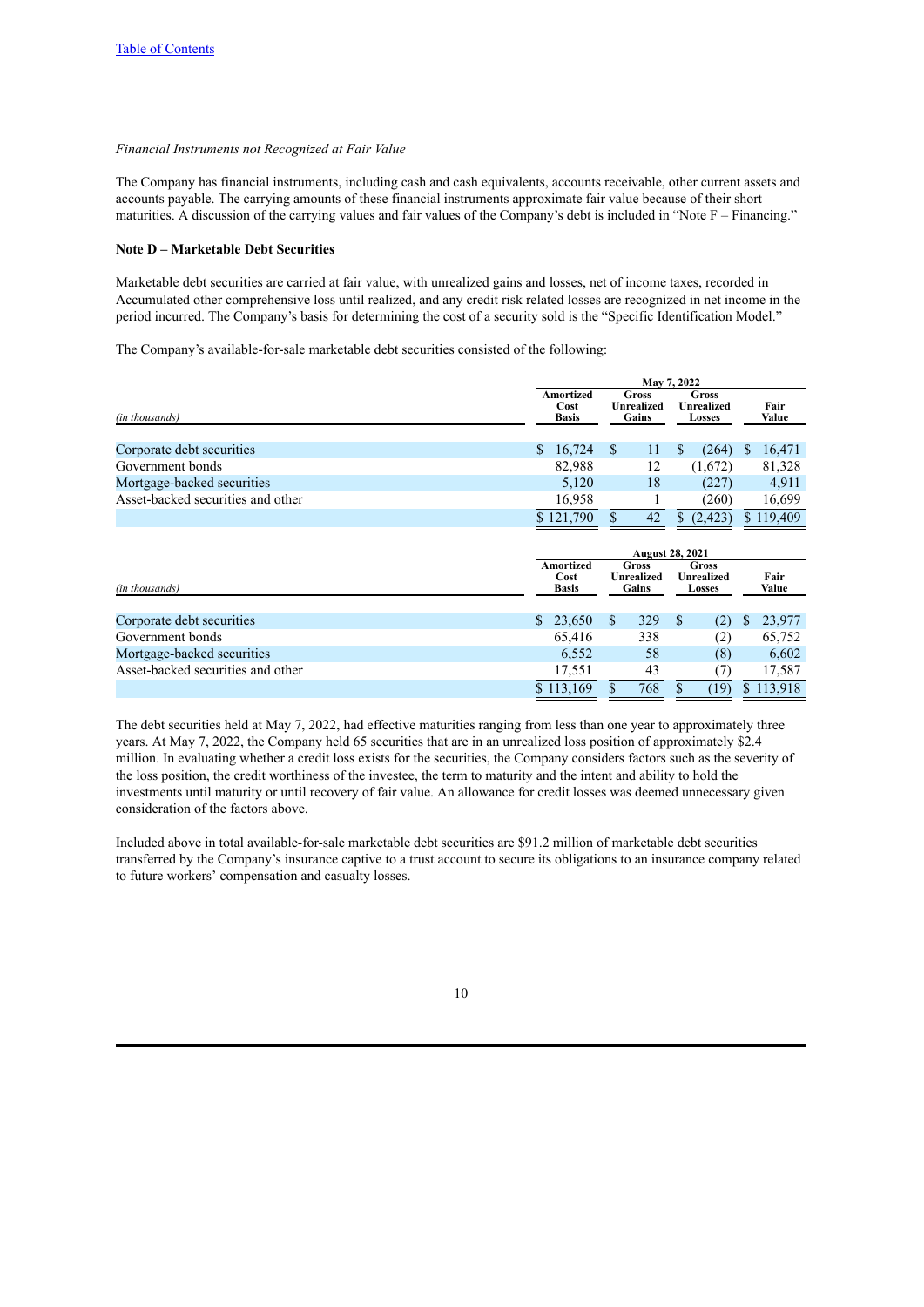#### **Note E – Merchandise Inventories**

Merchandise inventories include related purchasing, storage and handling costs. Inventory cost has been determined using the last-in, first-out ("LIFO") method stated at the lower of cost or net realizable value for domestic inventories and the weighted average cost method stated at the lower of cost or net realizable value for Mexico and Brazil inventories. Due to historical price deflation on the Company's merchandise purchases, the Company has exhausted its LIFO reserve balance. The Company's policy is not to write up inventory in excess of replacement cost. The difference between LIFO cost and replacement cost, which has been reduced due to price inflation on the Company's merchandise purchases, was \$91.3 million at May 7, 2022 and \$335.3 million at August 28, 2021.

#### **Note F – Financing**

The Company's debt consisted of the following:

| (in thousands)                                                           | May 7,<br>2022 | August 28,<br>2021 |
|--------------------------------------------------------------------------|----------------|--------------------|
| 3.700% Senior Notes due April 2022, effective interest rate of 3.85%     | S              | 500,000            |
| 2.875% Senior Notes due January 2023, effective interest rate of 3.21%   | 300,000        | 300,000            |
| 3.125% Senior Notes due July 2023, effective interest rate of 3.26%      | 500,000        | 500,000            |
| 3.125% Senior Notes due April 2024, effective interest rate 3.32%        | 300,000        | 300,000            |
| 3.250% Senior Notes due April 2025, effective interest rate 3.36%        | 400,000        | 400,000            |
| 3.625% Senior Notes due April 2025, effective interest rate 3.78%        | 500,000        | 500,000            |
| 3.125% Senior Notes due April 2026, effective interest rate of 3.28%     | 400,000        | 400,000            |
| 3.750% Senior Notes due June 2027, effective interest rate of 3.83%      | 600,000        | 600,000            |
| 3.750% Senior Notes due April 2029, effective interest rate of 3.86%     | 450,000        | 450,000            |
| 4.000% Senior Notes due April 2030, effective interest rate 4.09%        | 750,000        | 750,000            |
| 1.650% Senior Notes due January 2031, effective interest rate of 2.19%   | 600,000        | 600,000            |
| Commercial paper, weighted average interest rate of 0.80% at May 7, 2022 | 1,283,310      |                    |
| Total debt before discounts and debt issuance costs                      | 6,083,310      | 5,300,000          |
| Less: Discounts and debt issuance costs                                  | 25,866         | 30,180             |
| Long-term Debt                                                           | \$6,057,444    | \$5,269,820        |

On November 15, 2021, the Company amended and restated its existing revolving credit facility (the "Revolving Credit Agreement") pursuant to which the Company's borrowing capacity was increased from \$2.0 billion to \$2.25 billion and the maximum borrowing under the Revolving Credit Agreement may, at the Company's option, subject to lenders approval, be increased from \$2.25 billion to \$3.25 billion. The Revolving Credit Agreement will terminate, and all amounts borrowed will be due and payable on November 15, 2026, but AutoZone may make up to two requests to extend the termination date for an additional period of one year each. Revolving borrowings under the Revolving Credit Agreement may be base rate loans, Eurodollar loans, or a combination of both, at AutoZone's election. The Revolving Credit Agreement includes (i) a \$75 million sublimit for swingline loans, (ii) a \$50 million individual issuer letter of credit sublimit and (iii) a \$250 million aggregate sublimit for all letters of credit.

Under the Company's Revolving Credit Agreement, covenants include restrictions on liens, a maximum debt to earnings ratio, a minimum fixed charge coverage ratio and a change of control provision that may require acceleration of the repayment obligations under certain circumstances.

As of May 7, 2022, the Company had no outstanding borrowings and \$1.8 million of outstanding letters of credit under the Revolving Credit Agreement.

On January 18, 2022, the Company repaid the \$500 million 3.700% Senior Notes due April 2022, which were callable at par in January 2022.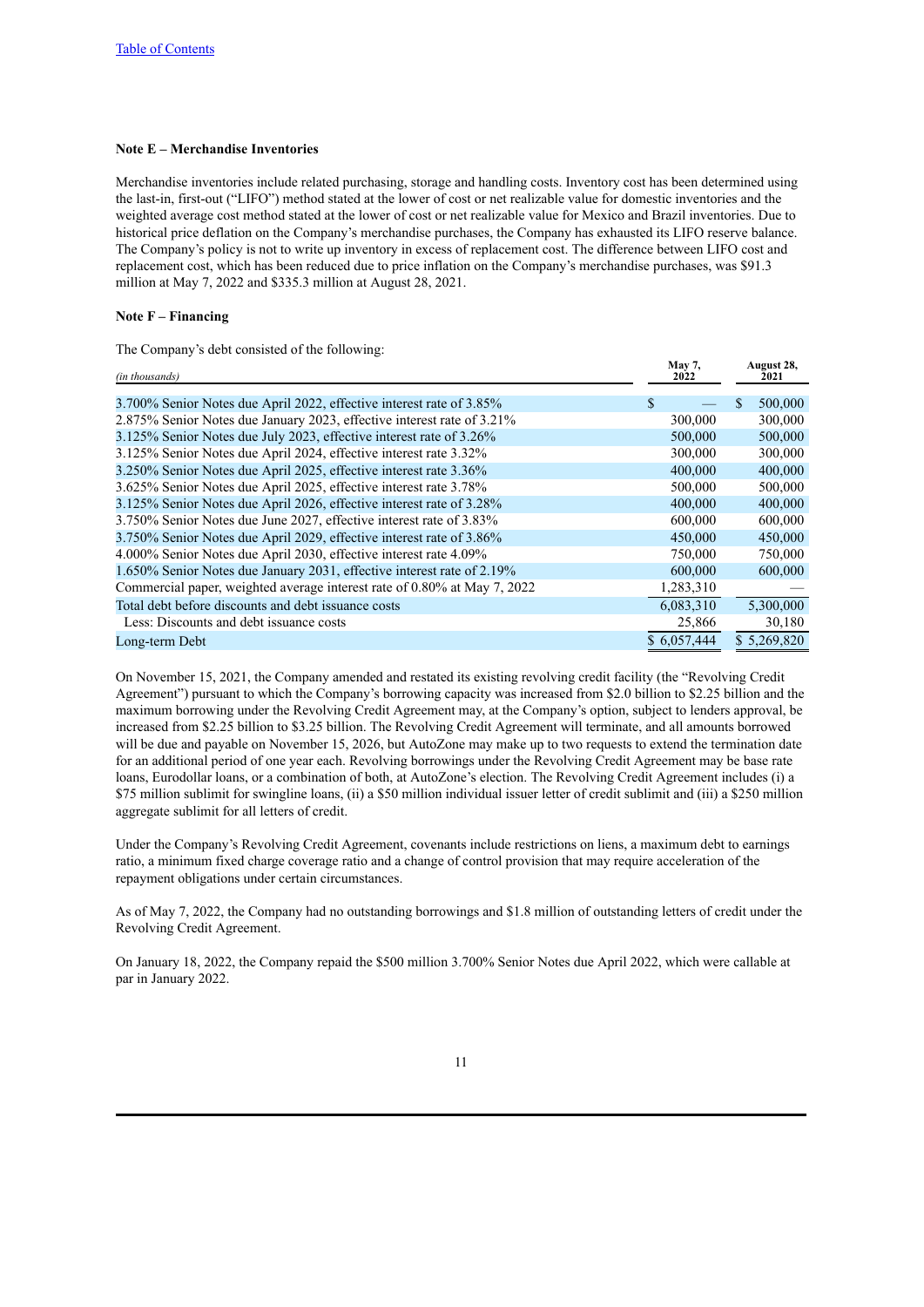As of May 7, 2022, the commercial paper borrowings and the \$300 million 2.875% Senior Notes due January 2023 were classified as long-term in the accompanying Condensed Consolidated Balance Sheets, as the Company currently has the ability and intent to refinance them on a long-term basis through available capacity in its Revolving Credit Agreement. As of May 7, 2022, the Company had \$2.2 billion of availability under its Revolving Credit Agreement, without giving effect to commercial paper borrowings, which would allow it to replace these short-term obligations with a long-term financing facility.

All Senior Notes are subject to an interest rate adjustment if the debt ratings assigned are downgraded (as defined in the agreements). Further, the Senior Notes contain a provision that repayment may be accelerated if the Company experiences a change in control (as defined in the agreements). The Company's borrowings under its Senior Notes contain minimal covenants, primarily restrictions on liens, sale and leaseback transactions and consolidations, mergers and the sale of assets. All of the repayment obligations under its borrowing arrangements may be accelerated and come due prior to the scheduled payment date if covenants are breached or an event of default occurs.

The fair value of the Company's debt was estimated at \$5.9 billion as of May 7, 2022, and \$5.7 billion as of August 28, 2021, based on the quoted market prices for the same or similar issues or on the current rates available to the Company for debt of the same terms (Level 2). Such fair value is less than the carrying value of debt by \$163.3 million at May 7, 2022, and greater than the carrying value of debt by \$413.1 million at August 28, 2021, which reflects their face amount, adjusted for any unamortized debt issuance costs and discounts.

As of May 7, 2022, the Company was in compliance with all covenants and expects to remain in compliance with all covenants under its borrowing arrangements.

#### **Note G – Stock Repurchase Program**

From January 1, 1998 to May 7, 2022, the Company has repurchased a total of 152.0 million shares of its common stock at an aggregate cost of \$29.1 billion, including 1.7 million shares of its common stock at an aggregate cost of \$3.4 billion during the thirty-six week period ended May 7, 2022.

On March 22, 2022, the Board voted to authorize the repurchase of an additional \$2.0 billion of the Company's common stock in connection with its ongoing share repurchase program, which raised the total value of shares authorized to be repurchased to \$31.2 billion. Considering the cumulative repurchases as of May 7, 2022, the Company had \$2.1 billion remaining under the Board's authorization to repurchase its common stock.

During the thirty-six week period ended May 7, 2022, the Company retired 2.5 million shares of treasury stock which had been previously repurchased under the Company's share repurchase program. The retirement increased Retained deficit by \$3.3 billion and decreased Additional paid-in capital by \$294.9 million. During the comparable prior year period, the Company retired 1.0 million shares of treasury stock, which increased Retained deficit by \$1.1 billion and decreased Additional paid-in capital by \$60.0 million.

Subsequent to May 7, 2022 and through June 3, 2022, the Company has repurchased 103,726 shares of its common stock at an aggregate cost of \$203.6 million.

#### **Note H – Accumulated Other Comprehensive Loss**

Accumulated other comprehensive loss includes foreign currency translation adjustments, activity for interest rate swaps and treasury rate locks that qualified as cash flow hedges and unrealized gains (losses) on available-for-sale marketable debt securities.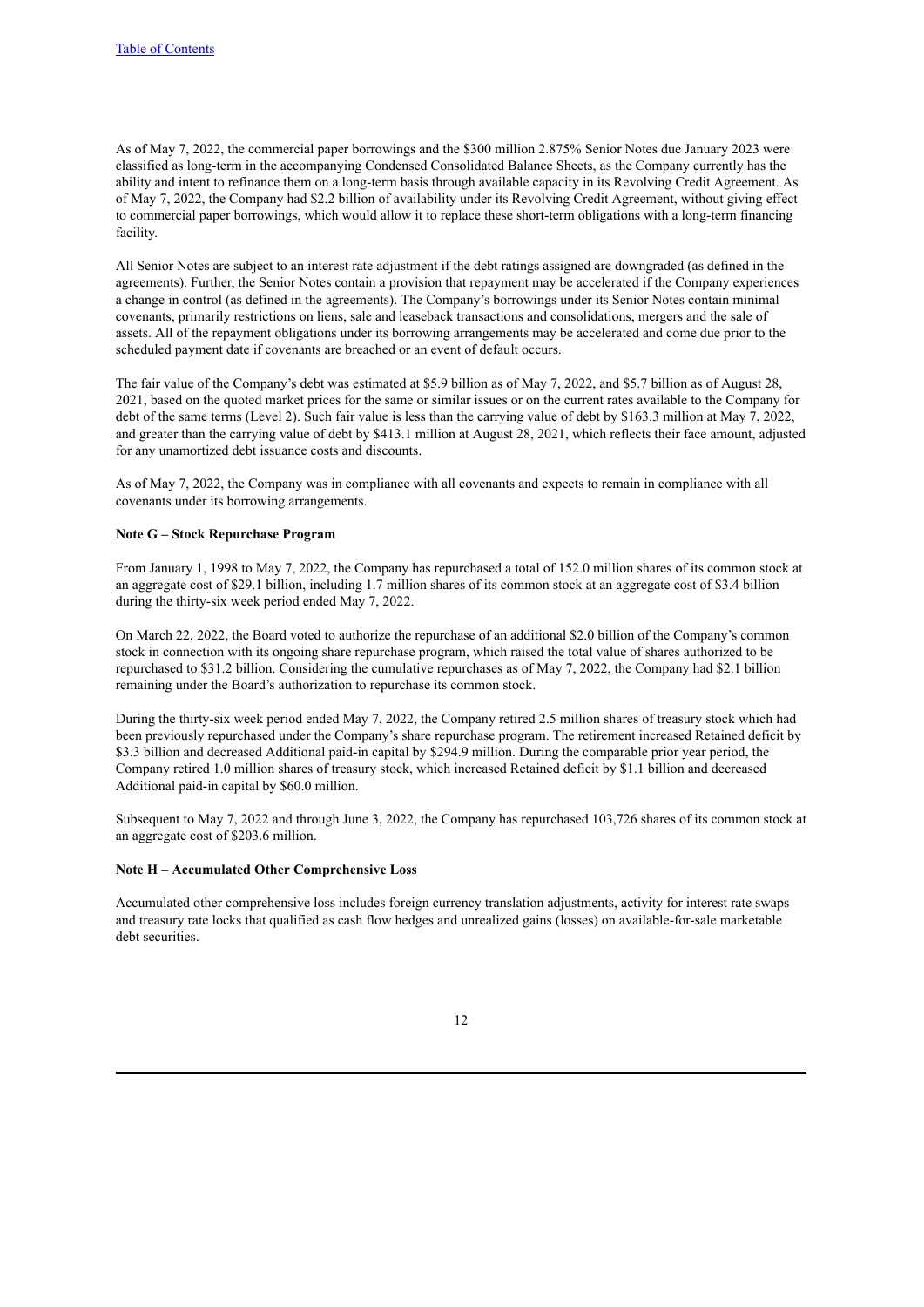Changes in Accumulated other comprehensive loss for the twelve week periods ended May 7, 2022 and May 8, 2021 consisted of the following: **Net**

| (in thousands)                                                                            | Foreign<br><b>Currency and</b><br>Other <sup>(1)</sup> |              | Net<br><b>Unrealized</b><br>Gain (Loss)<br>on Securities        |    | <b>Derivatives</b> | Total         |
|-------------------------------------------------------------------------------------------|--------------------------------------------------------|--------------|-----------------------------------------------------------------|----|--------------------|---------------|
| Balance at February 12, 2022                                                              | \$(289, 889)                                           | <sup>S</sup> | (711)                                                           | S  | (19, 563)          | \$ (310, 163) |
| Other comprehensive income (loss) before reclassifications <sup><math>(2)(3)</math></sup> | 8,531                                                  |              | (1, 138)                                                        |    |                    | 7,393         |
| Amounts reclassified from Accumulated other comprehensive<br>$\log(s^2)$                  |                                                        |              |                                                                 |    | 579                | 579           |
| Balance at May 7, 2022                                                                    | \$ (281,358)                                           |              | (1, 849)                                                        | S. | (18,984)           | \$ (302,191)  |
|                                                                                           |                                                        |              |                                                                 |    |                    |               |
| (in thousands)                                                                            | Foreign<br><b>Currency and</b><br>Other <sup>(1)</sup> |              | <b>Net</b><br><b>Unrealized</b><br>Gain (Loss)<br>on Securities |    | <b>Derivatives</b> | <b>Total</b>  |
| Balance at February 13, 2021                                                              | \$(279,725)                                            | <sup>S</sup> | 1,344                                                           | S. | (22, 458)          | \$ (300, 839) |
| Other comprehensive (loss) before reclassifications <sup><math>(2)(3)</math></sup>        | (3,865)                                                |              | (346)                                                           |    |                    | (4,211)       |
| Amounts reclassified from Accumulated other comprehensive<br>$\log(s^2)$                  |                                                        |              | 9                                                               |    | 659                | 668           |

Changes in Accumulated other comprehensive loss for the thirty-six week periods ended May 7, 2022 and May 8, 2021 consisted of the following: **Net**

| (in thousands)                                                                            | Foreign<br><b>Currency and</b><br>Other <sup>(1)</sup> |   | rvet<br><b>Unrealized</b><br>Gain (Loss)<br>on Securities | <b>Derivatives</b> | Total           |
|-------------------------------------------------------------------------------------------|--------------------------------------------------------|---|-----------------------------------------------------------|--------------------|-----------------|
| Balance at August 28, 2021                                                                | \$ (287,638)                                           | S | 589                                                       | (20,937)<br>S.     | (307,986)<br>S. |
| Other comprehensive income (loss) before reclassifications <sup><math>(2)(3)</math></sup> | 6,280                                                  |   | (2, 438)                                                  |                    | 3,842           |
| Amounts reclassified from Accumulated other comprehensive<br>loss <sup>(3)</sup>          |                                                        |   |                                                           | 1,953              | 1,953           |
| Balance at May 7, 2022                                                                    | (281, 358)<br>S.                                       | S | (1, 849)                                                  | (18,984)<br>S.     | \$ (302,191)    |
|                                                                                           |                                                        |   | <b>Net</b><br><b>Unrealized</b>                           |                    |                 |
| (in thousands)                                                                            | Foreign<br><b>Currency and</b><br>Other <sup>(1)</sup> |   | Gain (Loss)<br>on Securities                              | <b>Derivatives</b> | Total           |
| Balance at August 29, 2020                                                                | \$ (332,321)                                           | S | 1,845                                                     | (23,776)<br>S      | \$ (354,252)    |
| Other comprehensive income (loss) before reclassifications <sup><math>(2)(3)</math></sup> | 48,731                                                 |   | (861)                                                     |                    | 47,870          |
| Amounts reclassified from Accumulated other comprehensive<br>$\log s$ <sup>(3)</sup>      |                                                        |   | 23                                                        | 1,977              | 2,000           |

*(1) Foreign currency is shown net of U.S. tax to account for foreign currency impacts of certain undistributed non-U.S. subsidiaries' earnings. Other foreign currency is not shown net of additional U.S. tax as other basis differences of non-U.S. subsidiaries are intended to be permanently reinvested.*

*(2) Amounts in parentheses indicate debits to Accumulated Other Comprehensive Loss.*

*(3) Amounts shown are net of tax.*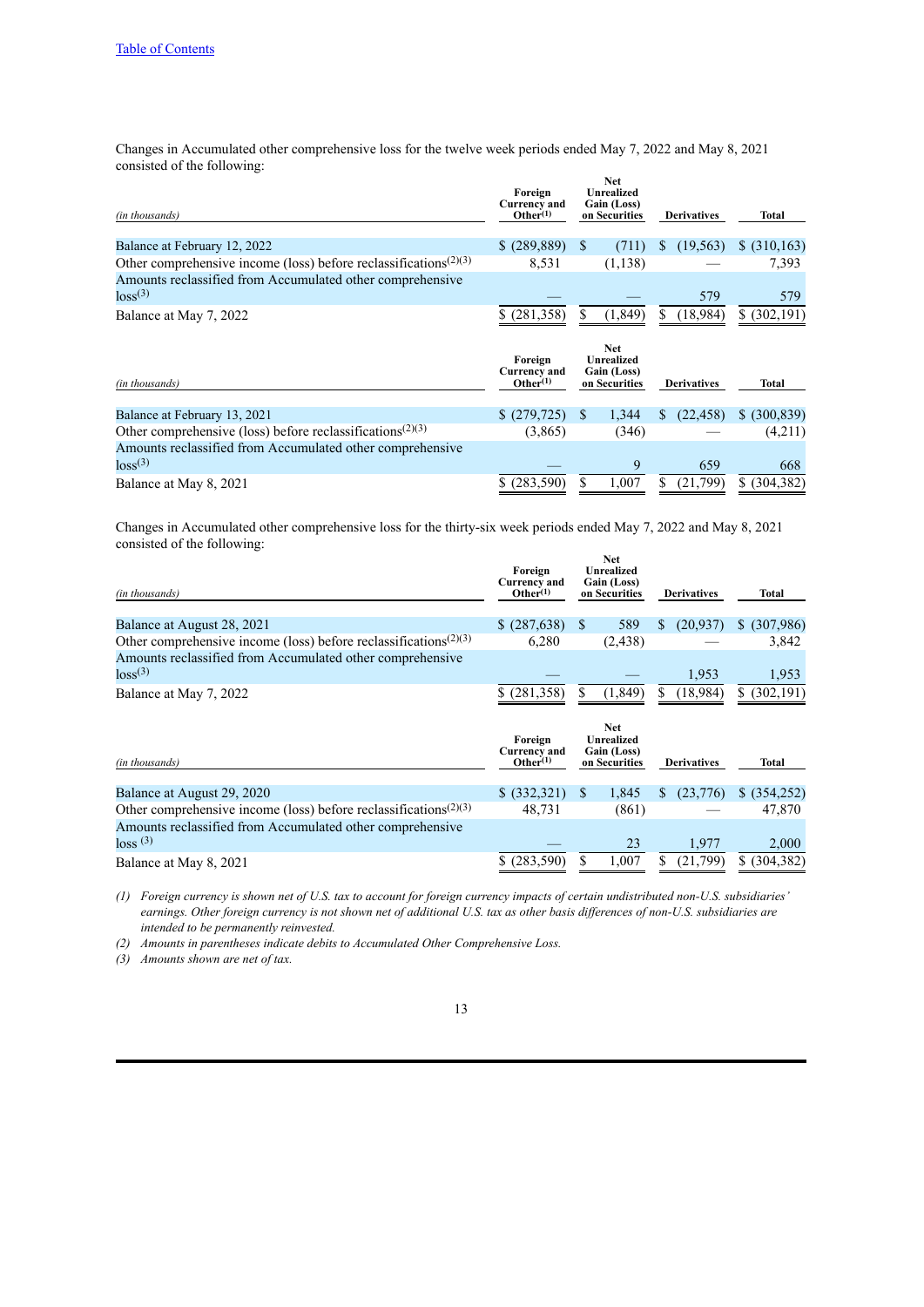#### **Note I – Litigation**

The Company is involved in various legal proceedings incidental to the conduct of its business, including, but not limited to, several lawsuits containing class-action allegations in which the plaintiffs are current and former hourly and salaried employees who allege various wage and hour violations and unlawful termination practices. While the resolution of these matters cannot be predicted with certainty, management does not currently believe that, either individually or in the aggregate, these matters will result in liabilities material to the Company's Condensed Consolidated Statements of Income, Condensed Consolidated Balance Sheets or Condensed Consolidated Statements of Cash Flows.

# **Note J – Segment Reporting**

The Company's operating segments (Domestic Auto Parts, Mexico and Brazil) are aggregated as one reportable segment: Auto Parts Stores. The criteria the Company used to identify the reportable segment are primarily the nature of the products the Company sells and the operating results that are regularly reviewed by the Company's chief operating decision maker to make decisions about the resources to be allocated to the business units and to assess performance. The accounting policies of the Company's reportable segment are the same as those described in "Note A – Significant Accounting Policies" in its Annual Report on Form 10-K for the year ended August 28, 2021.

The Auto Parts Stores segment is a retailer and distributor of automotive parts and accessories through the Company's 6,846 stores in the U.S., Mexico and Brazil. Each store carries an extensive product line for cars, sport utility vehicles, vans and light trucks, including new and remanufactured automotive hard parts, maintenance items, accessories and nonautomotive products.

The Other category reflects business activities of two operating segments that are not separately reportable due to the materiality of these operating segments. The operating segments include ALLDATA, which produces, sells and maintains automotive diagnostic, repair and shop management software used in the automotive repair industry and E-commerce, which includes direct sales to customers through www.autozone.com for sales that are not fulfilled by local stores.

The Company evaluates its reportable segment primarily on the basis of net sales and segment profit, which is defined as gross profit. Segment results for the periods presented were as follows:

|                                                |    | <b>Twelve Weeks Ended</b> |    |                | <b>Thirty-Six Weeks Ended</b> |             |    |                |  |  |
|------------------------------------------------|----|---------------------------|----|----------------|-------------------------------|-------------|----|----------------|--|--|
| (in thousands)                                 |    | <b>May 7,</b><br>2022     |    | May 8,<br>2021 | <b>May 7,</b><br>2022         |             |    | May 8,<br>2021 |  |  |
| <b>Net Sales</b>                               |    |                           |    |                |                               |             |    |                |  |  |
| <b>Auto Parts Stores</b>                       | S  | 3,795,290                 | S  | 3,590,281      | S.                            | 10,707,019  | \$ | 9,551,576      |  |  |
| Other                                          |    | 69,932                    |    | 60,742         |                               | 196,856     |    | 164,525        |  |  |
| Total                                          |    | 3,865,222                 |    | 3,651,023      | \$                            | 10,903,875  | \$ | 9,716,101      |  |  |
|                                                |    |                           |    |                |                               |             |    |                |  |  |
| <b>Segment Profit</b>                          |    |                           |    |                |                               |             |    |                |  |  |
| <b>Auto Parts Stores</b>                       | \$ | 1,966,089                 | S. | 1,877,240      | S.                            | 5,600,778   | \$ | 5,042,124      |  |  |
| Other                                          |    | 40,325                    |    | 37,706         |                               | 116,022     |    | 107,822        |  |  |
| Gross profit                                   |    | 2,006,414                 |    | 1,914,946      |                               | 5,716,800   |    | 5,149,946      |  |  |
| Operating, selling, general and administrative |    |                           |    |                |                               |             |    |                |  |  |
| expenses                                       |    | (1,220,744)               |    | (1,111,441)    |                               | (3,549,885) |    | (3,249,449)    |  |  |
| Interest expense, net                          |    | (41, 888)                 |    | (45,026)       |                               | (127, 642)  |    | (137, 217)     |  |  |
| Income before income taxes                     | S  | 743,782                   |    | 758,479        | S                             | 2,039,273   | \$ | 1,763,280      |  |  |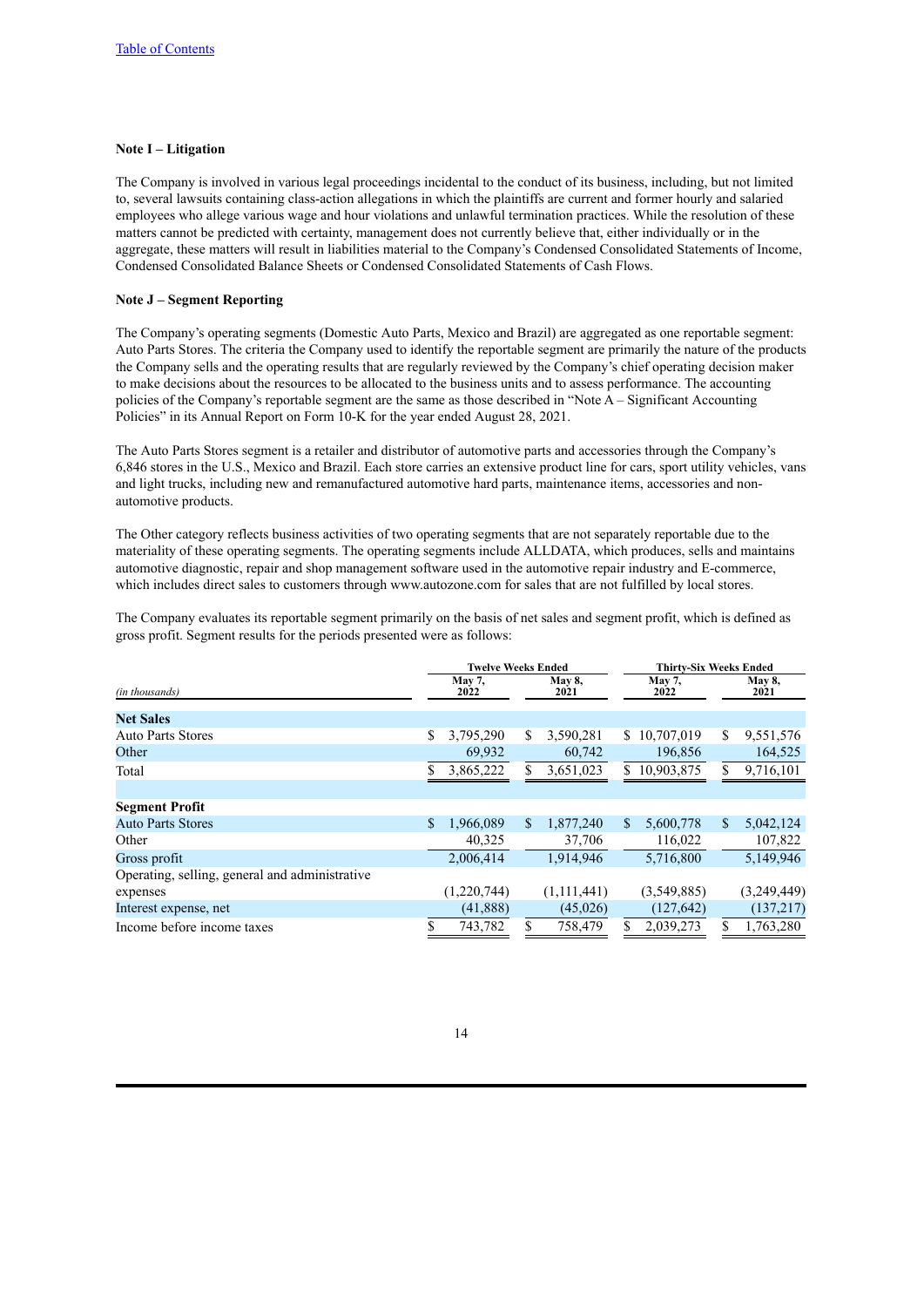### **Report of Independent Registered Public Accounting Firm**

<span id="page-14-0"></span>To the Stockholders and Board of Directors of AutoZone, Inc.

#### **Results of Review of Interim Financial Statements**

We have reviewed the accompanying condensed consolidated balance sheet of AutoZone, Inc. (the Company) as of May 7, 2022, the related condensed consolidated statements of income, comprehensive income and stockholders' deficit for the twelve and thirty-six week periods ended May 7, 2022 and May 8, 2021, the condensed consolidated statements of cash flows for the thirty-six week periods ended May 7, 2022 and May 8, 2021, and the related notes (collectively referred to as the "condensed consolidated interim financial statements"). Based on our reviews, we are not aware of any material modifications that should be made to the condensed consolidated interim financial statements for them to be in conformity with U.S. generally accepted accounting principles.

We have previously audited, in accordance with the standards of the Public Company Accounting Oversight Board (United States) (PCAOB), the consolidated balance sheet of the Company as of August 28, 2021, the related consolidated statements of income, comprehensive income, stockholders' deficit and cash flows for the year then ended, and the related notes (not presented herein); and in our report dated October 25, 2021, we expressed an unqualified audit opinion on those consolidated financial statements. In our opinion, the information set forth in the accompanying condensed consolidated balance sheet as of August 28, 2021, is fairly stated, in all material respects, in relation to the consolidated balance sheet from which it has been derived.

#### **Basis for Review Results**

These financial statements are the responsibility of the Company's management. We are a public accounting firm registered with the PCAOB and are required to be independent with respect to the Company in accordance with the U.S. federal securities laws and the applicable rules and regulations of the SEC and the PCAOB. We conducted our review in accordance with the standards of the PCAOB. A review of interim financial statements consists principally of applying analytical procedures and making inquiries of persons responsible for financial and accounting matters. It is substantially less in scope than an audit conducted in accordance with the standards of the PCAOB, the objective of which is the expression of an opinion regarding the financial statements taken as a whole. Accordingly, we do not express such an opinion.

/s/ Ernst & Young LLP

Memphis, Tennessee

June 10, 2022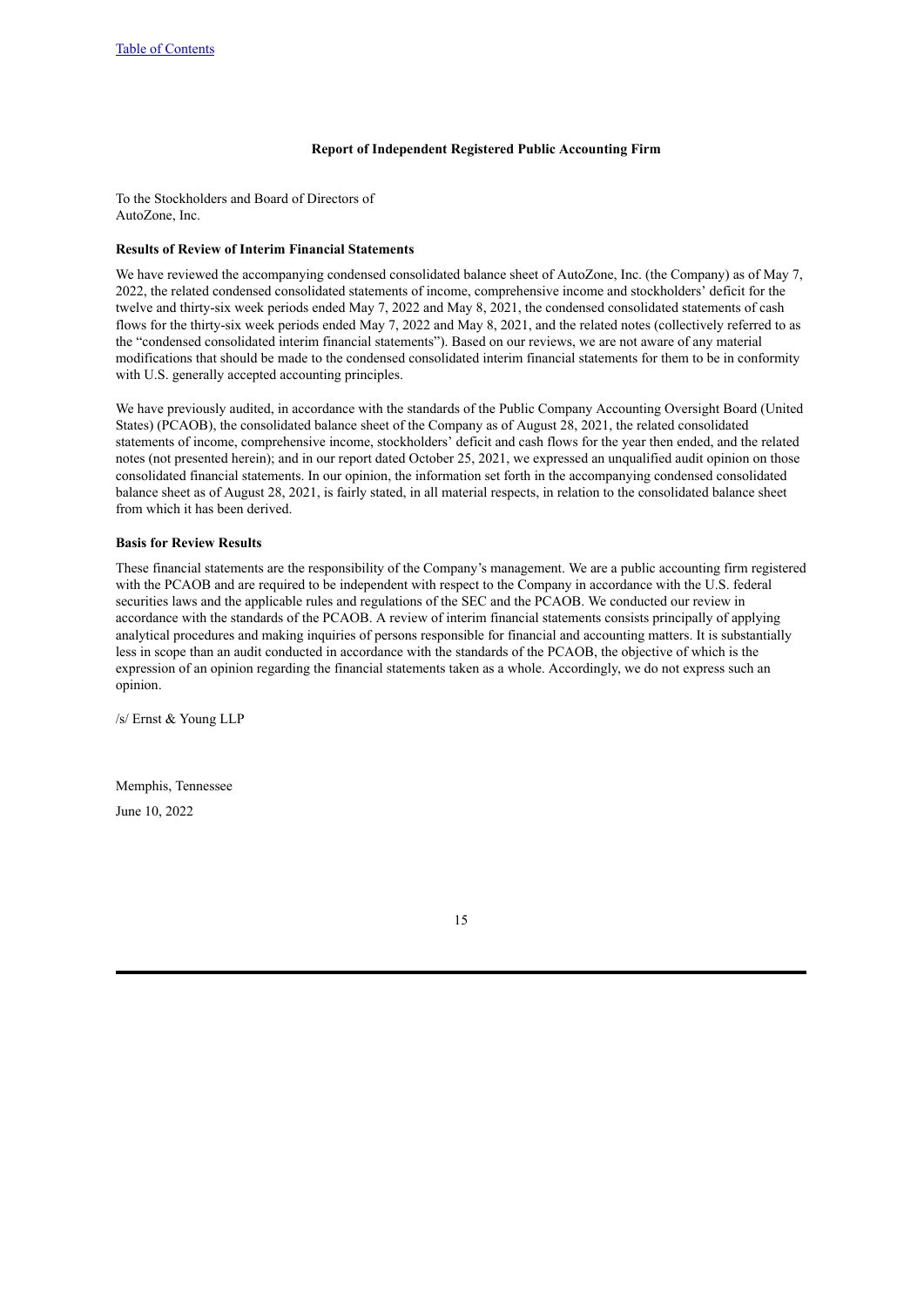### <span id="page-15-0"></span>**Item 2. Management's Discussion and Analysis of Financial Condition and Results of Operations.**

In Management's Discussion and Analysis of Financial Condition and Results of Operations ("MD&A"), we provide a historical and prospective narrative of our general financial condition, results of operations, liquidity and certain other factors that may affect the future results of AutoZone, Inc. ("AutoZone" or the "Company"). The following MD&A discussion should be read in conjunction with our Condensed Consolidated Financial Statements, related notes to those statements and other financial information, including forward-looking statements and risk factors, that appear elsewhere in this Quarterly Report on Form 10-Q, our Annual Report on Form 10-K for the year ended August 28, 2021 and other filings we make with the SEC.

#### **Forward-Looking Statements**

Certain statements contained in this Quarterly Report on Form 10-Q constitute forward-looking statements that are subject to the safe harbor provisions of the Private Securities Litigation Reform Act of 1995. Forward-looking statements typically use words such as "believe," "anticipate," "should," "intend," "plan," "will," "expect," "estimate," "project," "positioned," "strategy," "seek," "may," "could," and similar expressions. These are based on assumptions and assessments made by our management in light of experience and perception of historical trends, current conditions, expected future developments and other factors that we believe to be appropriate. These forward-looking statements are subject to a number of risks and uncertainties, including without limitation: product demand, due to changes in fuel prices, miles driven or otherwise; energy prices; weather; competition; credit market conditions; cash flows; access to available and feasible financing; future stock repurchases; the impact of recessionary conditions; consumer debt levels; changes in laws or regulations; risks associated with self -insurance; war and the prospect of war, including terrorist activity; the impact of public health issues, such as the ongoing global coronavirus ("COVID-19") pandemic; inflation; the ability to hire, train and retain qualified employees; construction delays; the compromising of confidentiality, availability or integrity of information, including due to cyber-attacks; historic growth rate sustainability; downgrade of our credit ratings; damage to our reputation; challenges in international markets; failure or interruption of our information technology systems; origin and raw material costs of suppliers; inventory availability; disruption in our supply chain; impact of tariffs; anticipated impact of new accounting standards; and business interruptions. Certain of these risks and uncertainties are discussed in more detail in the "Risk Factors" section contained in Item 1A under Part 1 of our Annual Report on Form 10-K for the year ended August 28, 2021, and these Risk Factors should be read carefully. Forward-looking statements are not guarantees of future performance, actual results, developments and business decisions may differ from those contemplated by such forwardlooking statements, and events described above and in the "Risk Factors" could materially and adversely affect our business. However, it should be understood that it is not possible to identify or predict all such risks and other factors that could affect these forward-looking statements. Forward-looking statements speak only as of the date made. Except as required by applicable law, we undertake no obligation to update publicly any forward-looking statements, whether as a result of new information, future events or otherwise.

#### **Overview**

We are the leading retailer and distributor of automotive replacement parts and accessories in the Americas. We began operations in 1979 and at May 7, 2022, operated 6,115 stores in the U.S., 673 stores in Mexico and 58 stores in Brazil. Each store carries an extensive product line for cars, sport utility vehicles, vans and light trucks, including new and remanufactured automotive hard parts, maintenance items, accessories and non-automotive products. At May 7, 2022, in 5,276 of our domestic stores, we also had a commercial sales program that provides commercial credit and prompt delivery of parts and other products to local, regional and national repair garages, dealers, service stations and public sector accounts. We also have commercial programs in all stores in Mexico and Brazil. We sell the ALLDATA brand automotive diagnostic, repair and shop management software through www.alldata.com. Additionally, we sell automotive hard parts, maintenance items, accessories and non-automotive products through www.autozone.com, and our commercial customers can make purchases through www.autozonepro.com. We also provide product information on our Duralast branded products through www.duralastparts.com. We do not derive revenue from automotive repair or installation services.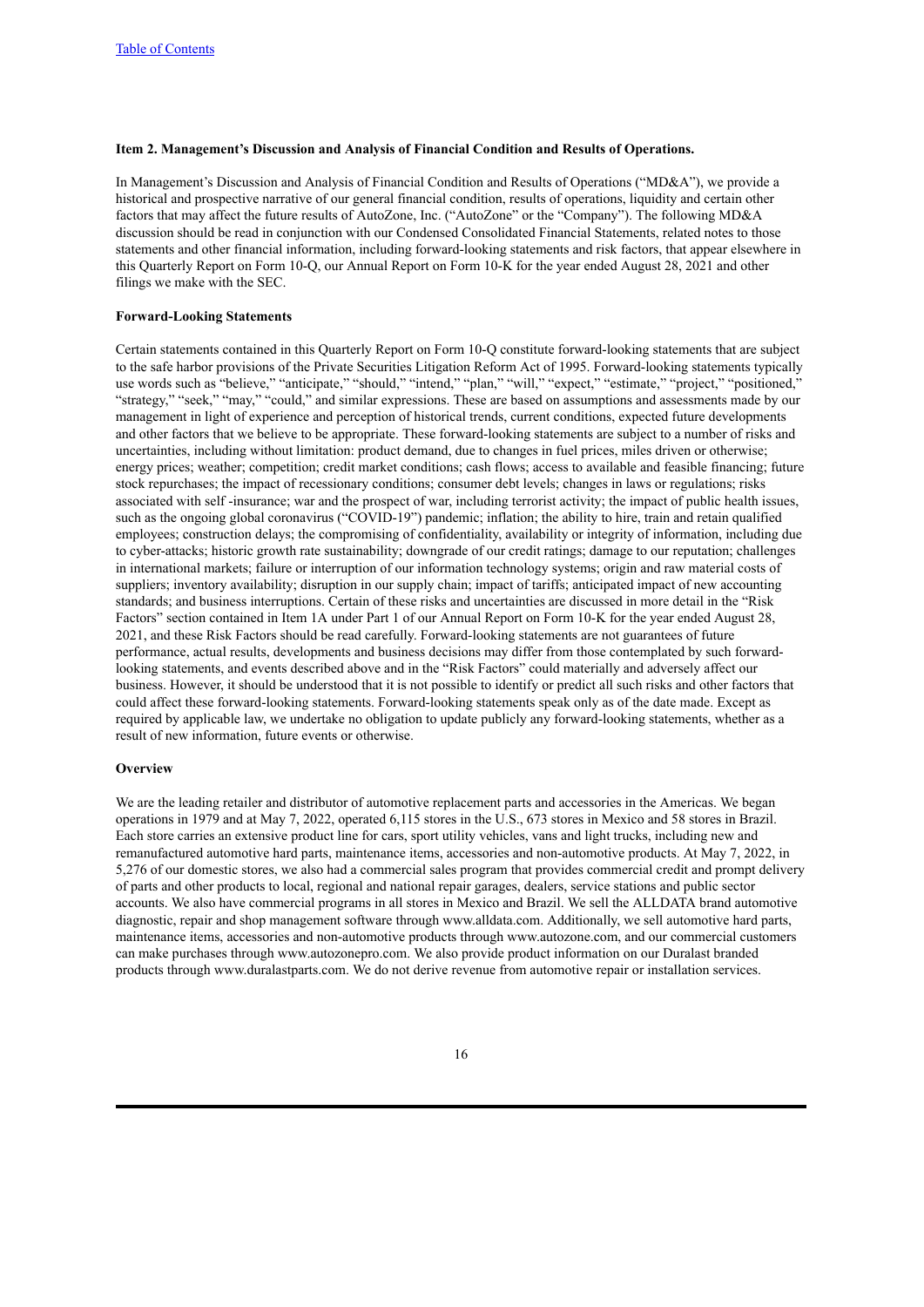Operating results for the twelve and thirty-six weeks ended May 7, 2022 are not necessarily indicative of the results that may be expected for the fiscal year ending August 27, 2022. Each of the first three quarters of our fiscal year consists of 12 weeks, and the fourth quarter consists of 16 or 17 weeks. The fourth quarters of fiscal 2022 and 2021 each have 16 weeks. Our business is somewhat seasonal in nature, with the highest sales generally occurring during the months of February through September, and the lowest sales generally occurring in the months of December and January.

#### **COVID-19 Impact**

The COVID-19 pandemic continues to impact the global economy and numerous aspects of our business including our customers, employees and suppliers. Our highest priority remains the safety and well-being of our customers and employees. Since the beginning of the COVID-19 pandemic, we have experienced strong same store sales, and our sales have remained at all-time high volumes.

The long-term impact of COVID-19 to our business remains unknown, may magnify risks associated with our business and operations and may continue to cause fluctuations in demand and availability for our products, our store hours and our workforce availability.

Please refer to the "Risk Factors" section of our Annual report on Form 10-K for the year ended August 28, 2021 for additional information.

#### **Executive Summary**

Net sales increased 5.9% for the quarter ended May 7, 2022 compared to the prior year period, which was driven by an increase in domestic same store sales (sales from stores open at least one year) of 2.6%. Domestic commercial sales increased 26.0%, which represents approximately 30% of our domestic auto parts sales. Operating profit decreased 2.2% to \$785.7 million compared to \$803.5 million. Net income for the quarter decreased 0.6% to \$592.6 million compared to \$596.2 million. Diluted earnings per share increased 9.6% to \$29.03 per share from \$26.48 per share.

Our business is impacted by various factors within the economy that affect both our consumers and our industry, including but not limited to inflation, fuel costs, wage rates, supply chain disruptions, hiring and other economic conditions, including the effects of, and responses to, the ongoing COVID-19 pandemic. Given the nature of these macroeconomic factors, we cannot predict whether or for how long certain trends will continue, nor can we predict to what degree these trends will impact us in the future.

During the third quarter of fiscal 2022, failure and maintenance related categories represented the largest portion of our sales mix, at approximately 84% of total sales, which is consistent with the comparable prior year period, with failure related categories continuing to be the largest portion of our sales mix. We did not experience any fundamental shifts in our category sales mix as compared to the previous year. Our sales mix can be impacted by severe or unusual weather over a short-term period. Over the long-term, we believe the impact of the weather on our sales mix is not significant.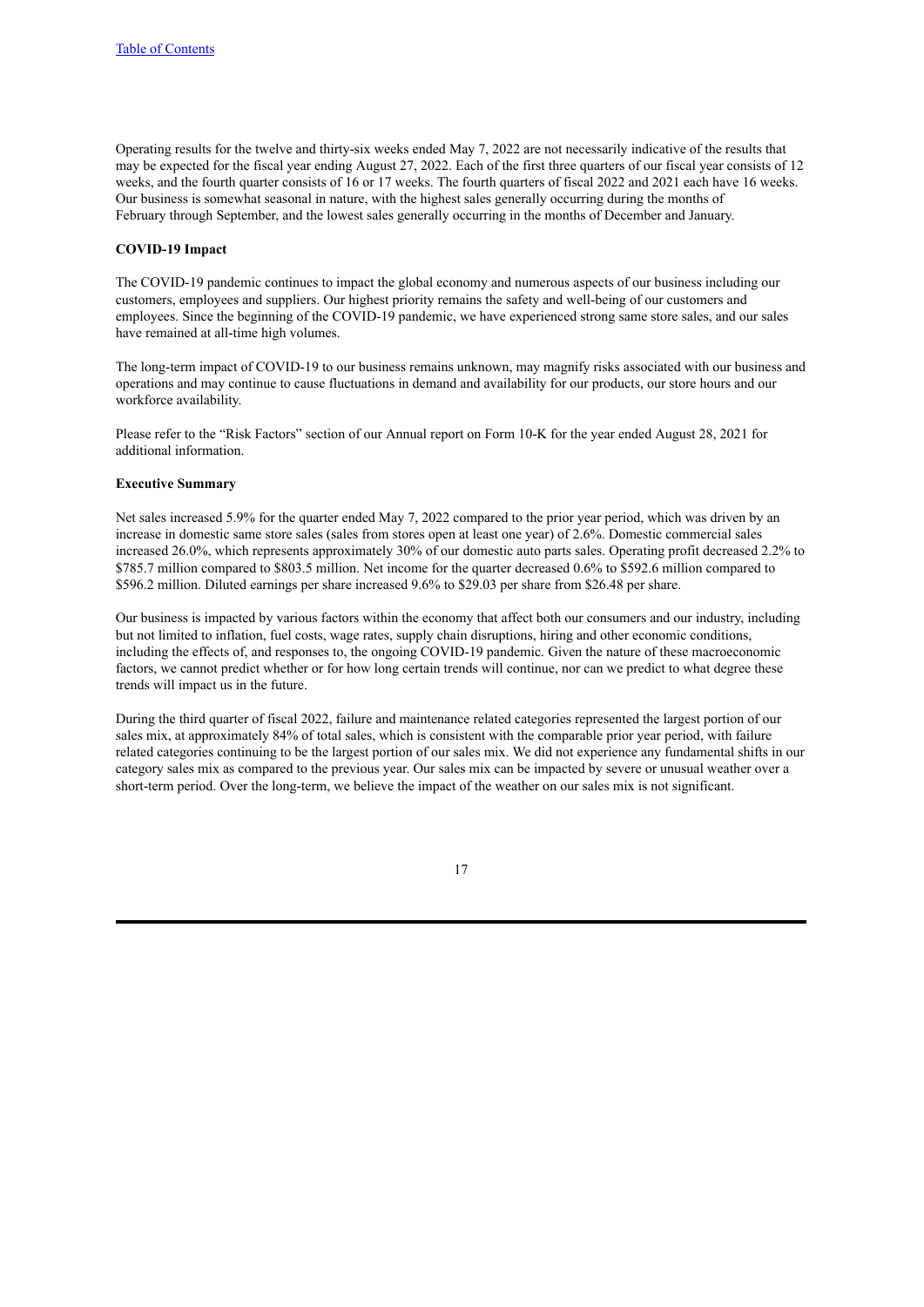The two statistics we believe have the closest correlation to our market growth over the long-term are miles driven and the number of seven year old or older vehicles on the road. While over the long-term we have seen a close correlation between our net sales and the number of miles driven, we have also seen time frames of minimal correlation in sales performance and miles driven. During the periods of minimal correlation between net sales and miles driven, we believe net sales have been positively impacted by other factors, including macroeconomic factors and the number of seven year old or older vehicles on the road. The average age of the U.S. light vehicle fleet continues to trend in our industry's favor as the average age has exceeded 11 years since 2012, according to the latest data provided by the Auto Care Association. As of January 1, 2022, the average age of light vehicles on the road was 12.2 years, up from 12.1 years in 2021. Since the beginning of the fiscal year and through March 2022 (latest publicly available information), miles driven in the U.S. increased 7.9% compared to the same period in the prior year. We believe the increase in miles driven is due to the nation beginning to return to pre-pandemic levels, but we are unable to predict if the increase will continue, due to rising fuel prices, general macroeconomic conditions or otherwise, or the extent of the impact it will have on our business.

# **Twelve Weeks Ended May 7, 2022 Compared with Twelve Weeks Ended May 8, 2021**

Net sales for the twelve weeks ended May 7, 2022 increased \$214.2 million to \$3.9 billion, or 5.9% over net sales of \$3.7 billion for the comparable prior year period. Total auto parts sales increased by 5.7%, primarily driven by an increase in domestic same store sales of 2.6% and net sales of \$69.6 million from new stores. Domestic commercial sales increased \$215.7 million to \$1.0 billion, or 26.0%, over the comparable prior year period.

Gross profit for the twelve weeks ended May 7, 2022 was \$2.0 billion, compared with \$1.9 billion during the comparable prior year period. Gross profit, as a percentage of sales, was 51.9% compared to 52.4% during the comparable prior year period. The decrease in gross margin was primarily driven by accelerated growth in our lower margin commercial business.

Operating, selling, general and administrative expenses for the twelve weeks ended May 7, 2022 were \$1.2 billion, or 31.6% of net sales, compared with \$1.1 billion, or 30.4% of net sales during the comparable prior year period. The increase in operating expenses, as a percentage of sales, was driven by payroll deleverage as last year's historic comparable store sales drove significant leverage.

Net interest expense for the twelve weeks ended May 7, 2022 was \$41.9 million compared with \$45.0 million during the comparable prior year period. Average borrowings for the twelve weeks ended May 7, 2022 were \$6.0 billion, compared with \$5.4 billion for the comparable prior year period. Weighted average borrowing rates were 2.74% and 3.29% for the quarter ended May 7, 2022 and May 8, 2021, respectively.

Our effective income tax rate was 20.3% of pretax income for the twelve weeks ended May 7, 2022, and 21.4% for the comparable prior year period. The decrease in the tax rate was primarily attributable to an increased benefit from stock options exercised during the twelve weeks ended May 7, 2022. The benefit of stock options exercised for the twelve weeks ended May 7, 2022 was \$21.1 million compared to \$16.0 million in the comparable prior year period.

Net income for the twelve week period ended May 7, 2022 decreased by \$3.6 million to \$592.6 million due to the factors set forth above, and diluted earnings per share increased by 9.6% to \$29.03 from \$26.48. The impact on current quarter diluted earnings per share from stock repurchases since the end of the comparable prior year period was an increase of \$2.51.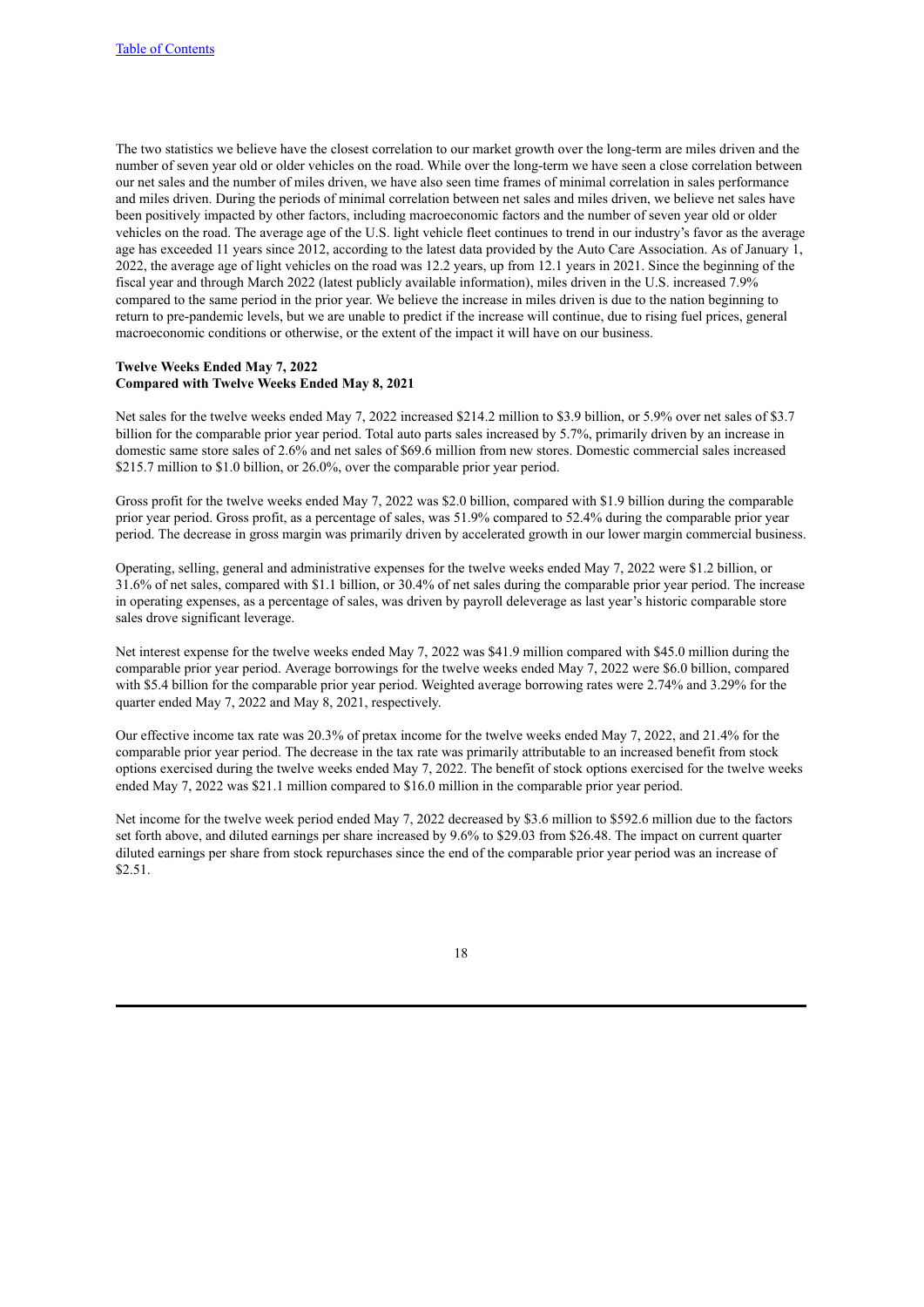# **Thirty-Six Weeks Ended May 7, 2022 Compared with Thirty-Six Weeks Ended May 8, 2021**

Net sales for the thirty-six weeks ended May 7, 2022 increased \$1.2 billion to \$10.9 billion, or 12.2% over net sales of \$9.7 billion for the comparable prior year period. Total auto parts sales increased by 12.1%, primarily driven by an increase in domestic same store sales of 9.5% and net sales of \$200.3 million from new stores. Domestic commercial sales increased \$625.3 million to \$2.8 billion, or 28.9%, over the comparable prior year period.

Gross profit for the thirty-six weeks ended May 7, 2022 was \$5.7 billion, compared with \$5.1 billion during the comparable prior year period. Gross profit, as a percentage of sales was 52.4% compared to 53.0% during the comparable prior year period. The decrease in gross margin was primarily driven by initiatives to accelerate commercial business growth.

Operating, selling, general and administrative expenses for the thirty-six weeks ended May 7, 2022 were \$3.5 billion, or 32.6% of net sales, compared with \$3.2 billion, or 33.4% of net sales during the comparable prior year period. The decrease in operating expenses, as a percentage of sales, was driven by strong sales growth and approximately \$46 million in prior year pandemic related expenses, including Emergency Time-Off benefit enhancements for our AutoZoners.

Net interest expense for the thirty-six weeks ended May 7, 2022 was \$127.6 million compared with \$137.2 million during the comparable prior year period. Average borrowings for the thirty-six weeks ended May 7, 2022 were \$5.6 billion, compared with \$5.5 billion for the comparable prior year period. Weighted average borrowing rates were 3.03% and 3.28% for the thirty-six week periods ended May 7, 2022 and May 8, 2021, respectively.

Our effective income tax rate was 20.6% of pretax income for the thirty-six weeks ended May 7, 2022, and 21.5% for the comparable prior year period. The decrease in the tax rate was primarily attributable to an increased benefit from stock options exercised during the thirty-six weeks ended May 7, 2022. The benefit of stock options exercised for the thirty-six week period ended May 7, 2022 was \$55.9 million compared to \$35.2 million in the comparable prior year period.

Net income for the thirty-six week period ended May 7, 2022 increased by \$235.0 million to \$1.6 billion due to the factors set forth above, and diluted earnings per share increased by 28.6% to \$76.90 from \$59.80. The impact on current year to date diluted earnings per share from stock repurchases since the end of the comparable prior year period was an increase of \$4.58.

#### **Liquidity and Capital Resources**

The primary source of our liquidity is our cash flows realized through the sale of automotive parts, products and accessories. Our cash flow results benefitted from the quarter's strong sales and continued progress on our initiatives. We believe that our cash generated from operating activities and available credit, supplemented with our long-term borrowings will provide ample liquidity to fund our operations while allowing us to make strategic investments to support long-term growth initiatives and return excess cash to shareholders in the form of share repurchases. As of May 7, 2022, we held \$263.0 million of cash and cash equivalents, as well as \$2.2 billion in undrawn capacity on our Revolving Credit Agreement, before giving effect to commercial paper borrowings. We believe our sources of liquidity will continue to be adequate to fund our operations and investments to grow our business, repay our debt as it becomes due and fund our share repurchases over the short-term and long-term. In addition, we believe we have the ability to obtain alternative sources of financing, if necessary. However, decreased demand for our products or changes in customer buying patterns would negatively impact our ability to generate cash from operating activities. Decreased demand or changes in buying patterns could also impact our ability to meet our debt covenants of our credit agreements and, therefore, negatively impact the funds available under our Revolving Credit Agreement. In the event our liquidity is insufficient, we may be required to limit our spending.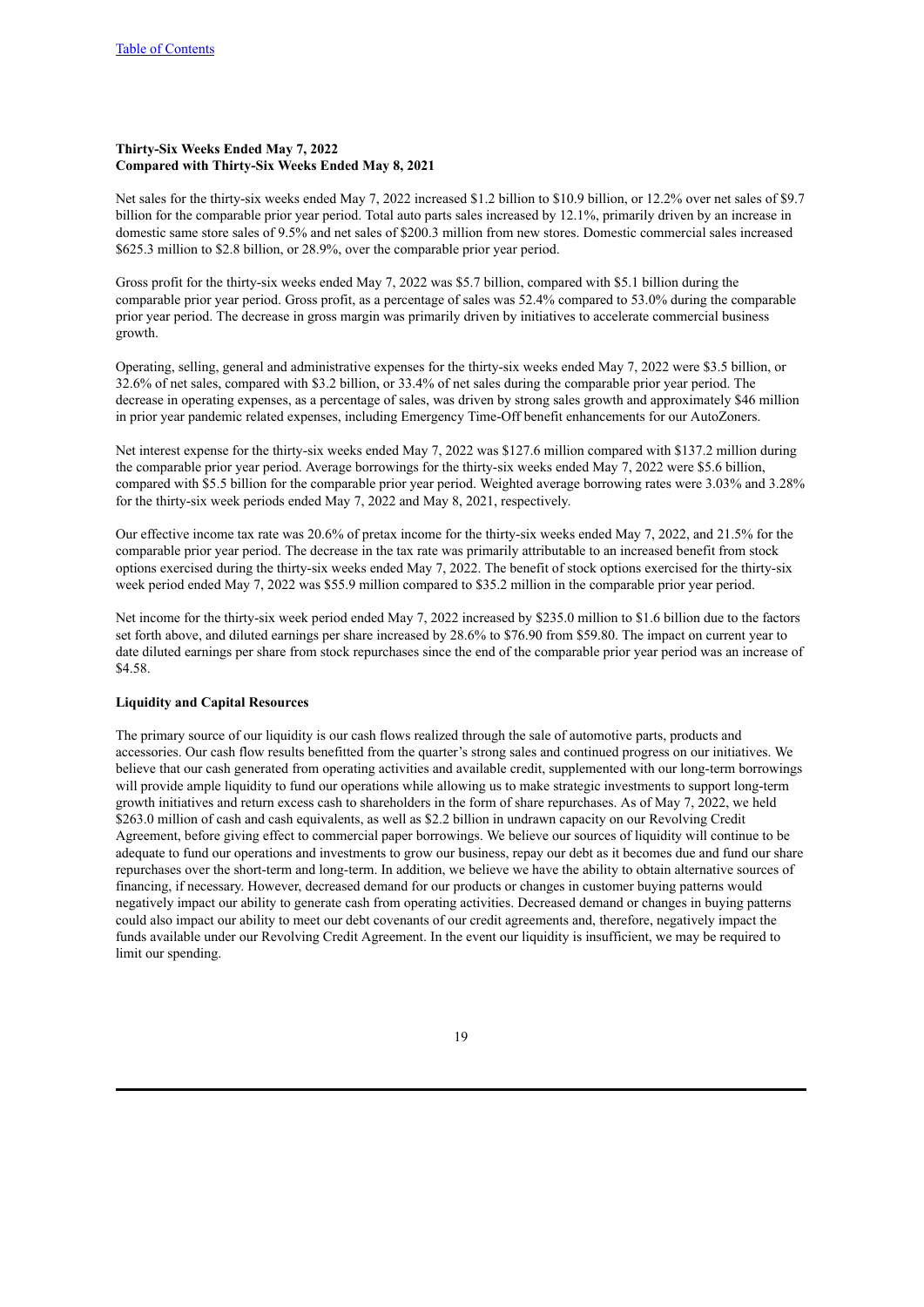For the thirty-six weeks ended May 7, 2022, our net cash flows from operating activities provided \$2.0 billion compared with \$2.2 billion during the comparable prior year period. The decrease is primarily driven by higher inventory growth, net of accounts payable in the current year, and a decrease in accrued benefits and withholdings in the current period, as compared to the same period in the prior year due to the ability to defer certain payroll tax payments in the prior year under the Coronavirus Aid, Relief, and Economic Security Act. The decrease was partially offset by growth in net income due to accelerated sales growth.

Our net cash flows used in investing activities for the thirty-six weeks ended May 7, 2022 were \$360.7 million as compared with \$358.7 million in the comparable prior year period. Capital expenditures for the thirty-six weeks ended May 7, 2022 were \$369.4 million compared to \$375.7 million in the comparable prior year period. Investing cash flows were impacted by our wholly owned captive, which purchased \$46.5 million and sold \$37.9 million in marketable debt securities during the thirty-six weeks ended May 7, 2022. During the comparable prior year period, the captive purchased \$52.6 million in marketable debt securities and sold \$72.3 million.

Our net cash flows used in financing activities for the thirty-six weeks ended May 7, 2022 were \$2.5 billion compared to \$2.7 billion in the comparable prior year period. Stock repurchases were \$3.4 billion in the current thirty-six week period as compared with \$2.5 billion in the prior year period. The treasury stock repurchases were primarily funded by cash flows from operations. During the thirty-six weeks ended May 7, 2022, we repaid our \$500 million 3.700% Senior Notes due April 2022, which were callable at par in January 2022. In the comparable prior year period, we repaid the \$250 million 2.500% Senior Notes due April 2021, which were callable at par in March 2021. For the thirty-six week period ended May 7, 2022, our commercial paper activity resulted in \$1.3 billion in net proceeds from commercial paper compared to no commercial paper borrowings in the prior year period. Proceeds from the sale of common stock and exercises of stock options for the thirty-six weeks ended May 7, 2022 and May 8, 2021 provided \$98.1 million and \$121.9 million, respectively.

During fiscal 2022, we expect to increase the investment in our business as compared to fiscal 2021. Our investments are expected to be directed primarily to expansion of our store base and supply chain to fuel the growth of our domestic and international businesses, which includes new stores, including hubs and mega hubs, as well as new distribution centers and expansions of existing distribution centers. The amount of investments in our new stores is impacted by different factors, including whether the building and land are purchased (requiring higher investment) or leased (generally lower initial investment) and whether such buildings are located in the U.S., Mexico or Brazil, or located in urban or rural areas.

In addition to the building and land costs, our new stores require working capital, predominantly for inventories. Historically, we have negotiated extended payment terms from suppliers, reducing the working capital required and resulting in a high accounts payable to inventory ratio. We plan to continue leveraging our inventory purchases; however, our ability to do so may be limited by our vendors' capacity to factor their receivables from us. Certain vendors participate in arrangements with financial institutions whereby they factor their AutoZone receivables, allowing them to receive early payment from the financial institution on our invoices at a discounted rate. The terms of these agreements are between the vendor and the financial institution. Upon request from the vendor, we confirm to the vendor's financial institution the balances owed to the vendor, the due date and agree to waive any right of offset to the confirmed balances. A downgrade in our credit or changes in the financial markets may limit the financial institutions' willingness to participate in these arrangements, which may result in the vendor wanting to renegotiate payment terms. A reduction in payment terms would increase the working capital required to fund future inventory investments. Extended payment terms from our vendors have allowed us to continue our high accounts payable to inventory ratio. Accounts payable, as a percentage of gross inventory, was 127.9% at May 7, 2022, compared to 123.9% at May 8, 2021. The increase from the comparable prior year period was primarily due to increased purchases with favorable vendor terms and higher inventory turns.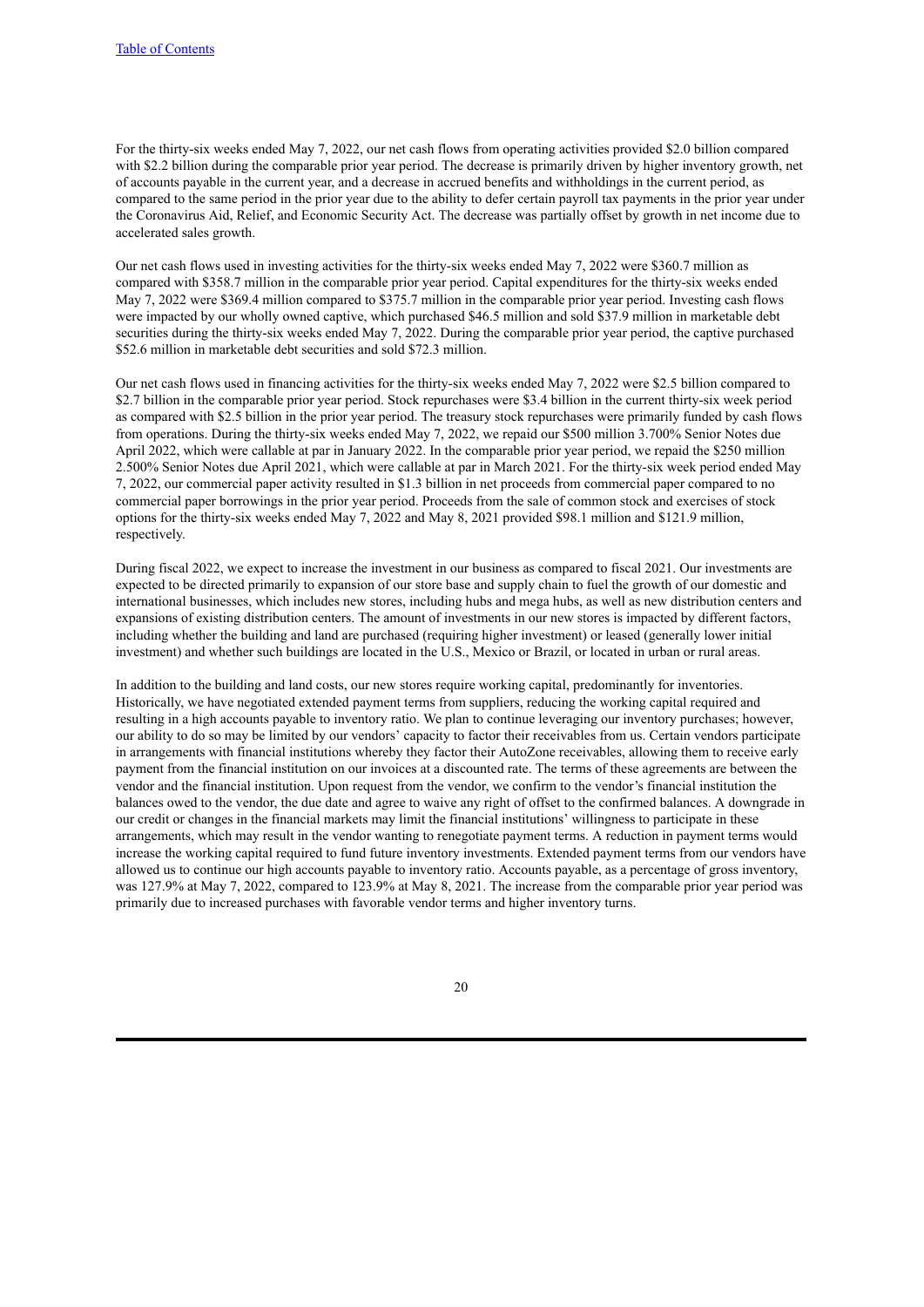Depending on the timing and magnitude of our future investments (either in the form of leased or purchased properties or acquisitions), we anticipate that we will rely primarily on internally generated funds and available borrowing capacity to support a majority of our capital expenditures, working capital requirements and stock repurchases. The balance may be funded through new borrowings. We anticipate that we will be able to obtain such financing based on our current credit ratings and favorable experiences in the debt markets in the past.

For the trailing four quarters ended May 7, 2022, our adjusted after-tax return on invested capital ("ROIC"), which is a non-GAAP measure, was 51.4% as compared to 40.2% for the comparable prior year period. Adjusted ROIC is calculated as after-tax operating profit (excluding rent charges) divided by invested capital (which includes a factor to capitalize operating leases). We use adjusted ROIC to evaluate whether we are effectively using our capital resources and believe it is an important indicator of our overall operating performance. Refer to the "Reconciliation of Non-GAAP Financial Measures" section for further details of our calculation.

## *Debt Facilities*

On November 15, 2021, we amended and restated our existing revolving credit facility (the "Revolving Credit Agreement") pursuant to which our borrowing capacity under the Revolving Credit Agreement was increased from \$2.0 billion to \$2.25 billion and the maximum borrowing under the Revolving Credit Agreement may, at our option, subject to lenders approval, be increased from \$2.25 billion to \$3.25 billion. The Revolving Credit Agreement will terminate, and all amounts borrowed will be due and payable, on November 15, 2026, but we may make up to two requests to extend the termination date for an additional period of one year each. Revolving borrowings under the Revolving Credit Agreement may be base rate loans, Eurodollar loans, or a combination of both, at our election. The Revolving Credit Agreement includes (i) a \$75 million sublimit for swingline loans, (ii) a \$50 million individual issuer letter of credit sublimit and (iii) a \$250 million aggregate sublimit for all letters of credit.

Under our Revolving Credit Agreement, covenants include restrictions on liens, a maximum debt to earnings ratio, a minimum fixed charge coverage ratio and a change of control provision that may require acceleration of the repayment obligations under certain circumstances.

As of May 7, 2022, we had no outstanding borrowings and \$1.8 million of outstanding letters of credit under our Revolving Credit Agreement.

We also maintain a letter of credit facility that allows us to request the participating bank to issue letters of credit on our behalf up to an aggregate amount of \$25 million. The letter of credit facility is in addition to the letters of credit that may be issued under the Revolving Credit Agreement. As of May 7, 2022, we had \$25.0 million in letters of credit outstanding under the letter of credit facility, which expires in June 2022. On May 16, 2022, we amended and restated the letter of credit facility to, among other things, extend the facility through June 2025.

In addition to the outstanding letters of credit issued under the committed facilities discussed above, we had \$105.1 million in letters of credit outstanding as of May 7, 2022. These letters of credit have various maturity dates and were issued on an uncommitted basis.

On January 18, 2022, we repaid the \$500 million 3.700% Senior Notes due April 2022, which were callable at par in January 2022.

As of May 7, 2022, our \$1.3 billion of commercial paper borrowings and the \$300 million 2.875% Senior Notes due January 2023 were classified as long-term in the Consolidated Balance Sheets, as we have the current ability and intent to refinance them on a long-term basis through available capacity in our Revolving Credit Agreement. As of May 7, 2022, we had \$2.2 billion of availability under our Revolving Credit Agreement, without giving effect to commercial paper borrowings, which would allow us to replace these short-term obligations with a long-term financing facility.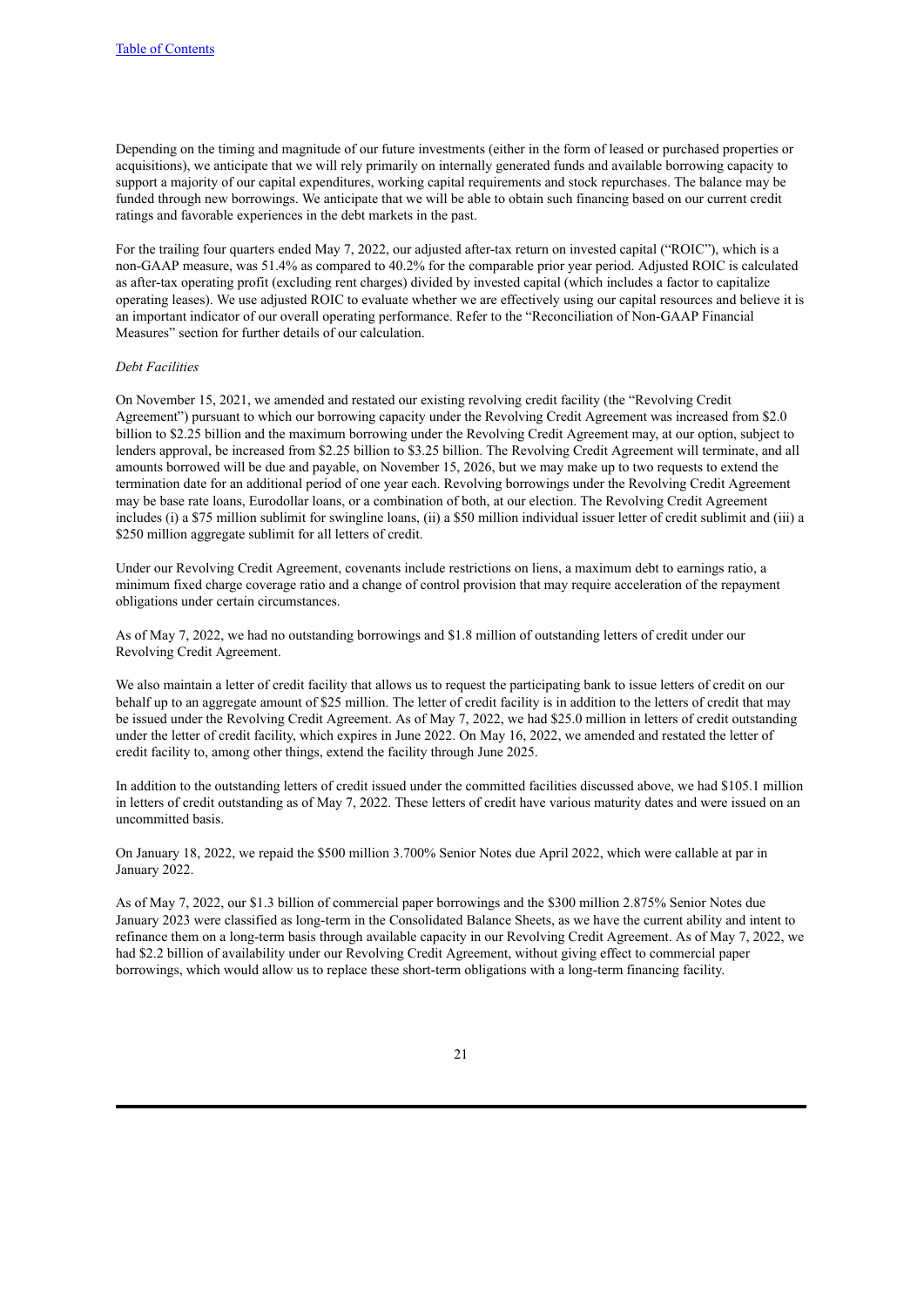All Senior Notes are subject to an interest rate adjustment if the debt ratings assigned are downgraded (as defined in the agreements). Further, the Senior Notes contain a provision that repayment may be accelerated if we experience a change in control (as defined in the agreements). Our borrowings under our Senior Notes contain minimal covenants, primarily restrictions on liens, sale and leaseback transactions and consolidations, mergers and the sale of assets. All of the repayment obligations under our borrowing arrangements may be accelerated and come due prior to the applicable scheduled payment date if covenants are breached or an event of default occurs. As of May 7, 2022, we were in compliance with all covenants and expect to remain in compliance with all covenants under our borrowing arrangements.

Our adjusted debt to earnings before interest, taxes, depreciation, amortization, rent and share-based compensation expense ("EBITDAR") ratio was 2.1:1 as of May 7, 2022 and was 2.0:1 as of May 8, 2021. We calculate adjusted debt as the sum of total debt, financing lease liabilities and rent times six; and we calculate adjusted EBITDAR by adding interest, taxes, depreciation, amortization, rent, and share-based compensation expense to net income. Adjusted debt to EBITDAR is calculated on a trailing four quarter basis. We target our debt levels to a ratio of adjusted debt to EBITDAR in order to maintain our investment grade credit ratings. We believe this is important information for the management of our debt levels. Management expects the ratio of adjusted debt to EBITDAR to return to pre-pandemic levels in the future, increasing debt levels. Once the target ratio is achieved, to the extent adjusted EBITDAR increases, we expect our debt levels to increase; conversely, if adjusted EBITDAR decreases, we would expect our debt levels to decrease. Refer to the "Reconciliation of Non-GAAP Financial Measures" section for further details of our calculation.

#### *Stock Repurchases*

From January 1, 1998 to May 7, 2022, we have repurchased a total of 152.0 million shares of our common stock at an aggregate cost of \$29.1 billion, including 1.7 million shares of our common stock at an aggregate cost of \$3.4 billion during the thirty-six week period ended May 7, 2022.

On March 22, 2022, the Board voted to authorize the repurchase of an additional \$2.0 billion of our common stock in connection with our ongoing share repurchase program, which raised the total value of shares authorized to be repurchased to \$31.2 billion. Considering the cumulative repurchases as of May 7, 2022, we had \$2.1 billion remaining under the Board's authorization to repurchase our common stock.

Subsequent to May 7, 2022 and through June 3, 2022, we have repurchased 103,726 shares of our common stock at an aggregate cost of \$203.6 million.

#### *Of -Balance Sheet Arrangements*

Since our fiscal year end, we have canceled, issued and modified stand-by letters of credit that are primarily renewed on an annual basis to cover deductible payments to our casualty insurance carriers. Our total stand-by letters of credit commitment at May 7, 2022, was \$131.9 million, compared with \$162.4 million at August 28, 2021, and our total surety bonds commitment at May 7, 2022, was \$37.6 million, compared with \$35.4 million at August 28, 2021.

#### **Financial Commitments**

Except for the previously discussed Revolving Credit Agreement and the repayment of the \$500 million 3.700% Senior Notes due April 2022, as of May 7, 2022, there were no significant changes to our contractual obligations as described in our Annual Report on Form 10-K for the year ended August 28, 2021.

# **Reconciliation of Non-GAAP Financial Measures**

Management's Discussion and Analysis of Financial Condition and Results of Operations includes certain financial measures not derived in accordance with GAAP. These non-GAAP financial measures provide additional information for determining our optimal capital structure and are used to assist management in evaluating performance and in making appropriate business decisions to maximize stockholders' value.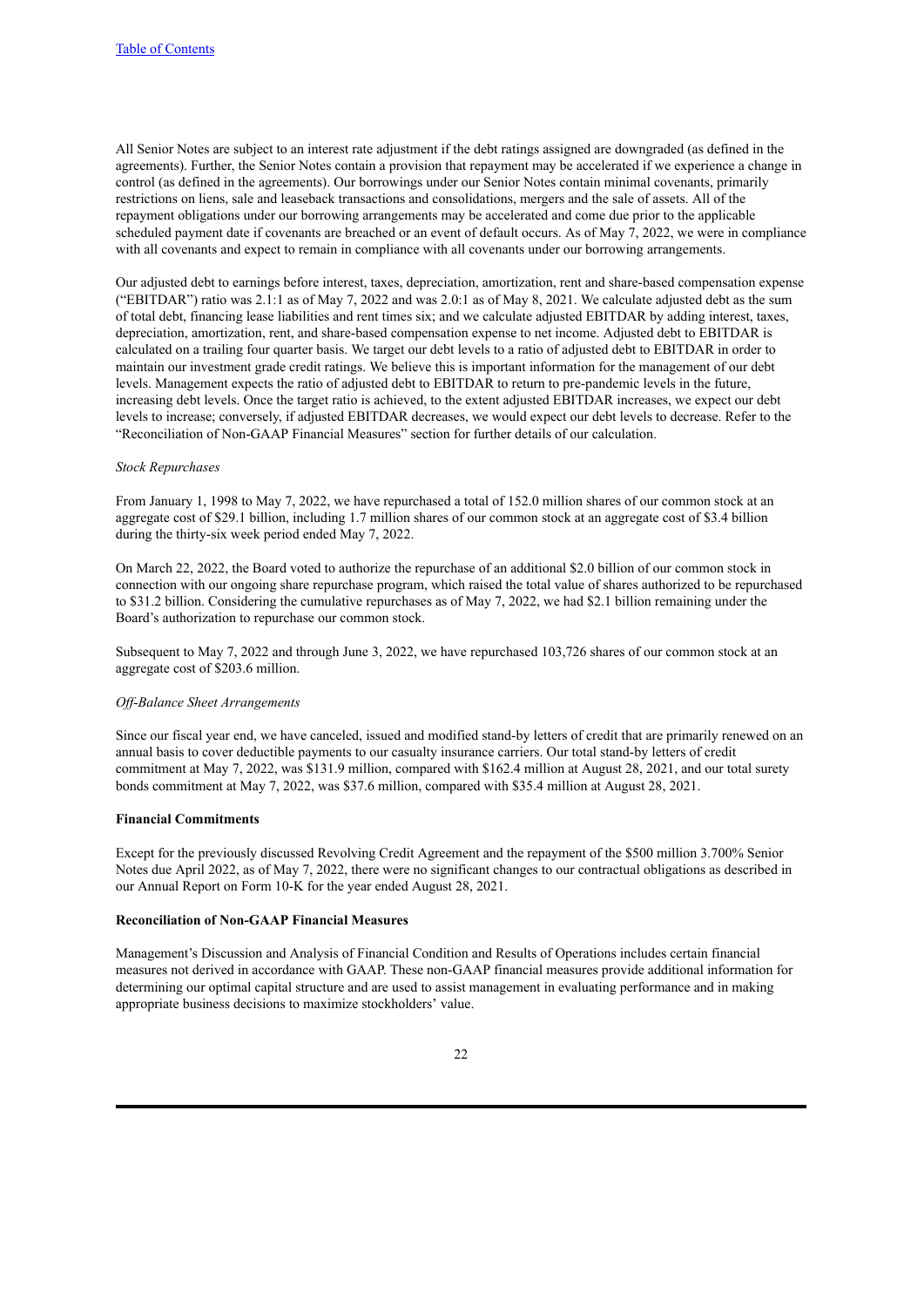Non-GAAP financial measures should not be used as a substitute for GAAP financial measures, or considered in isolation, for the purpose of analyzing our operating performance, financial position or cash flows. However, we have presented non-GAAP financial measures, as we believe they provide additional information that is useful to investors as it indicates more clearly our comparative year-to-year operating results. Furthermore, our management and the Compensation Committee of the Board use these non-GAAP financial measures to analyze and compare our underlying operating results and use select measurements to determine payments of performance-based compensation. We have included a reconciliation of this information to the most comparable GAAP measures in the following reconciliation tables.

## *Reconciliation of Non-GAAP Financial Measure: Adjusted After-Tax ROIC*

The following tables calculate the percentages of adjusted ROIC for the trailing four quarters ended May 7, 2022 and May 8, 2021.

| (in thousands, except percentage)            |    | $\mathbf{A}$<br><b>Fiscal Year</b><br>Ended<br>August 28,<br>2021 |              | в<br><b>Thirty-Six</b><br>Weeks Ended<br>May 8,<br>2021 |    | $A-B=C$<br><b>Sixteen</b><br><b>Weeks Ended</b><br>August 28,<br>2021 | D<br><b>Thirty-Six</b><br>Weeks Ended<br>May 7,<br>2022        |    | $C+D$<br><b>Trailing Four</b><br><b>Quarters Ended</b><br>May 7,<br>2022        |
|----------------------------------------------|----|-------------------------------------------------------------------|--------------|---------------------------------------------------------|----|-----------------------------------------------------------------------|----------------------------------------------------------------|----|---------------------------------------------------------------------------------|
| Net income                                   | \$ | 2,170,314                                                         | $\mathbf S$  | 1,384,543                                               | \$ | 785,771                                                               | \$<br>1,619,561                                                | \$ | 2,405,332                                                                       |
| Adjustments:                                 |    |                                                                   |              |                                                         |    |                                                                       |                                                                |    |                                                                                 |
| Interest expense                             |    | 195.337                                                           |              | 137,217                                                 |    | 58,120                                                                | 127.642                                                        |    | 185.762                                                                         |
| Rent expense $(1)$                           |    | 345,380                                                           |              | 236.737                                                 |    | 108,643                                                               | 251,433                                                        |    | 360,076                                                                         |
| Tax effect <sup>(2)</sup>                    |    | (110, 847)                                                        |              | (76,661)                                                |    | (34, 186)                                                             | (77, 710)                                                      |    | (111, 896)                                                                      |
| Adjusted after-tax return                    |    | 2,600,184                                                         | \$           | .681,836                                                |    | 918,348                                                               | \$<br>1,920,926                                                | \$ | 2,839,274                                                                       |
| Average $debt^{(3)}$                         |    |                                                                   |              |                                                         |    |                                                                       |                                                                | S  | 5,541,462                                                                       |
| Average stockholders' deficit <sup>(3)</sup> |    |                                                                   |              |                                                         |    |                                                                       |                                                                |    | (2,442,077)                                                                     |
| Add: Rent x $6^{(1)}$                        |    |                                                                   |              |                                                         |    |                                                                       |                                                                |    | 2,160,456                                                                       |
| Average finance lease liabilities $(3)$      |    |                                                                   |              |                                                         |    |                                                                       |                                                                |    | 268,111                                                                         |
| Invested capital                             |    |                                                                   |              |                                                         |    |                                                                       |                                                                | \$ | 5,527,952                                                                       |
|                                              |    |                                                                   |              |                                                         |    |                                                                       |                                                                |    |                                                                                 |
| Adjusted after-tax ROIC                      |    |                                                                   |              |                                                         |    |                                                                       |                                                                |    | 51.4 %                                                                          |
|                                              |    |                                                                   |              |                                                         |    |                                                                       |                                                                |    |                                                                                 |
| (in thousands, except percentage)            |    | A<br><b>Fiscal Year</b><br>Ended<br>August 29,<br>2020            |              | в<br><b>Thirty-Six</b><br>Weeks Ended<br>May 9,<br>2020 |    | $A-B=C$<br><b>Sixteen</b><br><b>Weeks Ended</b><br>August 29,<br>2020 | D<br><b>Thirty-Six</b><br>Weeks Ended<br><b>May 8,</b><br>2021 |    | $C+D$<br><b>Trailing Four</b><br><b>Quarters Ended</b><br><b>May 8,</b><br>2021 |
| Net income                                   | \$ | 1,732,972                                                         | $\mathbb{S}$ | 992,515                                                 | S  | 740,457                                                               | \$<br>1,384,543                                                | \$ | 2,125,000                                                                       |
| Adjustments:                                 |    |                                                                   |              |                                                         |    |                                                                       |                                                                |    |                                                                                 |
| Interest expense                             |    | 201,165                                                           |              | 135,528                                                 |    | 65,637                                                                | 137,217                                                        |    | 202,854                                                                         |
| Rent expense $(1)$                           |    | 329,783                                                           |              | 227,327                                                 |    | 102,456                                                               | 236,737                                                        |    | 339,193                                                                         |
| Tax effect <sup>(2)</sup>                    |    | (115,747)                                                         |              | (79, 102)                                               |    | (36, 645)                                                             | (81, 522)                                                      |    | (118, 167)                                                                      |
| Adjusted after-tax return                    | S  | 2,148,173                                                         | \$           | 1,276,268                                               | S  | 871,905                                                               | \$<br>1,676,975                                                | \$ | 2,548,880                                                                       |
|                                              |    |                                                                   |              |                                                         |    |                                                                       |                                                                |    |                                                                                 |
| Average $debt^{(3)}$                         |    |                                                                   |              |                                                         |    |                                                                       |                                                                | \$ | 5,446,162                                                                       |
| Average stockholders' deficit $(3)$          |    |                                                                   |              |                                                         |    |                                                                       |                                                                |    | (1,364,932)                                                                     |
| Add: Rent x $6^{(1)}$                        |    |                                                                   |              |                                                         |    |                                                                       |                                                                |    | 2,035,158                                                                       |
| Average finance lease liabilities $(3)$      |    |                                                                   |              |                                                         |    |                                                                       |                                                                |    | 227,061                                                                         |
| Invested capital                             |    |                                                                   |              |                                                         |    |                                                                       |                                                                | \$ | 6,343,449                                                                       |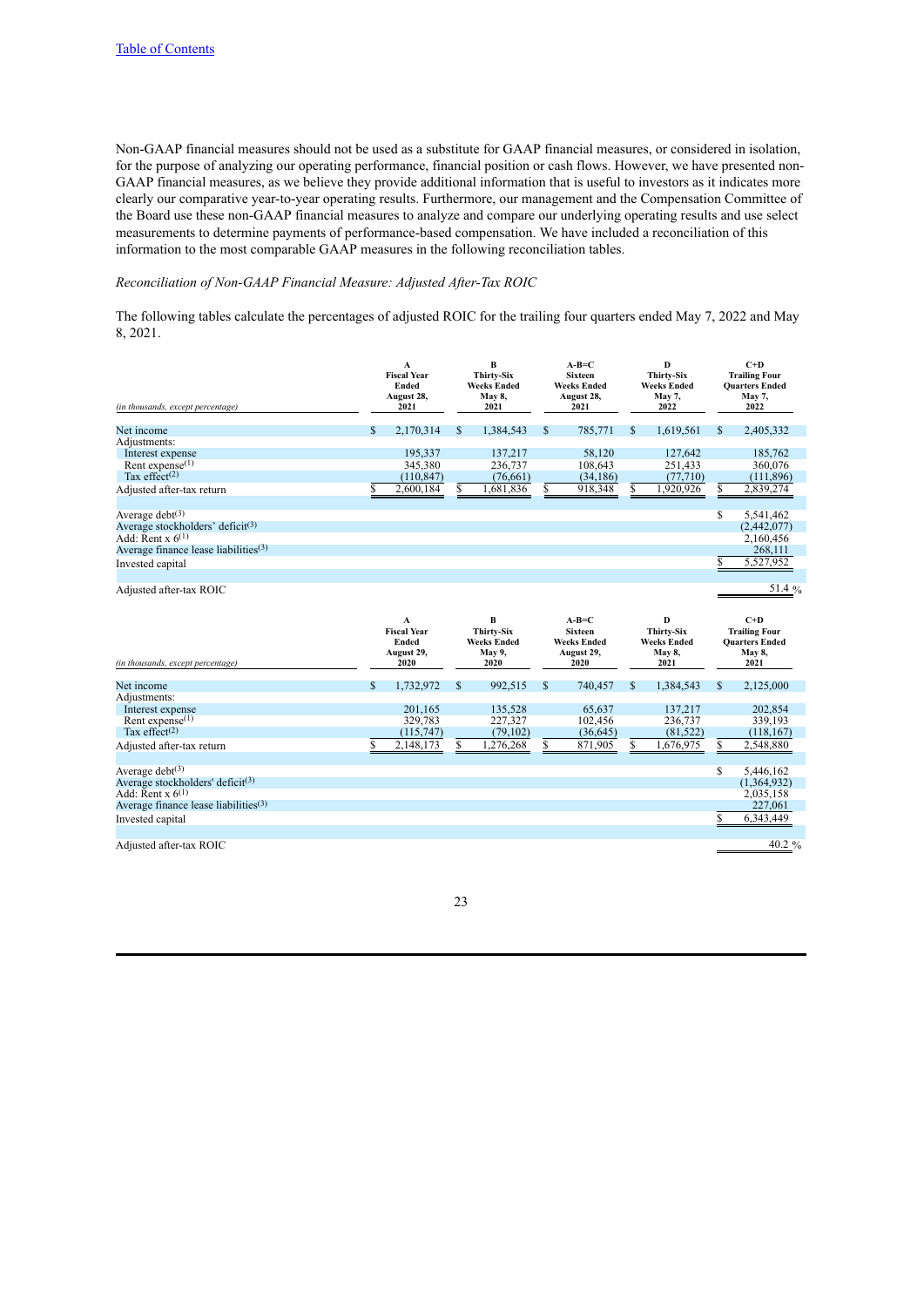# *Reconciliation of Non-GAAP Financial Measure: Adjusted Debt to EBITDAR*

The following tables calculate the ratio of adjusted debt to EBITDAR for the trailing four quarters ended May 7, 2022 and May 8, 2021.

| (in thousands, except ratio)               |   | A<br><b>Fiscal Year</b><br>Ended<br>August 28,<br>2021 |     | B<br><b>Thirty-Six</b><br><b>Weeks Ended</b><br>May 8,<br>2021 |              | $A-B=C$<br><b>Sixteen</b><br><b>Weeks Ended</b><br>August 28,<br>2021 |   | D<br><b>Twenty-Four</b><br><b>Weeks Ended</b><br>May 7,<br>2022 |    | $C+D$<br><b>Trailing Four</b><br><b>Quarters Ended</b><br>May 7,<br>2022 |
|--------------------------------------------|---|--------------------------------------------------------|-----|----------------------------------------------------------------|--------------|-----------------------------------------------------------------------|---|-----------------------------------------------------------------|----|--------------------------------------------------------------------------|
| Net income                                 | S | 2.170.314                                              | \$. | 1,384,543                                                      | <sup>S</sup> | 785,771                                                               | S | 1,619,561                                                       | S. | 2,405,332                                                                |
| Add: Interest expense                      |   | 195,337                                                |     | 137,217                                                        |              | 58,120                                                                |   | 127,642                                                         |    | 185,762                                                                  |
| Income tax expense                         |   | 578,876                                                |     | 378,737                                                        |              | 200,139                                                               |   | 419,712                                                         |    | 619,851                                                                  |
| <b>EBIT</b>                                |   | 2,944,527                                              |     | 1,900,497                                                      |              | 1,044,030                                                             |   | 2,166,915                                                       |    | 3,210,945                                                                |
| Add: Depreciation and amortization expense |   | 407,683                                                |     | 278,044                                                        |              | 129.639                                                               |   | 301,365                                                         |    | 431,004                                                                  |
| Rent expense <sup><math>(1)</math></sup>   |   | 345,380                                                |     | 236,737                                                        |              | 108,643                                                               |   | 251,433                                                         |    | 360,076                                                                  |
| Share-based expense                        |   | 56,112                                                 |     | 38,061                                                         |              | 18,051                                                                |   | 49,058                                                          |    | 67,109                                                                   |
| <b>EBITDAR</b>                             |   | 3,753,702                                              |     | 2,453,339                                                      |              | ,300,363                                                              |   | 2,768,771                                                       |    | 4,069,134                                                                |
|                                            |   |                                                        |     |                                                                |              |                                                                       |   |                                                                 |    |                                                                          |
| Debt                                       |   |                                                        |     |                                                                |              |                                                                       |   |                                                                 | S  | 6,057,444                                                                |
| Financing lease liabilities                |   |                                                        |     |                                                                |              |                                                                       |   |                                                                 |    | 288.483                                                                  |
| Add: Rent x $6^{(1)}$                      |   |                                                        |     |                                                                |              |                                                                       |   |                                                                 |    | 2,160,456                                                                |
| Adjusted debt                              |   |                                                        |     |                                                                |              |                                                                       |   |                                                                 |    | 8,506,383                                                                |
|                                            |   |                                                        |     |                                                                |              |                                                                       |   |                                                                 |    |                                                                          |

# Adjusted debt to EBITDAR 2.1

| (in thousands, except ratio)               | А<br><b>Fiscal Year</b><br>Ended<br>August 29,<br>2020 | B<br><b>Thirty-Six</b><br><b>Weeks Ended</b><br>May 9,<br>2020 |     | $A-B=C$<br><b>Sixteen</b><br><b>Weeks Ended</b><br>August 29,<br>2020 |    | D<br><b>Twenty-Four</b><br><b>Weeks Ended</b><br>May 8,<br>2021 |   | $C+D$<br><b>Trailing Four</b><br><b>Quarters Ended</b><br>May 8,<br>2021 |
|--------------------------------------------|--------------------------------------------------------|----------------------------------------------------------------|-----|-----------------------------------------------------------------------|----|-----------------------------------------------------------------|---|--------------------------------------------------------------------------|
| Net income                                 | \$<br>1,732,972                                        | \$<br>992,515                                                  | \$. | 740,457                                                               | S. | 1,384,543                                                       | S | 2,125,000                                                                |
| Add: Interest expense                      | 201,165                                                | 135,528                                                        |     | 65,637                                                                |    | 137,217                                                         |   | 202,854                                                                  |
| Income tax expense                         | 483,542                                                | 271,591                                                        |     | 211,951                                                               |    | 378,737                                                         |   | 590,688                                                                  |
| <b>EBIT</b>                                | 2,417,679                                              | 1,399,634                                                      |     | 1,018,045                                                             |    | 1,900,497                                                       |   | 2,918,542                                                                |
| Add: Depreciation and amortization expense | 397,466                                                | 272,115                                                        |     | 125.351                                                               |    | 278,044                                                         |   | 403,395                                                                  |
| Rent expense $(1)$                         | 329,783                                                | 227,327                                                        |     | 102,456                                                               |    | 236,737                                                         |   | 339,193                                                                  |
| Share-based expense                        | 44,835                                                 | 32,251                                                         |     | 12,584                                                                |    | 38,061                                                          |   | 50,645                                                                   |
| <b>EBITDAR</b>                             | 3,189,763                                              | 1,931,327                                                      |     | ,258,436                                                              |    | 2,453,339                                                       |   | 3,711,775                                                                |
|                                            |                                                        |                                                                |     |                                                                       |    |                                                                 |   |                                                                          |
| Debt                                       |                                                        |                                                                |     |                                                                       |    |                                                                 | S | 5,267,896                                                                |
| Financing lease liabilities                |                                                        |                                                                |     |                                                                       |    |                                                                 |   | 228,597                                                                  |
| Add: Rent x $6^{(1)}$                      |                                                        |                                                                |     |                                                                       |    |                                                                 |   | 2,035,158                                                                |
| Adjusted debt                              |                                                        |                                                                |     |                                                                       |    |                                                                 |   | 7,531,651                                                                |
|                                            |                                                        |                                                                |     |                                                                       |    |                                                                 |   |                                                                          |
| A diversed dalst to EDITDAD                |                                                        |                                                                |     |                                                                       |    |                                                                 |   | 20                                                                       |

#### Adjusted debt to EBITDAR

*(1) The table below outlines the calculation of rent expense and reconciles rent expense to total lease cost, per ASC 842, the most directly comparable GAAP financial measure, for the trailing four quarters ended May 7, 2022 and May 8, 2021.*

|                                                                     | <b>Trailing Four Quarters Ended</b> |             |  |             |  |  |  |  |  |  |
|---------------------------------------------------------------------|-------------------------------------|-------------|--|-------------|--|--|--|--|--|--|
| (in thousands)                                                      |                                     | May 7, 2022 |  | May 8, 2021 |  |  |  |  |  |  |
| Total lease cost, per ASC 842                                       |                                     | 451.601     |  | 421,750     |  |  |  |  |  |  |
| Less: Finance lease interest and amortization                       |                                     | (65, 128)   |  | (55, 725)   |  |  |  |  |  |  |
| Less: Variable operating lease components, related to insurance and |                                     |             |  |             |  |  |  |  |  |  |
| common area maintenance                                             |                                     | (26, 397)   |  | (26, 832)   |  |  |  |  |  |  |
| Rent expense                                                        |                                     | 360,076     |  | 339.193     |  |  |  |  |  |  |

*(2) Effective tax rate over trailing four quarters ended May 7, 2022 and May 8, 2021 is 20.5% and 21.8%, respectively.*

*(3) All averages are computed based on trailing five quarter balances.*

<sup>24</sup>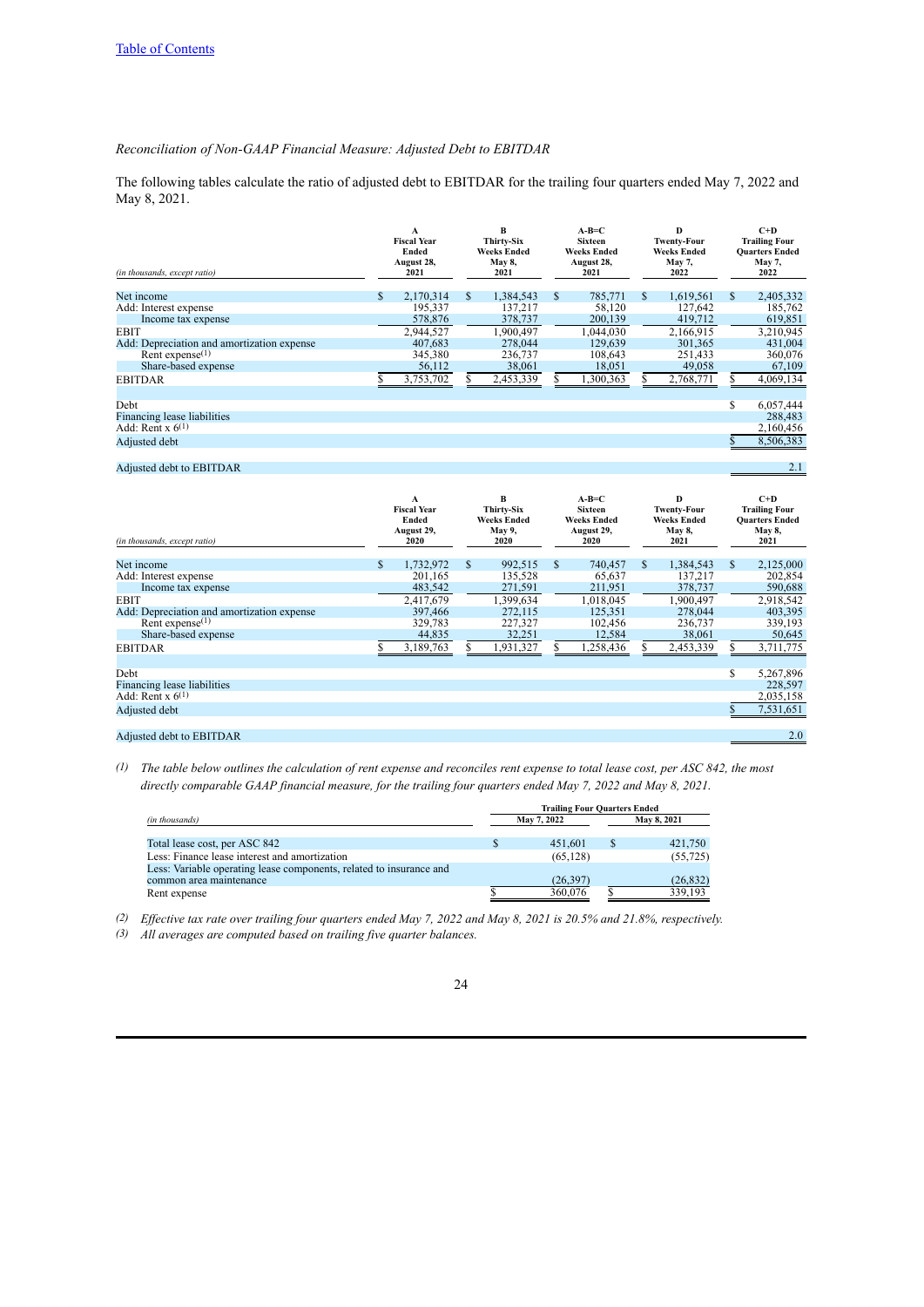## **Recent Accounting Pronouncements**

Refer to Note A of the Notes to Condensed Consolidated Financial Statements for the discussion of recent accounting pronouncements.

### **Critical Accounting Policies and Estimates**

Our critical accounting policies are described in Management's Discussion and Analysis of Financial Condition and Results of Operations in our Annual Report on Form 10-K for the year ended August 28, 2021. There have been no significant changes to our critical accounting policies since the filing of our Annual Report on Form 10-K for the year ended August 28, 2021.

## <span id="page-24-0"></span>**Item 3. Quantitative and Qualitative Disclosures about Market Risk**

At May 7, 2022, the only material changes to our instruments and positions that are sensitive to market risk since the disclosures in our Annual Report on Form 10-K for the year ended August 28, 2021 were our Revolving Credit Agreement, which was amended and restated on November 15, 2021 to increase our borrowing capacity from \$2.0 billion to \$2.25 billion, the \$500 million 3.700% Senior Note debt repayment and the \$1.3 billion net increase in commercial paper.

The fair value of our debt was estimated at \$5.9 billion as of May 7, 2022 and \$5.7 billion as of August 28, 2021, based on the quoted market prices for the same or similar debt issues or on the current rates available to us for debt having the same remaining maturities. Such fair value was less than the carrying value of debt by \$163.3 million at May 7, 2022, and greater than the carrying value of debt by \$413.1 million at August 28, 2021. The carrying value of debt reflects its face amount adjusted for any unamortized debt issuance costs and discounts. We had \$1.3 billion of variable rate debt outstanding at May 7, 2022 and no variable rate debt outstanding at August 28, 2021. At these borrowing levels for variable rate debt, a one percentage point increase in interest rates would have had an unfavorable annual impact on our pre-tax earnings and cash flows of \$12.8 million in fiscal 2022. The primary interest rate exposure is based on LIBOR. We had outstanding fixed rate debt of \$4.8 billion, net of unamortized debt issuance costs of \$25.9 million at May 7, 2022 and \$5.3 billion, net of unamortized debt issuance costs of \$30.2 million at August 28, 2021. A one percentage point increase in interest rates would have reduced the fair value of our fixed rate debt by \$182.5 million at May 7, 2022.

#### <span id="page-24-1"></span>**Item 4. Controls and Procedures**

#### **Evaluation of Disclosure Controls and Procedures**

As of May 7, 2022, an evaluation was performed under the supervision and with the participation of our management, including the Chief Executive Officer and Chief Financial Officer, of the effectiveness of the design and operation of our disclosure controls and procedures, as defined in Rules 13a-15(e) and 15d-15(e) under the Exchange Act, as amended. Based on that evaluation, our management, including the Chief Executive Officer and Chief Financial Officer, concluded that our disclosure controls and procedures were effective as of May 7, 2022.

#### **Changes in Internal Controls**

There were no changes in our internal control over financial reporting that occurred during the quarter ended May 7, 2022 that have materially affected, or are reasonably likely to materially affect, our internal control over financial reporting.

# <span id="page-24-2"></span>**PART II. OTHER INFORMATION**

#### <span id="page-24-3"></span>**Item 1. Legal Proceedings**

As of the date of this filing, there have been no additional material legal proceedings or material developments in the legal proceedings disclosed in Part 1, Item 3, of our Annual Report in Form 10-K for the fiscal year ended August 28, 2021.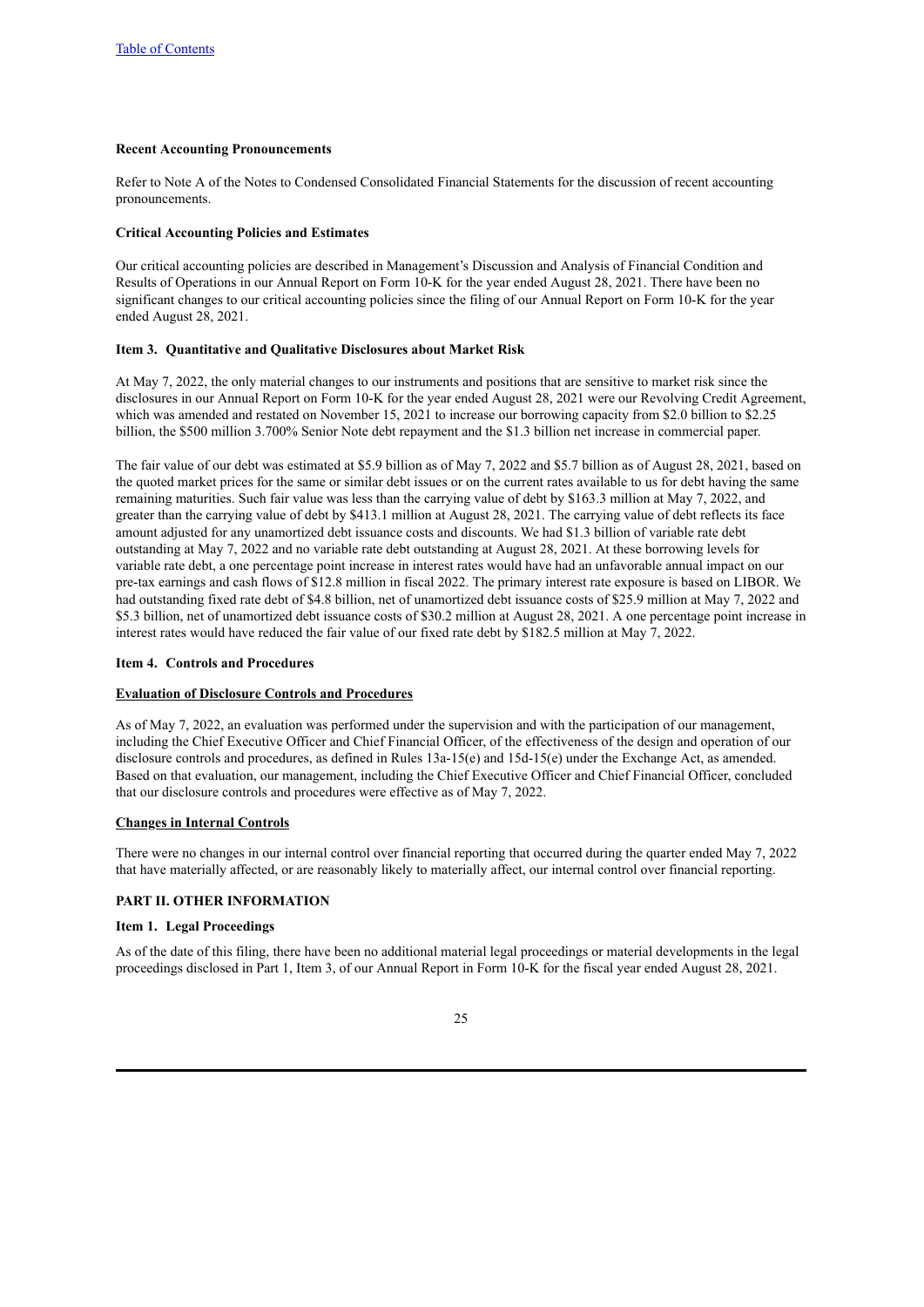### <span id="page-25-0"></span>**Item 1A. Risk Factors**

As of the date of this filing, there have been no material changes in our risk factors from those disclosed in Part I, Item 1A, of our Annual Report on Form 10-K for the fiscal year ended August 28, 2021.

#### <span id="page-25-1"></span>**Item 2. Unregistered Sales of Equity Securities and Use of Proceeds**

Shares of common stock repurchased by the Company during the quarter ended May 7, 2022 were as follows:

#### **Issuer Repurchases of Equity Securities**

| Period                              | <b>Total Number</b><br>of Shares<br>Purchased |    | Average<br><b>Price Paid</b><br>per Share | <b>Total Number of</b><br><b>Shares Purchased as</b><br><b>Part of Publicly</b><br><b>Announced Plans or</b><br>Programs |               | <b>Maximum Dollar</b><br>Value that May Yet<br><b>Be Purchased Under</b><br>the Plans or<br>Programs |
|-------------------------------------|-----------------------------------------------|----|-------------------------------------------|--------------------------------------------------------------------------------------------------------------------------|---------------|------------------------------------------------------------------------------------------------------|
| February 13, 2022 to March 12, 2022 | 119.542                                       | -S | 1.898.22                                  | 119.542                                                                                                                  | <sup>\$</sup> | 730,657,085                                                                                          |
| March 13, 2022 to April 9, 2022     | 181,485                                       |    | 1.972.17                                  | 181,485                                                                                                                  |               | 2,372,738,270                                                                                        |
| April 10, 2022 to May 7, 2022       | 147,547                                       |    | 2,136.02                                  | 147,547                                                                                                                  |               | 2,057,574,959                                                                                        |
| Total                               | 448.574                                       |    | 2.006.36                                  | 448,574                                                                                                                  |               | 2,057,574,959                                                                                        |

During 1998, we announced a program permitting us to repurchase a portion of our outstanding shares not to exceed a dollar maximum established by our Board of Directors. This program was most recently amended by the Board on March 22, 2022 to authorize the repurchase of an additional \$2.0 billion of our common stock. This brings the cumulative share repurchase authorization to \$31.2 billion. All of the above repurchases were part of this program.

Subsequent to May 7, 2022 and through June 3, 2022, we have repurchased 103,726 shares of our common stock at an aggregate cost of \$203.6 million.

### <span id="page-25-2"></span>**Item 3. Defaults Upon Senior Securities**

Not applicable.

# <span id="page-25-3"></span>**Item 4. Mine Safety Disclosures**

Not applicable.

#### <span id="page-25-4"></span>**Item 5. Other Information**

Not applicable.

#### <span id="page-25-5"></span>**Item 6. Exhibits**

The following exhibits are being filed herewith:

- 3.1 Restated Articles of [Incorporation](http://www.sec.gov/Archives/edgar/data/866787/0000866787-99-000003.txt) of AutoZone, Inc. Incorporated by reference to Exhibit 3.1 to the Quarterly Report on Form 10-Q for the quarter ended February 13, 1999.
- 3.2 Seventh Amended and Restated By-Laws of AutoZone, Inc. [Incorporated](http://www.sec.gov/Archives/edgar/data/866787/000117184318002237/exh_31.htm) by reference to Exhibit 3.1 to the Current Report on Form 8-K dated March 19, 2018.
- 15.1 Letter Regarding Unaudited Interim Financial [Statements.](#page-28-0)
- 31.1 Certification of Principal Executive Officer Pursuant to Rules 13a-14(a) and 15d-14(a) under the Securities Exchange Act of 1934, as adopted pursuant to Section 302 of the [Sarbanes-Oxley](#page-29-0) Act of 2002.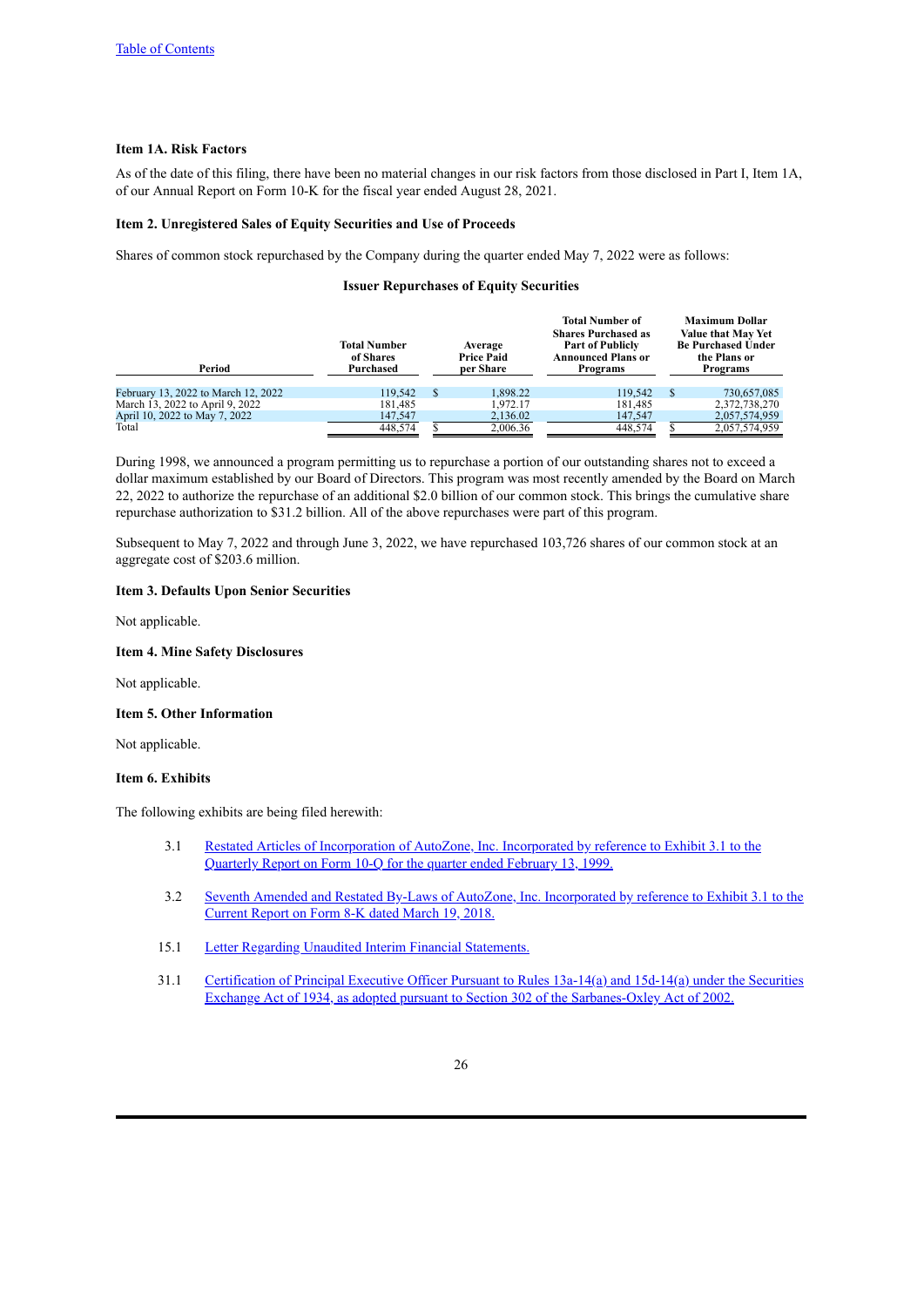- 31.2 Certification of Principal Financial Officer Pursuant to Rules 13a-14(a) and 15d-14(a) under the Securities Exchange Act of 1934, as adopted pursuant to Section 302 of the [Sarbanes-Oxley](#page-30-0) Act of 2002.
- 32.1\* Certification of Principal Executive Officer Pursuant to 18 U.S.C. Section 1350 as adopted pursuant to Section 906 of the [Sarbanes-Oxley](#page-31-0) Act of 2002.
- 32.2\* Certification of Principal Financial Officer Pursuant to 18 U.S.C. Section 1350 as adopted pursuant to Section 906 of the [Sarbanes-Oxley](#page-32-0) Act of 2002.
- 101. INS Inline XBRL Instance Document the instance document does not appear in the Interactive Data File because its XBRL tags are embedded within the Inline XBRL document
- 101.SCH Inline XBRL Taxonomy Extension Schema Document
- 101.CAL Inline XBRL Taxonomy Extension Calculation Linkbase Document
- 101.DEF Inline XBRL Taxonomy Extension Definition Linkbase Document
- 101.LAB Inline XBRL Taxonomy Extension Label Linkbase Document
- 101.PRE Inline XBRL Taxonomy Extension Presentation Linkbase Document
	- 104 The cover page for the Company's Quarterly Report on Form 10-Q for the quarter ended May 7, 2022, has been formatted in Inline XBRL.
- \* Furnished herewith.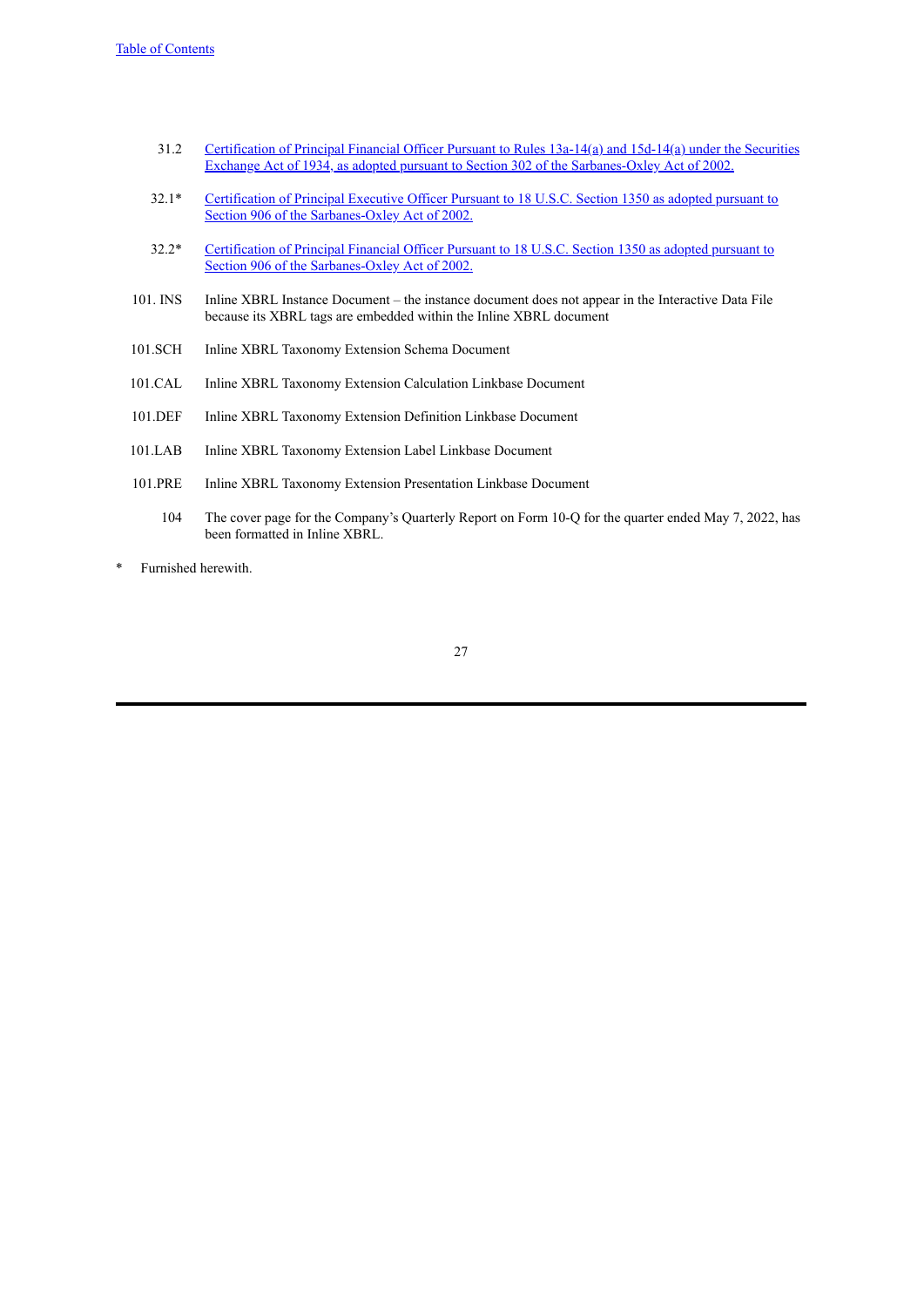# **SIGNATURES**

<span id="page-27-0"></span>Pursuant to the requirements of the Securities Exchange Act of 1934, the registrant has duly caused this report to be signed on its behalf by the undersigned thereunto duly authorized.

AUTOZONE, INC.

By:/s/ JAMERE JACKSON Jamere Jackson Chief Financial Officer and Executive Vice President Finance and Store Development

(Principal Financial Officer)

By:/s/ J. SCOTT MURPHY J. Scott Murphy Vice President, Controller (Principal Accounting Officer)

Dated: June 10, 2022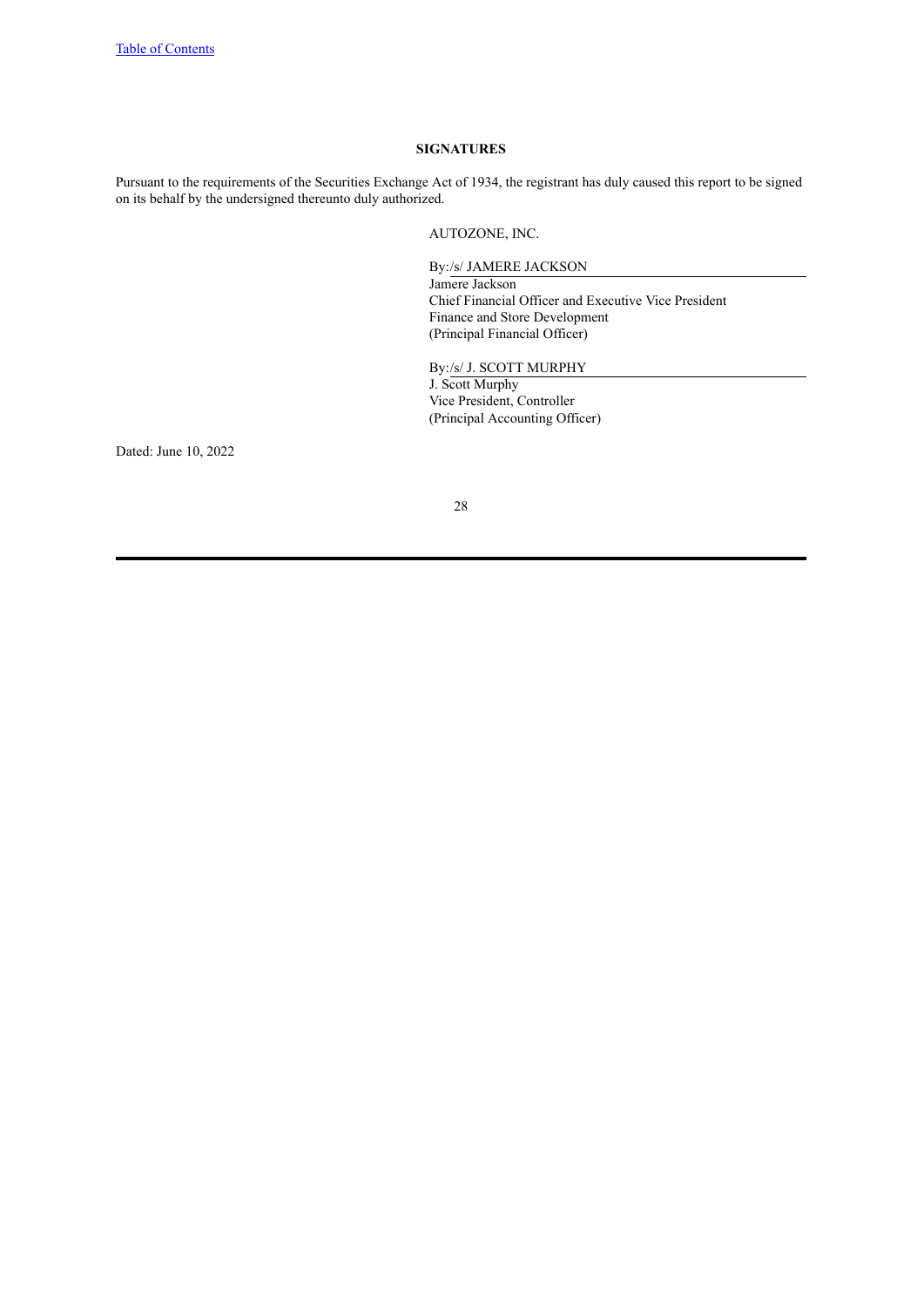<span id="page-28-0"></span>To the Stockholders and Board of Directors of AutoZone, Inc.

We are aware of the incorporation by reference in the following Registration Statements:

Registration Statement (Form S-8 No. 333-139559) pertaining to the AutoZone, Inc. 2006 Stock Option Plan

Registration Statement (Form S-8 No. 333-103665) pertaining to the AutoZone, Inc. 2003 Director Compensation Award Plan

Registration Statement (Form S-8 No. 333-42797) pertaining to the AutoZone, Inc. Amended and Restated Employee Stock Purchase Plan

Registration Statement (Form S-8 No. 333-88241) pertaining to the AutoZone, Inc. Amended and Restated Director Compensation Plan

Registration Statement (Form S-8 No. 333-75140) pertaining to the AutoZone, Inc. Executive Stock Purchase Plan

Registration Statement (Form S-8 No. 333-171186) pertaining to the AutoZone, Inc. 2011 Equity Incentive Award Plan

Registration Statement (Form S-3ASR No. 333-180768) pertaining to a shelf registration to sell debt securities

Registration Statement (Form S-3ASR No. 333-203439) pertaining to a shelf registration to sell debt securities

Registration Statement (Form S-3ASR No. 333-230719) pertaining to a shelf registration to sell debt securities

Registration Statement (Form S-8 No. 333-251506) pertaining to the AutoZone, Inc. 2020 Omnibus Incentive Award Plan;

and in the related Prospectuses of our report dated June 10, 2022, relating to the unaudited condensed consolidated interim financial statements of AutoZone, Inc. that are included in its Form 10-Q for the quarter ended May 7, 2022.

/s/ Ernst & Young LLP

Memphis, Tennessee June 10, 2022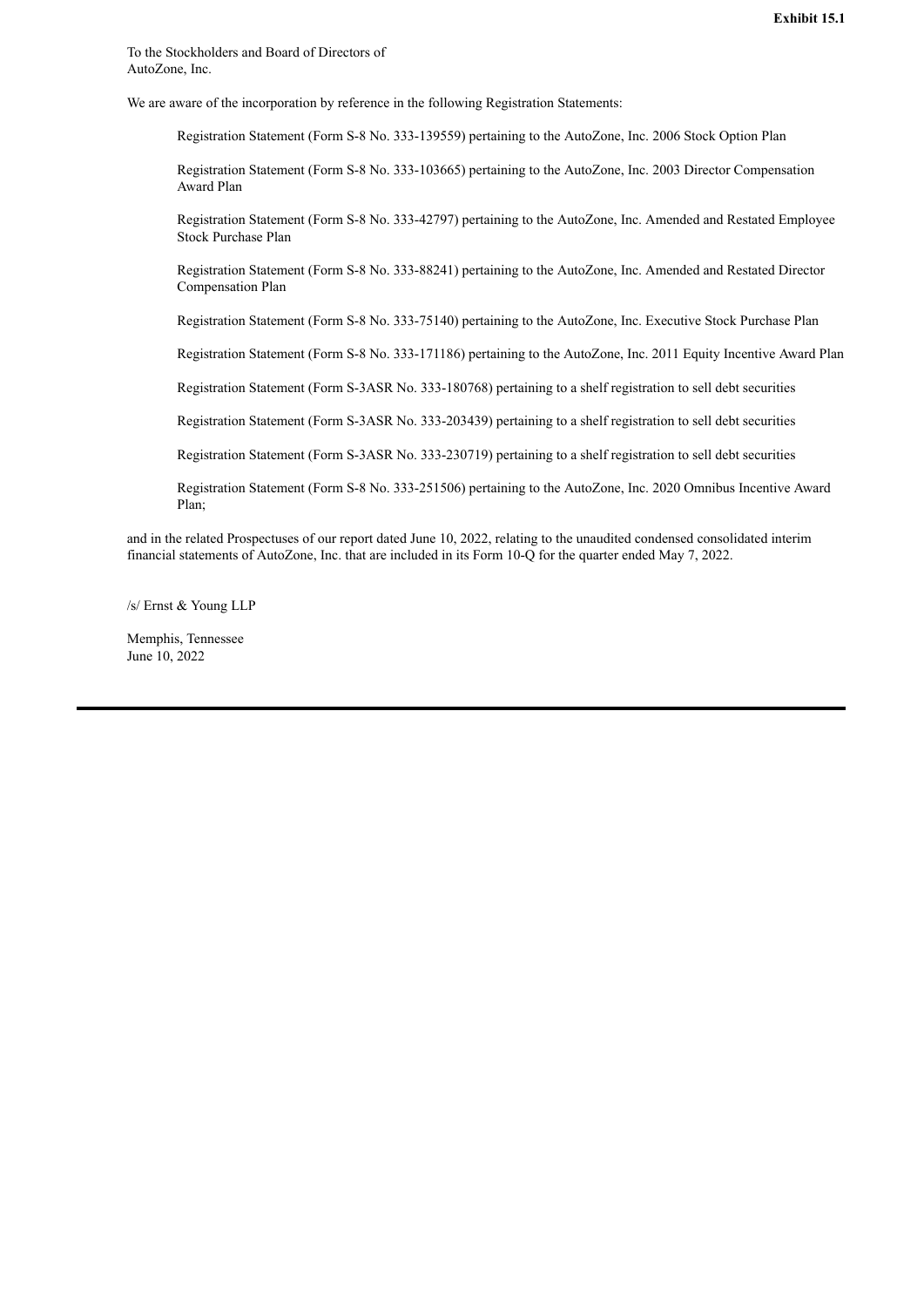# **CERTIFICATION PURSUANT TO RULES 13a-14(a) AND 15d-14(a) UNDER THE SECURITIES EXCHANGE ACT OF 1934, AS ADOPTED PURSUANT TO SECTION 302 OF THE SARBANES-OXLEY ACT OF 2002**

<span id="page-29-0"></span>I, William C. Rhodes, III, certify that:

- 1. I have reviewed this Quarterly Report on Form 10-Q of AutoZone, Inc. ("registrant");
- 2. Based on my knowledge, this report does not contain any untrue statement of a material fact or omit to state a material fact necessary to make the statements made, in light of the circumstances under which such statements were made, not misleading with respect to the period covered by this report;
- 3. Based on my knowledge, the financial statements, and other financial information included in this report, fairly present in all material respects the financial condition, results of operations and cash flows of the registrant as of, and for, the periods presented in this report;
- 4. The registrant's other certifying officer(s) and I are responsible for establishing and maintaining disclosure controls and procedures (as defined in Exchange Act Rules 13a-15(e) and 15d-15(e)) and internal control over financial reporting (as defined in Exchange Act Rules 13a-15(f) and 15d-15(f)) for the registrant and have:
	- (a) designed such disclosure controls and procedures, or caused such disclosure controls and procedures to be designed under our supervision, to ensure that material information relating to the registrant, including its consolidated subsidiaries, is made known to us by others within those entities, particularly during the period in which this report is being prepared;
	- (b) designed such internal control over financial reporting, or caused such internal control over financial reporting to be designed under our supervision, to provide reasonable assurance regarding the reliability of financial reporting and the preparation of financial statements for external purposes in accordance with generally accepted accounting principles;
	- (c) evaluated the effectiveness of the registrant's disclosure controls and procedures and presented in this report our conclusions about the effectiveness of the disclosure controls and procedures, as of the end of the period covered by this report based on such evaluation; and
	- (d) disclosed in this report any change in the registrant's internal control over financial reporting that occurred during the registrant's most recent fiscal quarter (the registrant's fourth fiscal quarter in the case of an annual report) that has materially affected, or is reasonably likely to materially affect, the registrant's internal control over financial reporting; and
- 5. The registrant's other certifying officer(s) and I have disclosed, based on our most recent evaluation of internal control over financial reporting, to the registrant's auditors and the audit committee of the registrant's board of directors (or persons performing the equivalent functions):
	- (a) all significant deficiencies and material weaknesses in the design or operation of internal control over financial reporting which are reasonably likely to adversely affect the registrant's ability to record, process, summarize and report financial information; and
	- (b) any fraud, whether or not material, that involves management or other employees who have a significant role in the registrant's internal control over financial reporting.

June 10, 2022

/s/ WILLIAM C. RHODES, III

William C. Rhodes, III Chairman, President and Chief Executive Officer (Principal Executive Officer)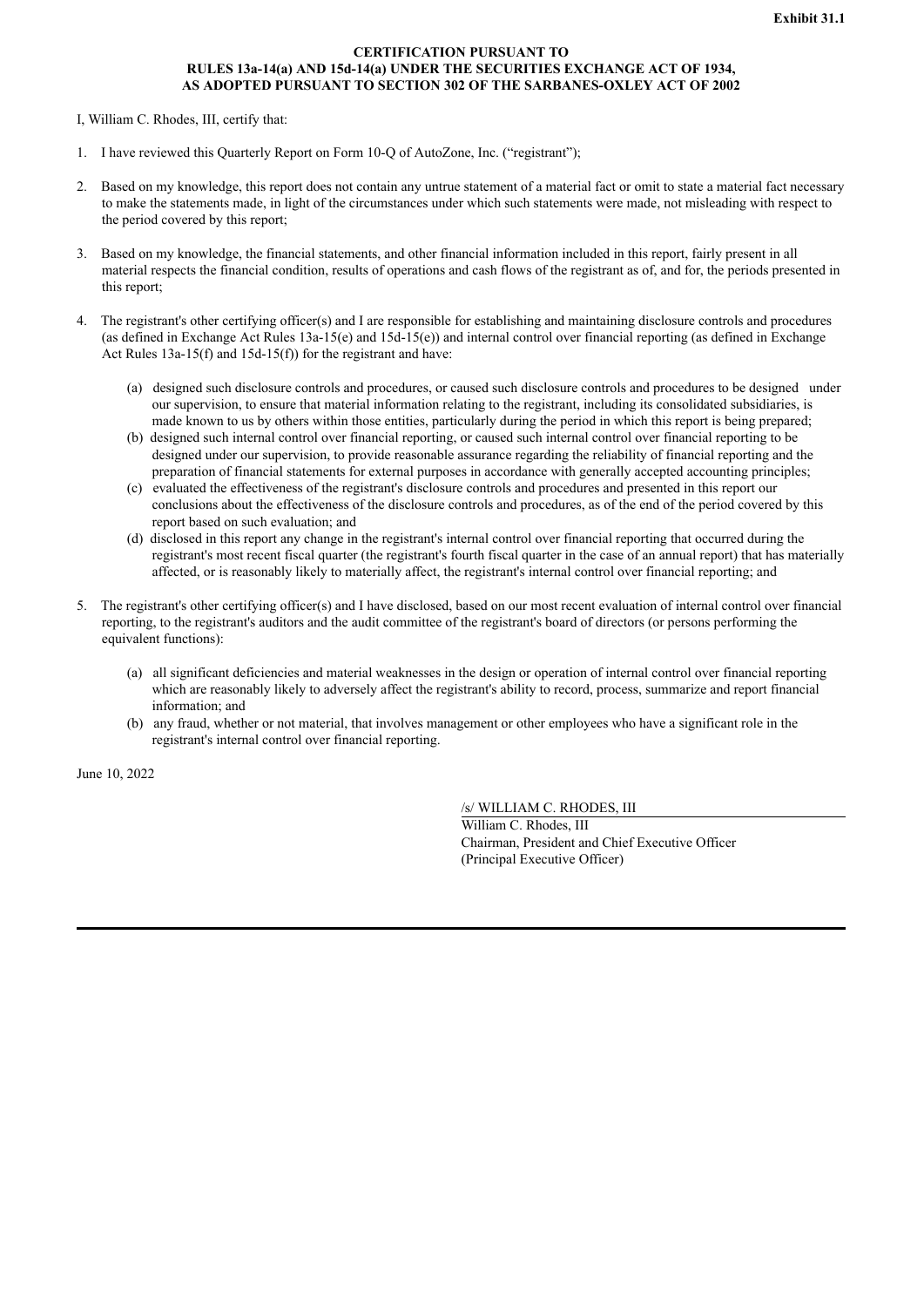# **CERTIFICATION PURSUANT TO RULES 13a-14(a) AND 15d-14(a) UNDER THE SECURITIES EXCHANGE ACT OF 1934, AS ADOPTED PURSUANT TO SECTION 302 OF THE SARBANES-OXLEY ACT OF 2002**

#### <span id="page-30-0"></span>I, Jamere Jackson, certify that:

- 1. I have reviewed this Quarterly Report on Form 10-Q of AutoZone, Inc. ("registrant");
- 2. Based on my knowledge, this report does not contain any untrue statement of a material fact or omit to state a material fact necessary to make the statements made, in light of the circumstances under which such statements were made, not misleading with respect to the period covered by this report;
- 3. Based on my knowledge, the financial statements, and other financial information included in this report, fairly present in all material respects the financial condition, results of operations and cash flows of the registrant as of, and for, the periods presented in this report;
- 4. The registrant's other certifying officer(s) and I are responsible for establishing and maintaining disclosure controls and procedures (as defined in Exchange Act Rules 13a-15(e) and 15d-15(e)) and internal control over financial reporting (as defined in Exchange Act Rules 13a-15(f) and 15d-15(f)) for the registrant and have:
	- (a) designed such disclosure controls and procedures, or caused such disclosure controls and procedures to be designed under our supervision, to ensure that material information relating to the registrant, including its consolidated subsidiaries, is made known to us by others within those entities, particularly during the period in which this report is being prepared;
	- (b) designed such internal control over financial reporting, or caused such internal control over financial reporting to be designed under our supervision, to provide reasonable assurance regarding the reliability of financial reporting and the preparation of financial statements for external purposes in accordance with generally accepted accounting principles;
	- (c) evaluated the effectiveness of the registrant's disclosure controls and procedures and presented in this report our conclusions about the effectiveness of the disclosure controls and procedures, as of the end of the period covered by this report based on such evaluation; and
	- (d) disclosed in this report any change in the registrant's internal control over financial reporting that occurred during the registrant's most recent fiscal quarter (the registrant's fourth fiscal quarter in the case of an annual report) that has materially affected, or is reasonably likely to materially affect, the registrant's internal control over financial reporting; and
- 5. The registrant's other certifying officer(s) and I have disclosed, based on our most recent evaluation of internal control over financial reporting, to the registrant's auditors and the audit committee of the registrant's board of directors (or persons performing the equivalent functions):
	- (a) all significant deficiencies and material weaknesses in the design or operation of internal control over financial reporting which are reasonably likely to adversely affect the registrant's ability to record, process, summarize and report financial information; and
	- (b) any fraud, whether or not material, that involves management or other employees who have a significant role in the registrant's internal control over financial reporting.

June 10, 2022

/s/ JAMERE JACKSON

Jamere Jackson Chief Financial Officer and Executive Vice President Finance and Store Development (Principal Financial Officer)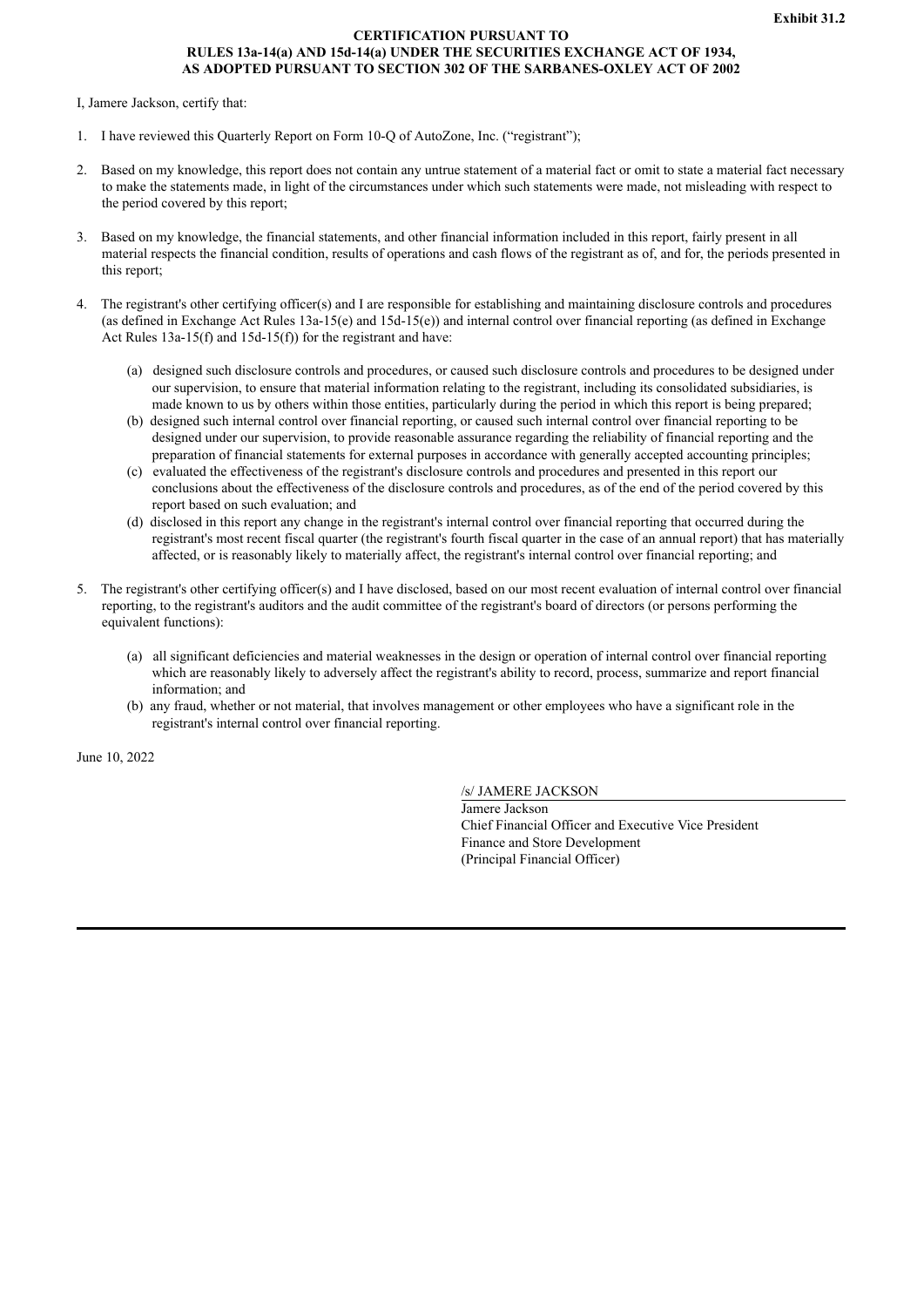# **CERTIFICATION PURSUANT TO 18 U.S.C. SECTION 1350, AS ADOPTED PURSUANT TO SECTION 906 OF THE SARBANES-OXLEY ACT OF 2002**

<span id="page-31-0"></span>In connection with the Quarterly Report of AutoZone, Inc. (the "Company") on Form 10-Q for the period ended May 7, 2022, as filed with the Securities and Exchange Commission on the date hereof (the "Report"), I, William C. Rhodes, III, certify, pursuant to 18 U.S.C. Section 1350, as adopted pursuant to Section 906 of the Sarbanes-Oxley Act of 2002, that:

- (i) the Report fully complies with the requirements of Section 13(a) or Section 15(d) of the Securities Exchange Act of 1934; and
- (ii) the information contained in the Report fairly presents, in all material respects, the financial condition and results of operations of the Company.

June 10, 2022

/s/ WILLIAM C. RHODES, III

William C. Rhodes, III Chairman, President and Chief Executive Officer (Principal Executive Officer)